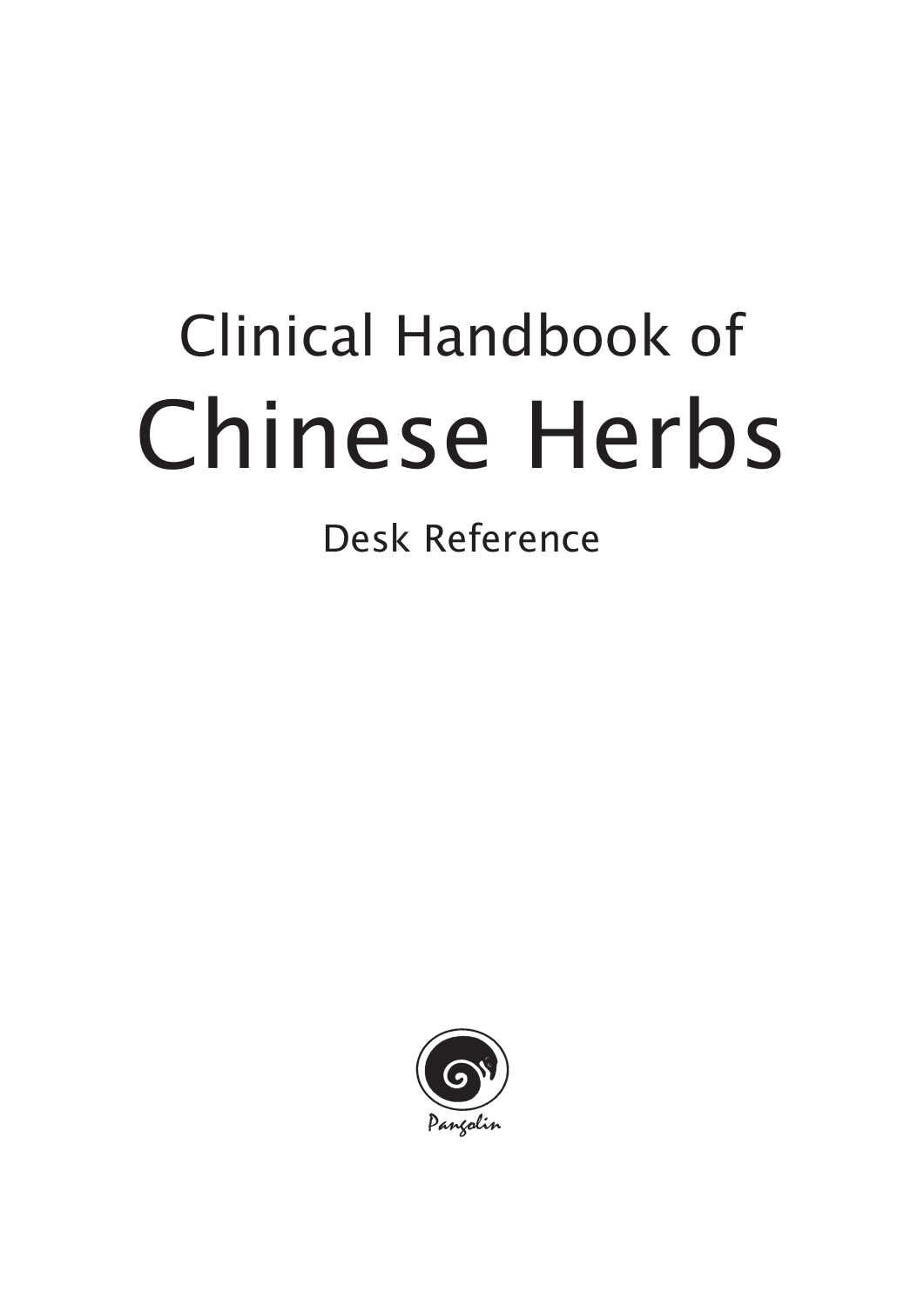Copyright © 2012 Pangolin Press (ePub version)

This work is copyright. All rights reserved. Apart from any permitted use under the Copyright Act 1968, no part of this publication may be reproduced, stored in a retrieval system, or transmitted in any form or by any means without the prior written permission of the publisher. Requests and inquiries concerning reproduction and rights should be addressed to Pangolin Press.

National Library of Australia Cataloguing-in-Publication data: Maclean, Will Clinical Handbook of Chinese Herbs: Desk Reference

Bibliography Includes Index ISBN: 978-0-9579720-2-5

1. Herbs 2. Medicine, Chinese

Published and distributed by Pangolin Press (www.pangolinpress.com.au). PO Box 44 Hazelbrook, 2779 Australia

Special thanks to Bill Maclean, Cherie Lawrence, Greg Doyle, Tohby Riddle, Kathryn Taylor and Al Green.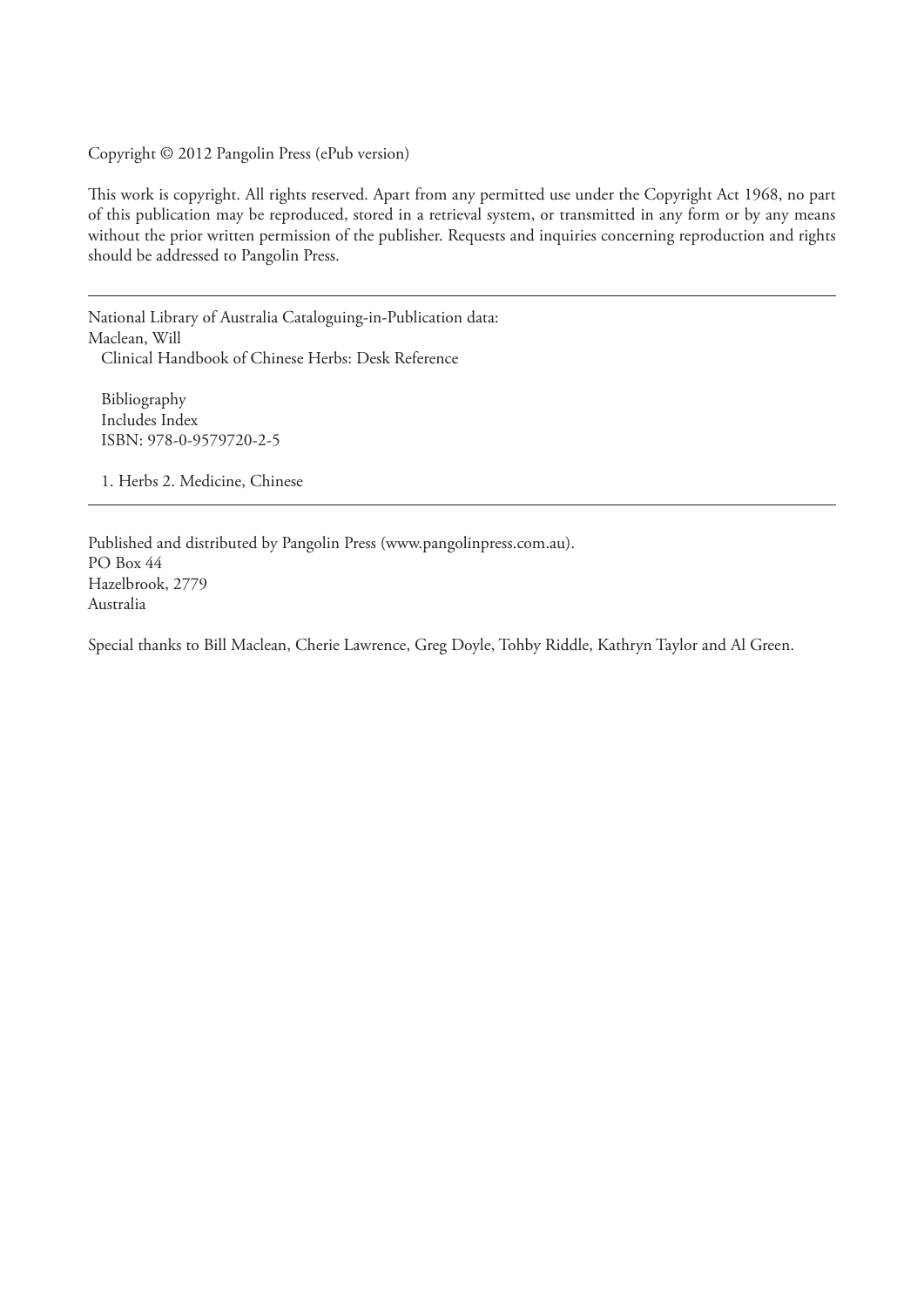## **TABLE OF CONTENTS**

| 2. Blood                    |  |
|-----------------------------|--|
|                             |  |
|                             |  |
| 3. Dampness                 |  |
|                             |  |
|                             |  |
|                             |  |
|                             |  |
| 6. Exterior Releasing       |  |
|                             |  |
|                             |  |
|                             |  |
| 8. Heat Clearing            |  |
|                             |  |
|                             |  |
|                             |  |
|                             |  |
|                             |  |
|                             |  |
|                             |  |
|                             |  |
|                             |  |
| 12. Phlegm                  |  |
|                             |  |
|                             |  |
| 13. Purgative and Laxatives |  |
|                             |  |
|                             |  |
|                             |  |
|                             |  |
| 16. Shen Calming            |  |
|                             |  |
| 17. Supplementing           |  |
|                             |  |
|                             |  |
|                             |  |
|                             |  |
|                             |  |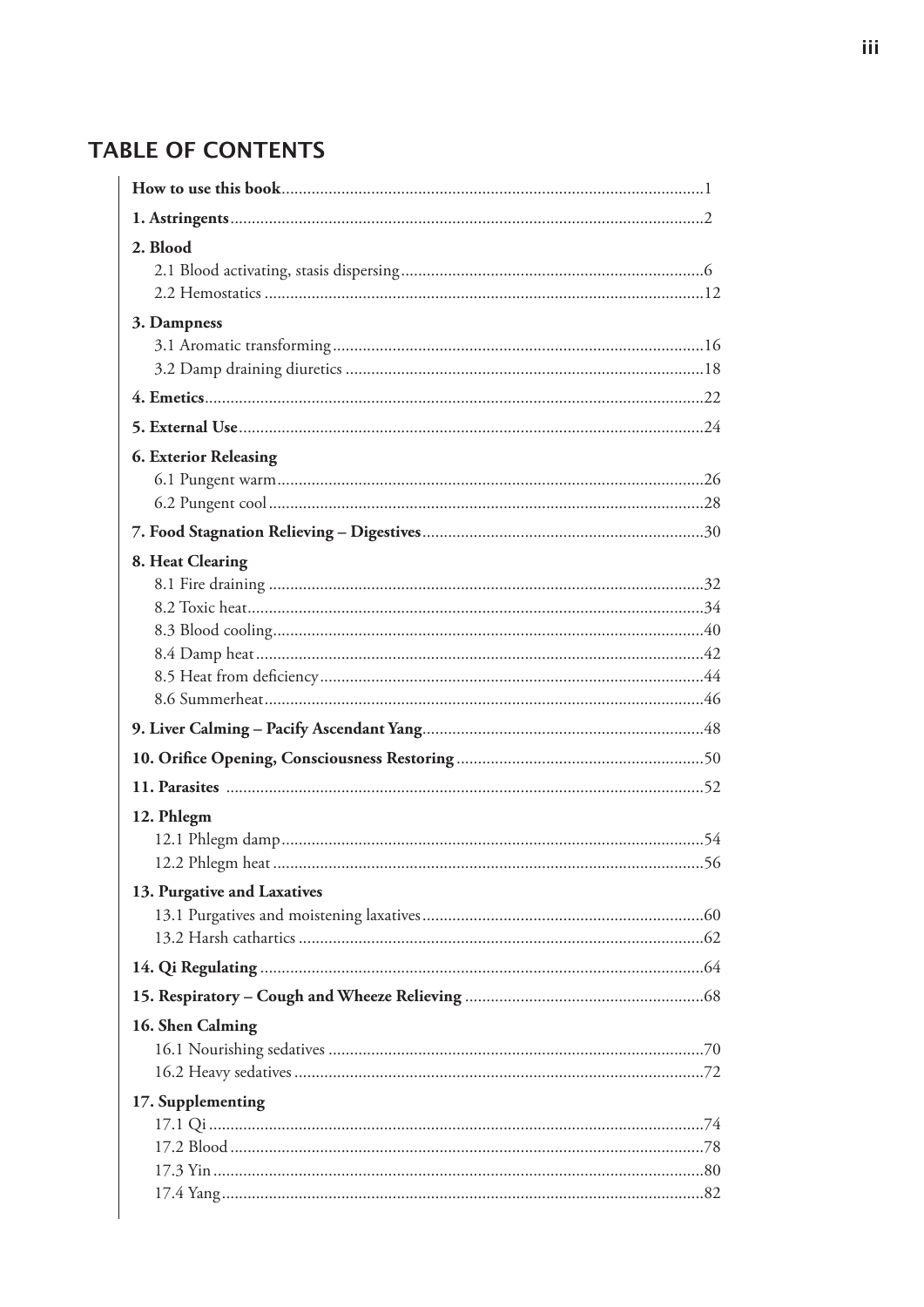| <b>Appendices</b> |  |
|-------------------|--|
|                   |  |
|                   |  |
|                   |  |
|                   |  |
|                   |  |
|                   |  |
|                   |  |
|                   |  |
|                   |  |
|                   |  |
|                   |  |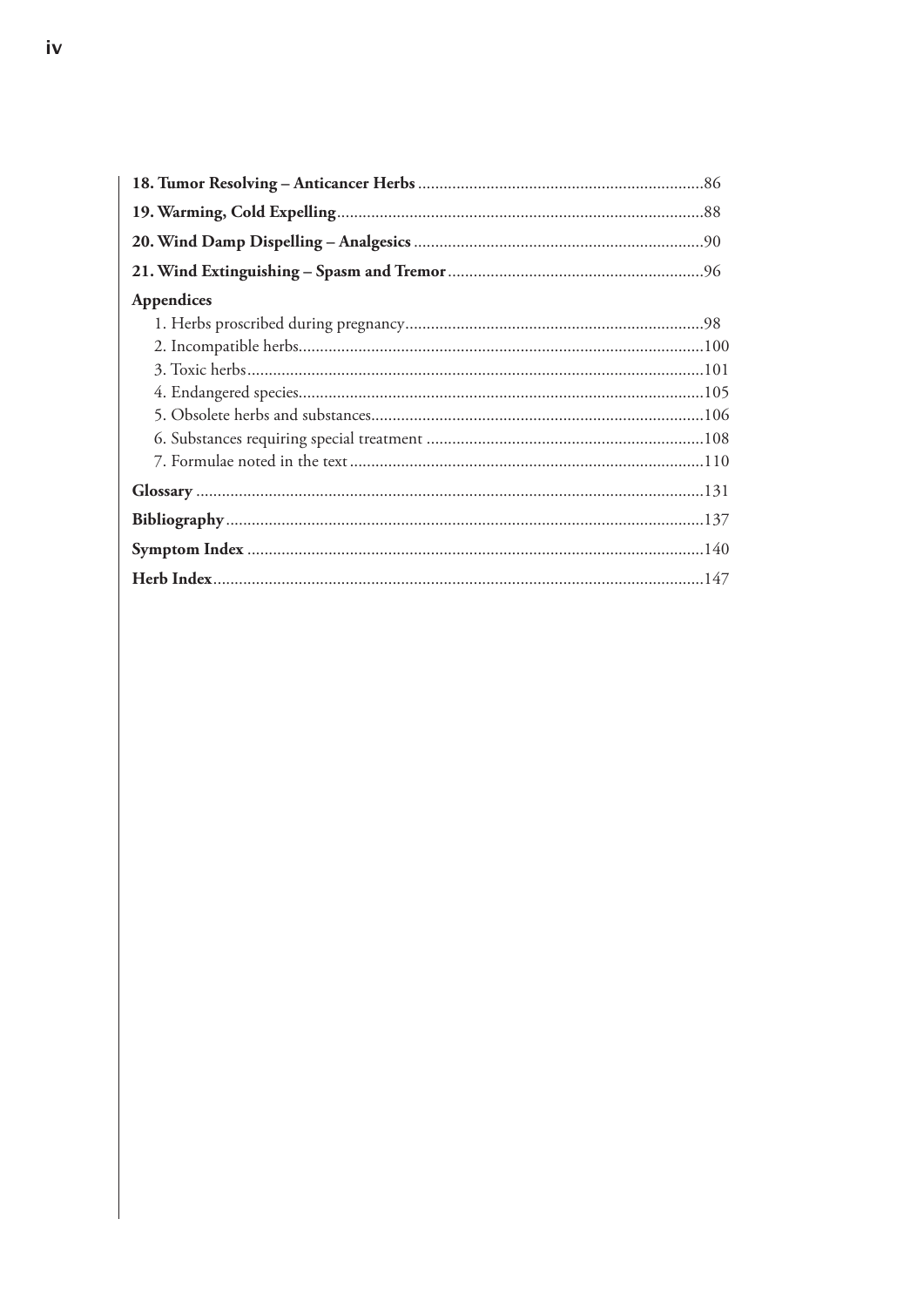### **HOW TO USE THIS BOOK**

The material in this book is a consensus compilation of six authoritative text books, with major guidance from the Chinese texts, *Zhong Yao Xue* (2000) and *Zhong Yao Xue* (1997). The texts consulted (see bibliography) usually agree on the major points, but sometimes vary on issues such as specific functions, the domain, flavor and nature, dosage and contraindications. I have adopted the consensus viewpoint for most attributes. I have retained old (and now outdated) indications, such as snakebite for example, for the sake of historical consistency.

#### **Indications**  $[\triangle$  used for;  $\triangle$  strongly indicated for]

Indications, read from left to right, are the specific symptoms or disorders a herb treats. Indications are graded from average to strong on the basis of emphasis in the texts consulted, and on the basis of clinical experience with the more common items. Some obscure indications may be omitted where space is limited. When two or more items are listed in an indications box and one item is particularly indicated, it is highlighted in bold.

Abbreviations: bld. = blood

 def. = deficiency def., cold = deficiency and/or cold (yang deficiency, or excess cold) dysenteric dis. = dysenteric disorder mm. = muscles Sp. = Spleen; Kid. = Kidney; Lu. = Lung; Liv. = Liver; Ht. = Heart; St. = Stomach stag. = stagnation synd. = syndrome 1 ascendant, high, elevated;  $\downarrow$  decreased;  $\rightarrow$  invading, or transforming into;  $\rightarrow$  not communicating

#### **Functions [o average; • strong]**

Functions are read from right to left. The functions of a herb are a summary of its general therapeutic characteristics. The original Chinese terms and their definitions, where necessary, can be found in the glossary.

#### **Domain**

This term is usually rendered as channels entered (*gui jing* 归经). Domain is used here because it conveys the target of the herb more precisely – ingested herbs act on the organ system, which incorporates not only the channel but the organ and associated tissues and structures as well. The organs listed are ordered following the five phases – metal, water, wood, fire, earth.

#### **Dosages**

The standard dosage range given is of dried herbs, in decoction, for an average adult. Variations are noted in the accompanying text. The issue of dosage is complex and depends on factors such as the age and weight of the patient, the nature and severity of the condition being treated, and the quality of the herbs themselves. Different texts may give quite different dosage ranges. This book stays with the consensus in most cases, with a few exceptions in which clinical experience is the guide. Doses are given in multiples of three, which ties the doses to the original *qian* 钱 measurement of the classic texts. One *qian* is equivalent to 3 grams.

#### **Preparation and usage**

If a herbs' action changes when it is processed, or if a particular cooking method is required, this is noted in the accompanying text. When no notes on preparation are included, the herb is used in the unprocessed dried state, in the dosage range noted in the text, and is decocted in the standard fashion.

#### **Symbols in the text**

Plant or  $\gamma$  animal species listed by the Convention on International Trade in Endangered Species (CITES).

† Formulae that traditionally contain items from endangered species and/or obsolete substances.

#### **Contraindications**

Contraindications are given first. If only a caution is given, this is prefaced accordingly. The consensus contraindications and cautions are given, with the exception of those during pregnancy, in which case a conservative approach is adopted and a contraindication is noted even if only one of the source texts asserts it.

#### **Formulae**

A selection of formulae representative of the herbs' therapeutic action are given to provide context to its clinical usage, and a sense of how frequently a herb is employed. The ingredients of formulae noted can be found in Appendix 7. Most of the formulae noted are common, and detailed descriptions can be found in Formulas and Strategies (2004).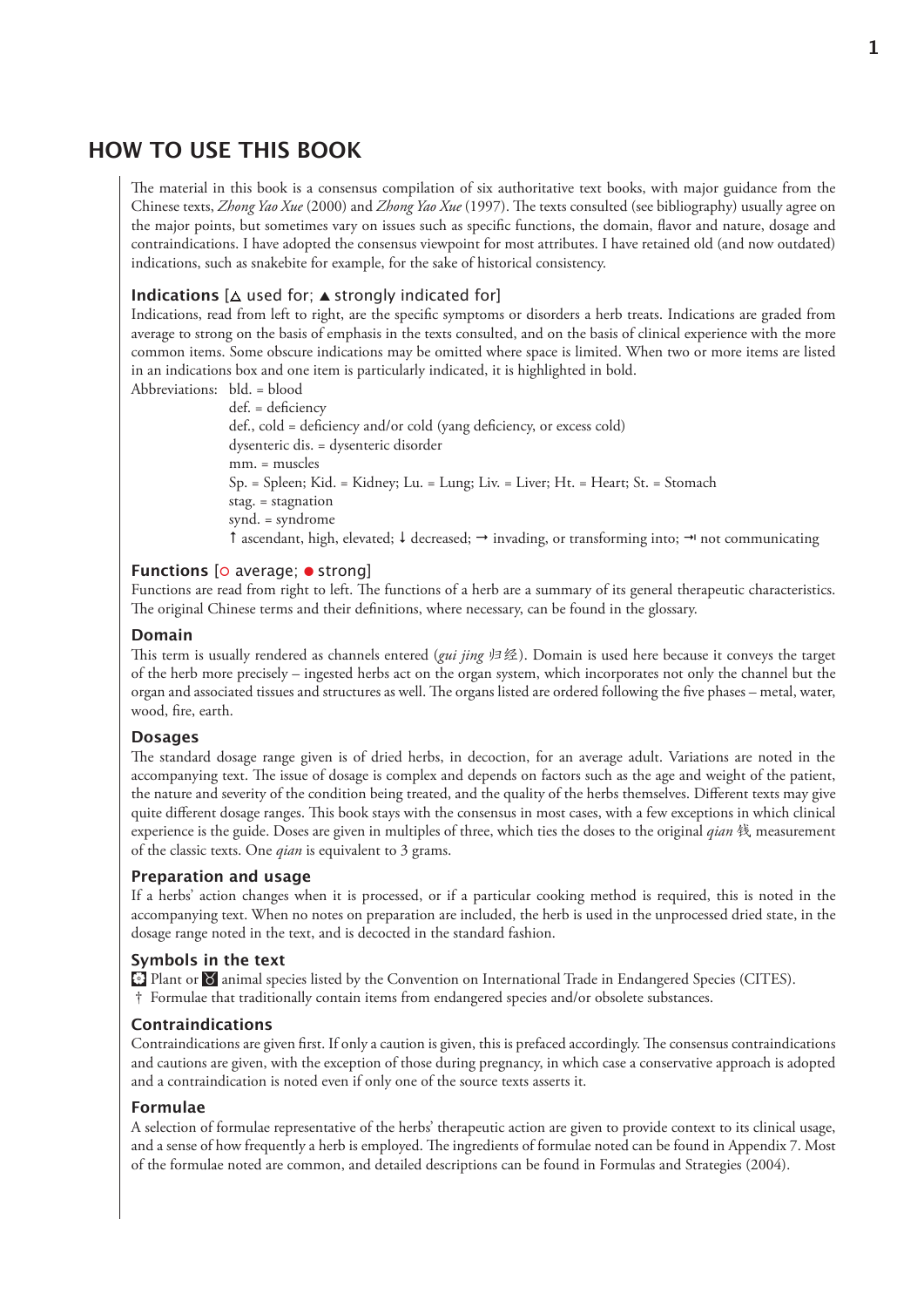## **1. ASTRINGENTS**

| $\Delta$ Indication<br>▲ Strong Indication<br>E External Use<br><b>E</b> Strong External Indication | Shan<br>Zhu<br>Yu<br>Щ<br>茱 | Fu<br>Pen<br>Zi<br>覆<br>盆 | Sang<br>Piao<br>Xiao<br>桑<br>螵 | Hai<br>Piao<br>Xiao<br>海<br>螵 | Jin<br>Ying<br>Ζi<br>金<br>樱 | Qian<br>Shi<br>芡<br>实  | Lian<br>Zi<br>莲<br>子 | Chun<br>Pi<br>椿<br>皮         | Ji<br>Hua<br>鸡<br>冠 | Ma<br><b>Guan Huang</b><br>Gen<br>麻<br>黄 | Fu<br>Xiao<br>Mai<br>浮<br>小 | <b>Nuo</b><br>Dao<br>Gen<br>Xu<br>糯稻 | $O$ Function<br>Strong Function |
|-----------------------------------------------------------------------------------------------------|-----------------------------|---------------------------|--------------------------------|-------------------------------|-----------------------------|------------------------|----------------------|------------------------------|---------------------|------------------------------------------|-----------------------------|--------------------------------------|---------------------------------|
| <b>INDICATIONS</b>                                                                                  | 萸                           | 子                         | 蛸                              | 蛸                             | 子                           |                        |                      |                              | 花                   | 根                                        | 麦                           | 根须                                   | <b>FUNCTIONS</b>                |
| acid reflux, heartburn                                                                              |                             |                           |                                | $\triangle$ O                 |                             |                        |                      |                              |                     |                                          |                             |                                      | alleviates gastric acidity      |
| appetite - loss of                                                                                  |                             |                           |                                |                               | $\circ$                     |                        | Δ                    | $\circ$                      | $\circ$             |                                          |                             |                                      | binds the Intestines            |
| bleeding - hematemesis                                                                              |                             | $\circ$                   |                                | Δ                             |                             |                        |                      |                              |                     |                                          |                             |                                      | brightens the eyes              |
| bleeding - hemoptysis                                                                               |                             |                           |                                | Δ                             |                             |                        | $\circ$              |                              |                     |                                          |                             |                                      | calms the shen                  |
| bleeding - hemorrhoids                                                                              |                             |                           |                                |                               |                             |                        |                      | $\circ$                      | Δ                   |                                          |                             |                                      | clears damp heat                |
| bleeding - rectal; def., cold                                                                       |                             |                           |                                | Δ                             |                             |                        |                      |                              | Δ                   |                                          | $\circ$                     | $\circ$                              | clears deficient heat           |
| bleeding - rectal, from heat#                                                                       |                             |                           |                                |                               |                             |                        |                      | $\triangle$ O                | Δ                   |                                          |                             |                                      | kills parasites                 |
| bleeding - traumatic                                                                                |                             |                           |                                | E O                           |                             |                        |                      |                              |                     |                                          |                             |                                      | promotes healing                |
| bleeding - uterine, from heat#                                                                      | $\circ$                     | $\circ$                   | $\bullet$                      |                               |                             |                        |                      | $\Delta$                     | $\blacktriangle$    |                                          |                             |                                      | restrains urine                 |
| bleeding - uterine, deficient                                                                       | $\triangle$ O               | $\circ$                   | $\circ$                        | Δ                             | $\triangle$ O               | $\circ$                | $\triangle$ O        |                              | ▲                   |                                          |                             |                                      | secures jing                    |
| diabetes (xiao ke)                                                                                  | $\triangle$ O               | $\circ$                   | $\circ$                        |                               | $\circ$                     | $\circ$                | $\circ$              |                              |                     |                                          |                             |                                      | stabilizes the Kidneys          |
| diarrhea - Spleen def., chronic                                                                     | $\circ$                     |                           |                                | $\triangle$ O                 | Δ                           | $\blacktriangle$       | Δ                    | $\circ$                      | $\circ$             |                                          |                             |                                      | stops bleeding                  |
| dizziness - Kidney deficiency                                                                       | Δ                           |                           |                                |                               | $\circ$                     | $\circ$                | $\circ$              | $\circ$                      | $\circ$             |                                          |                             |                                      | stops diarrhea                  |
| dysenteric dis. - chronic; def., cold                                                               |                             |                           |                                | $\bullet$                     | Δ                           | $\Delta$               | Δ                    |                              | $\triangle$ O       |                                          |                             |                                      | stops leukorrhea                |
| dysenteric dis. - chronic; heat#                                                                    | $\circ$                     |                           |                                | Δ                             |                             |                        |                      | $\blacktriangle$             | Δ                   | n a                                      | $\circ$                     | $\circ$                              | stops sweating                  |
| ears - tinnitus, ↓ hearing - Kid def.                                                               | Δ                           |                           |                                |                               |                             | $\circ$                | $\circ$              |                              |                     |                                          |                             |                                      | strengthens the Spleen          |
| eyes - corneal opacity, cataract                                                                    | $\bullet$                   | $\circ$                   | $\circ$                        | $\triangle E$                 |                             |                        |                      |                              |                     |                                          |                             |                                      | supplements the Kidneys         |
| eyes - weakness of vision                                                                           |                             | Δ                         |                                |                               |                             |                        |                      |                              |                     |                                          |                             |                                      |                                 |
| fever - bone steaming, yin def.                                                                     |                             |                           |                                |                               |                             |                        |                      |                              |                     |                                          | Δ                           | Δ                                    |                                 |
| gastritis - hyperacidity                                                                            |                             |                           |                                | $\blacktriangle$              |                             |                        |                      |                              |                     |                                          |                             |                                      |                                 |
| impotence - Kidney deficiency                                                                       | Δ                           | Δ                         | Δ                              |                               |                             |                        | Δ                    |                              |                     |                                          |                             |                                      |                                 |
| insomnia, anxiety - Ht. → Kid.                                                                      |                             |                           |                                |                               |                             |                        | ▲                    |                              |                     |                                          |                             |                                      |                                 |
| leukorrhea - Sp. & Kid. def.                                                                        |                             |                           | Δ                              | ▲                             | △                           |                        | Δ                    |                              | Δ                   |                                          |                             |                                      | Domain (※)                      |
| leukorrhea - damp heat#                                                                             |                             |                           |                                |                               |                             | Δ                      |                      | ▲                            | Δ                   | ÷                                        |                             |                                      | Lung                            |
| pain - abdominal, worms                                                                             |                             |                           |                                |                               | ÷                           |                        |                      | △◆                           | ÷                   |                                          |                             |                                      | Large Intestine                 |
| pain - epigastric, & hyperacidity                                                                   | ٠                           | ÷                         | ٠                              | △◆                            | ٠                           | ٠                      | ٠                    |                              |                     |                                          |                             |                                      | Kidney                          |
| pain - lower back, leg, knee                                                                        | $\Delta$                    | Δ                         |                                |                               | ٠                           |                        |                      |                              |                     |                                          |                             |                                      | <b>Urinary Bladder</b>          |
| palpitations - Ht. → Kid.                                                                           | △◆                          | ÷                         | ٠                              | ÷                             |                             |                        | ▲                    | $\sigma_{\rm eff}^{\rm th}$  | ÷                   |                                          |                             | ÷                                    | Liver                           |
| parasites - roundworms                                                                              |                             |                           |                                |                               |                             |                        | ÷                    | Δ                            |                     |                                          | ٠                           | ٠                                    | Heart                           |
| prolapse - rectal                                                                                   |                             |                           |                                |                               | Δ                           | ٠                      | ٠                    | E                            |                     |                                          |                             |                                      | Spleen                          |
| prolapse - uterine                                                                                  |                             |                           |                                | ÷                             | Δ                           |                        |                      | $\mathcal{L}_{\mathbf{c}^*}$ |                     |                                          |                             |                                      | Stomach                         |
| skin - eczema, dermatitis                                                                           |                             |                           |                                | E                             |                             |                        |                      | E                            |                     |                                          |                             |                                      |                                 |
| skin - scabies, ringworm, tinea                                                                     |                             |                           |                                |                               |                             |                        |                      | E                            |                     |                                          |                             |                                      |                                 |
| sperm - poor motility, ↓ count                                                                      |                             | $\Delta$                  |                                |                               |                             |                        |                      |                              |                     |                                          |                             |                                      | Flavour, nature (*)             |
| sperm - involuntary loss of                                                                         | $\Delta$                    | $\Delta$                  | $\Delta$                       | $\Delta \blacklozenge$        | $\blacktriangle$ +          | $\Delta \bullet$       | △◆                   | ٠                            | ۰                   |                                          |                             |                                      | astringent                      |
| sweating - night; yin def.                                                                          | Δ                           |                           |                                |                               |                             |                        |                      | ٠                            |                     | $\blacktriangle$                         | Δ                           | $\Delta$                             | bitter                          |
| sweating - profuse in shock                                                                         | ▲                           |                           | ۰                              | ٠                             |                             |                        |                      |                              |                     |                                          |                             |                                      | salty                           |
| sweating - spontaneous; qi def.                                                                     | △◆                          | $\bullet$                 |                                |                               | ۰                           |                        |                      |                              |                     | ▲                                        | Δ                           | $\Delta$                             | sour                            |
| ulcers - skin, chronic                                                                              |                             | ٠                         | ٠                              | E                             |                             | ۰                      | ٠                    |                              | ٠                   | ٠                                        | ٠                           | $\blacklozenge$                      | sweet                           |
| ulcers - gastric                                                                                    |                             |                           |                                | Δ                             |                             |                        |                      | ۰                            |                     |                                          |                             |                                      | cold                            |
| urination - enuresis, nocturia                                                                      | $\Delta$                    | $\Delta$                  | $\blacktriangle$               |                               | $\Delta$                    | $\Delta$               |                      |                              | ۰                   |                                          | $\ddot{\bullet}$            |                                      | cool                            |
| urine - frequency, incontinence                                                                     | Δ                           | $\blacktriangle$          | $\Delta \bullet$               |                               | $\Delta \bullet$            | $\Delta \blacklozenge$ | ٠                    |                              |                     | ٠                                        |                             | ٠                                    | neutral                         |
| urination - turbid                                                                                  | $\bullet$                   | ٠                         |                                | $\blacklozenge$               |                             | $\Delta$               | Δ                    |                              |                     |                                          |                             |                                      | slightly warm                   |
| Standard dosage range (g)                                                                           | $6 - 12$                    | $6 - 9$                   | $3 - 9$                        |                               | $6 - 12$ 6 – 18             | $9 - 15$               | $6 - 15$             | $6 - 9$                      | $6 - 15$            | $3 - 9$                                  |                             | $ 15 - 30 15 - 30 $                  |                                 |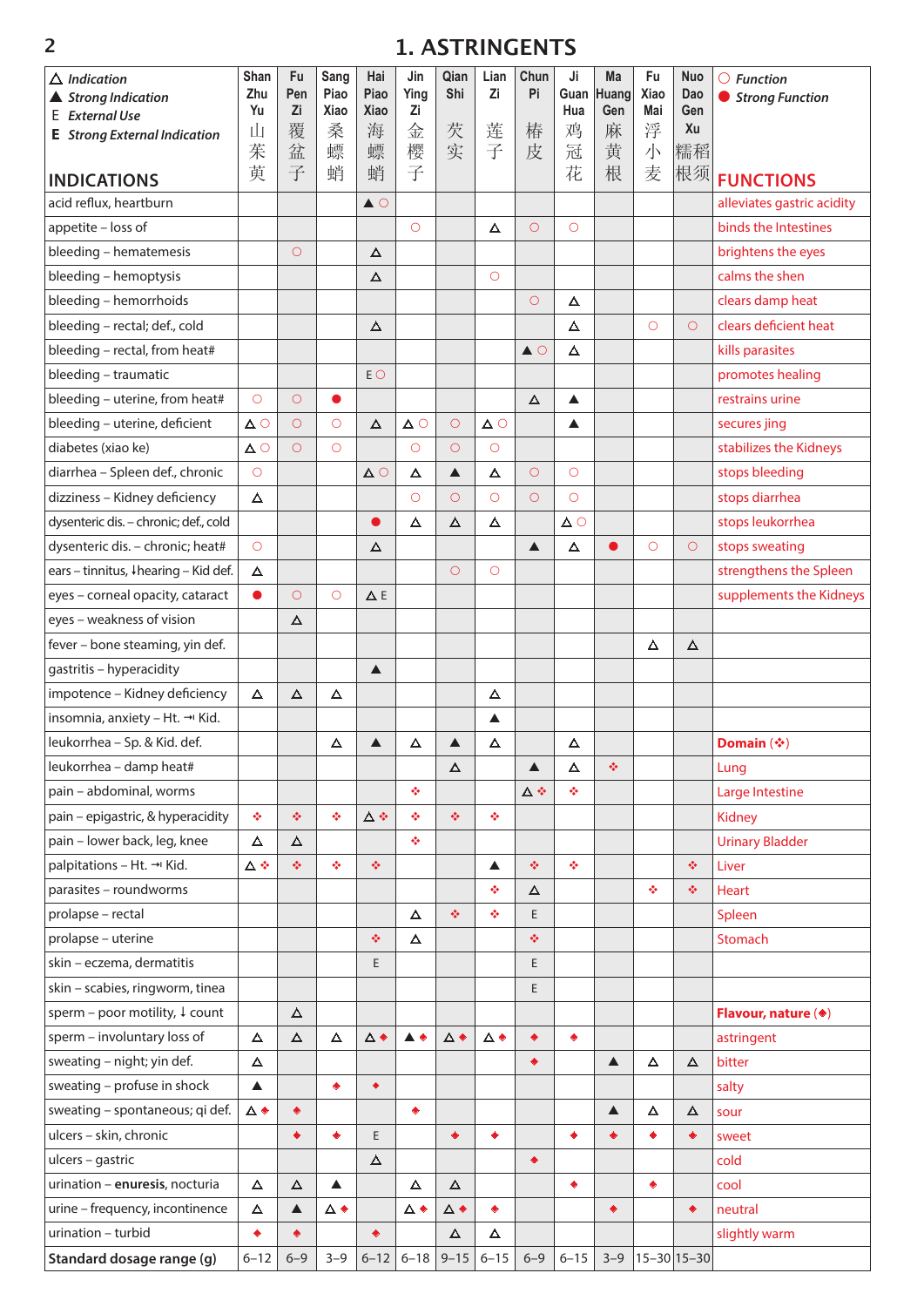Astringent herbs tone tissues and prevent the passive leakage of fluids. This group of herbs is used for abnormal discharge of fluids – sweat, urine, diarrhea and blood. They also enhance the tone of weak tissues and treat prolapse. They are primarily symptomatic, that is, they treat the manifestation of a disorder and not the cause. They are usually combined with appropriate supplementing or heat clearing herbs. In general, these herbs are only used in cases of deficiency, and are contraindicated when there is any pathogen that needs clearing or venting. Some, however, may be used judiciously in combination with other appropriate herbs, when a chronic pathogen remains (damp heat in the Intestines for example).

Astringent herbs can be divided into five broad groups, based on the main area of influence. These are not precise divisions, however, and there is considerable overlap in therapeutic action.

| Urinary Bladder, Kidneys<br>(excessive urination, leakage<br>of semen) | shan zhu yu, fu pen zi, sang<br>piao xiao, jin ying zi, chun gen<br>рi  |
|------------------------------------------------------------------------|-------------------------------------------------------------------------|
| Uterus (bleeding, leukorrhea)                                          | hai piao xiao, ji guan hua                                              |
| Sweat                                                                  | ma huang gen, fu xiao mai, nuo<br>dao gen xu                            |
| Lungs (chronic cough)                                                  | wu wei zi, wu mei, he zi, ying<br>su ke, wu bei zi                      |
| Intestines (chronic diarrhea)                                          | chi shi zhi, yu yu liang, shi liu<br>pi, rou dou kou, lian zi, qian shi |

#### Shān Zhū Yú (Corni Fructus) cornelian cherry fruit

**Preparation and usage** Up to 30 grams can be used for severe sweating or profuse urination.

**Contraindications** Damp heat and painful urination patterns.

**Formulae** *Gu Chong Tang* (uterine bleeding from Spleen qi and chongmai/renmai deficiency); *Jia Wei Si Wu Tang* (menorrhagia from Liver and Kidney deficiency); *Lai Fu Tang* (severe sweating from collapse of yang qi); *Liu Wei Di Huang Wan* (Kidney yin deficiency); *You Gui Wan* (Kidney yang deficiency)

#### Fù Pén Zǐ (Rubi Fructus) Chinese raspberry

**Contraindications** Kidney yin deficiency and blood deficiency patterns with heat, and in painful or difficult urination cases.

**Formulae** *Wu Zi Yan Zong Wan* (sperm disorders from Kidney deficiency)

Sāng Piāo Xiāo (Mantidis Ootheca) praying mantis egg case **Preparation and usage** Mostly used in pill or powders, but can be decocted.

**Contraindications** Kidney yin deficiency patterns with heat, and painful urination due to heat or damp heat.

**Formulae** *Sang Piao Xiao San* (enuresis and nocturia from Heart and Kidney deficiency); *Gu Chong Tang* (uterine bleeding from Spleen qi and chongmai/renmai deficiency)

#### Hǎi Piāo Xiāo (Sepiae Endoconcha) cuttlefish bone

Also known as wū zéi gŭ 乌贼骨.

**Preparation and usage** Can be dry fried (*chao hai piao xiao* 炒海螵蛸) to enhance its astringency and ability to counteract gastric hyperacidity. When used in powder form and taken directly to combat gastric acidity and epigastric pain, the dose is 1.5–3 grams.

**Contraindications** Caution in bleeding disorders from yin deficiency with heat. Prolonged use may cause constipation.

**Formulae** *Wu Bei San* (epigastric pain and acid reflux); *Bai Zhi San* (thin watery or bloody leukorrhea); *Sheng Ji Gan Nong San*† (chronic superficial suppuration)

#### Jīn Yīng Zǐ (Rosae laevigatae Fructus) cherokee rosehip

**Preparation and usage** Can be cooked into a syrup with honey, which moderates it sourness with sweetness, and makes it more effective for chronic diarrhea and prolapse from Spleen deficiency. When used in this way the daily dose is up to 30 grams.

**Contraindications** Excess patterns, especially those with heat.

**Formulae** *Shui Lu Er Xian Dan* (frequent urination and leukorrhea from Kidney yang qi deficiency)

#### Qiàn Shí (Euryales Semen) euryale seed

**Preparation and usage** Can be used for both deficient and damp heat types of leukorrhea, depending on the herbs with which it is combined. May be dry fried (*chao qian shi* 炒芡实) to enhance its warmth and improve its ability to treat leakage from yang deficiency.

**Contraindications** Patients with difficulty passing urine or stools.

**Formulae** *Yi Huang Tang* (chronic leukorrhea from Spleen deficiency and damp heat); *Shui Lu Er Xian Dan* (frequent urination and leukorrhea from Kidney yang qi deficiency); *Jin Suo Gu Jing Wan* (frequent urination and loss of jing from Kidney deficiency); *Gao Lin Tang* (turbid urination from Kidney deficiency)

#### Lián Zǐ (Nelumbinis Semen) lotus seed

Old lotus seeds that have been harvested after frost turn black on the outside, and are known as shí lián zĭ 石莲子. They are bitter and cold, and cool the Heart and clear damp heat. The stamen of the lotus flower (lián xū 莲须, Nelumbinis Stamen) is very similar in action to the young seeds and can be used interchangeably.

**Contraindications** Patients with constipation and dry stools.

**Formulae** *Shen Ling Bai Zhu San* (Spleen qi deficiency diarrhea); *Pi Shen Shuang Bu Wan* (chronic diarrhea from Spleen and Kidney deficiency); *Jin Suo Gu Jing Wan* (frequent urination and loss of jing from Kidney deficiency); *Qing Xin Lian Zi Yin* (persistent or recurrent dysuria from Heart fire and qi and yin deficiency); *Fu Tu Dan* (leukorrhea and seminal emission from Kidney deficiency); *Kai Jin San* (anorectic dysenteric disorder)

#### Chūn Pí (Ailanthi Cortex) ailanthus root bark

**Preparation and usage** This herb can be prepared as a decoction and delivered as an enema for chronic damp heat dysenteric disorder. For external use, a standard strained decoction can be used, or the herb can be powdered and mixed with a suitable carrier such as sorbolene.

**Contraindications** Caution in middle burner yang deficiency, and alone in yin deficiency patterns.

**Formulae** *Yu Dai Wan* (chronic damp heat leukorrhea with underlying qi and blood deficiency); *Gu Jing Wan* (uterine bleeding from yin deficiency with heat)

#### Jī Guān Huā (Celosiae cristatae Flos) coxcomb flower

This herb is classified in the hemostatic group in some texts.

**Contraindications** Uterine bleeding from blood stasis, acute dysenteric disorder and when there is any exterior heat or cold pathogen.

#### Má Huáng Gēn (Ephedrae Radix) ephedra root

**Contraindications** Sweating associated with acute external invasion, acute gan mao, and lingering pathogens.

**Formulae** *Mu Li San* (sweating from deficiency)

#### Fú Xiǎo Mài (Tritici Fructus levis) light wheat grain

**Contraindications** Sweating associated with acute external invasion, acute gan mao, and lingering pathogens.

**Formulae** *Mu Li San* (sweating from deficiency)

Nuò Dào Gēn Xū (Oryzae glutinosae Radix) glutinous rice root **Contraindications** Sweating associated with acute external invasion, acute gan mao, and lingering pathogens.

#### Substances from other groups

Herbs from other groups with astringent properties include chao pu huang (p.12), ce bai ye (p.12) bai ji (p.14), xian he cao (p.14), zi zhu (p.14), zong lu pi (p.14), ou jie (p.14), tie xian cai (p.14), ji hua (p.14), mu li (p.48), bai guo (p.68) and long gu (p.72).

#### Endnotes

# Chronic damp heat or heat in the blood with underlying deficiency. The deficiency component is the dominant pathology.

† These formulae traditionally contain items from endangered animal species and/or obsolete toxic substances, and are unavailable in their original form.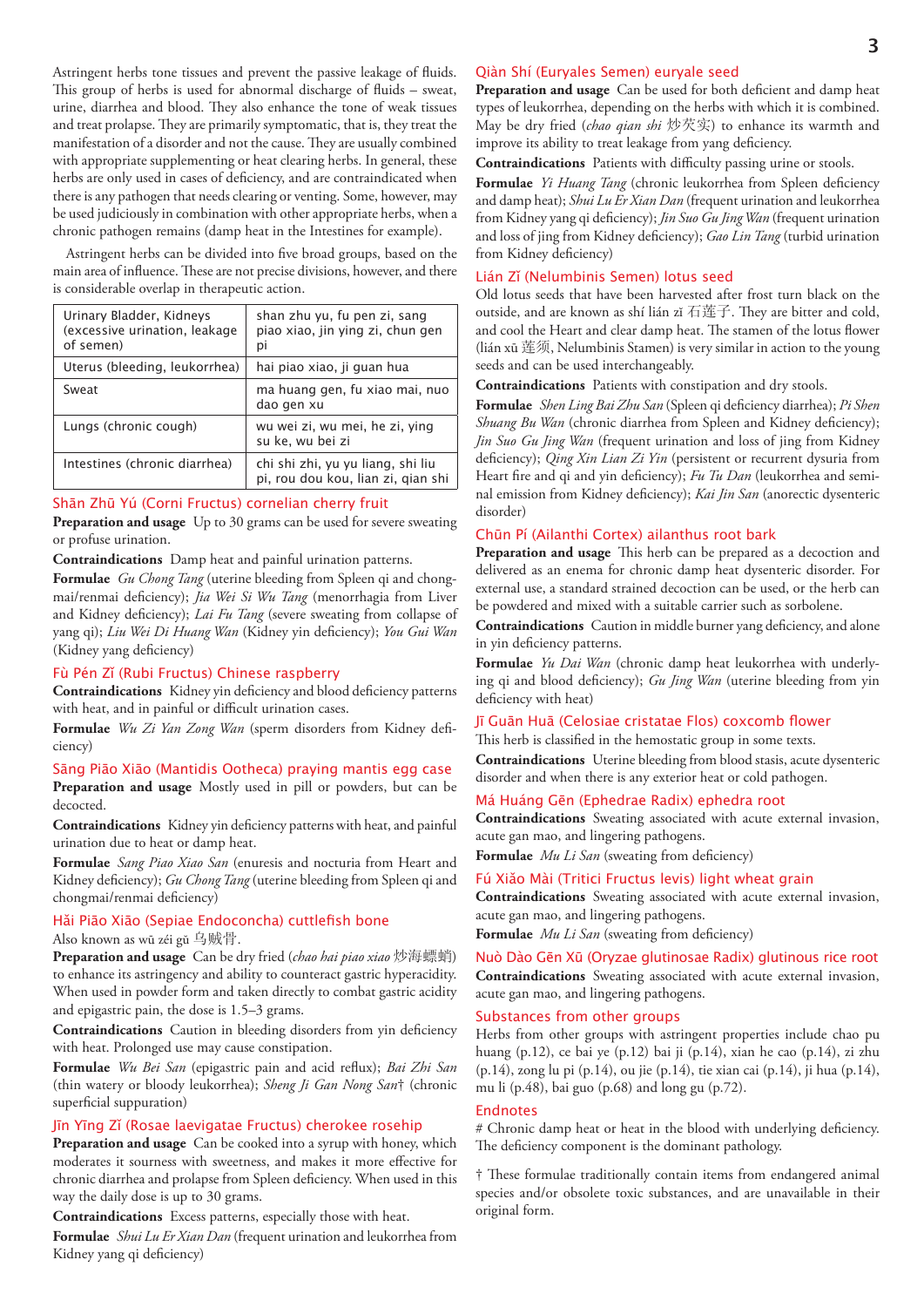## **1. ASTRINGENTS**

| $\triangle$ Indication<br>▲ Strong Indication<br>E External Use<br><b>E</b> Strong External Indication | Wu<br>Wei<br>Ζi<br>五<br>味 | Wu<br>Mei<br>乌<br>梅 | Wu<br>Bei<br>Zi<br>五<br>倍 | He<br>Zi<br>诃<br>子 | Shi<br>Liu<br>Pi<br>石<br>榴 | Rou<br>Dou<br>Kou<br>肉<br>豆 | Chi<br>Shi<br>Zhi<br>赤<br>石 | Yu<br>Yu<br>Liang<br>禹<br>余 | Ying<br>Su<br>Ke<br>罂<br>粟 | $\bigcirc$ Function<br>Strong Function |
|--------------------------------------------------------------------------------------------------------|---------------------------|---------------------|---------------------------|--------------------|----------------------------|-----------------------------|-----------------------------|-----------------------------|----------------------------|----------------------------------------|
| <b>INDICATIONS</b>                                                                                     | 子                         |                     | 子                         |                    | 皮                          | 蔻                           | 脂                           | 粮                           | 売                          | <b>FUNCTIONS</b>                       |
| appetite - loss of                                                                                     | O                         | $\circ$             | $\circ$                   | $\circ$            |                            | Δ                           |                             |                             | $\circ$                    | astringes the Lungs                    |
| bleeding - epistaxis, gums                                                                             | $\circ$                   | $\circ$             | E O                       | $\circ$            | $\circ$                    | $\bigcirc$                  |                             | $\circ$                     | $\bigcirc$                 | binds the Intestines                   |
| bleeding - hematuria                                                                                   | $\circ$                   | Δ                   | Δ                         |                    |                            |                             |                             |                             |                            | calms the shen                         |
| bleeding - hemoptysis                                                                                  |                           |                     | Δ                         | $\bullet$          |                            |                             |                             |                             |                            | eases the throat                       |
| bleeding - rectal                                                                                      | $\circ$                   | $\triangle$ O       | Δ                         | Δ                  | Δ                          |                             | ▲                           | Δ                           |                            | generates fluids                       |
| bleeding - traumatic                                                                                   |                           | E                   |                           |                    | E O                        |                             | Ε                           |                             |                            | kills parasites                        |
| bleeding - uterine, def.                                                                               |                           | Δ                   | $\Delta$                  |                    | $\Delta$                   |                             | $\triangle$ O               | $\Delta$                    |                            | promotes healing                       |
| cough - Lung def., chronic                                                                             | $\triangle$ O             | $\Delta$            | $\Delta$ O                | Δ                  |                            |                             |                             |                             | Δ                          | secures jing                           |
| diabetes (xiao ke)                                                                                     | $\triangle$ O             | Δ                   | $\circ$                   |                    |                            |                             |                             |                             |                            | stabilizes the Kidneys                 |
| diarrhea - cockcrow                                                                                    | $\blacktriangle$          | $\circ$             | $\circ$                   |                    |                            | ▲                           | $\circ$                     | $\circ$                     |                            | stops bleeding                         |
| diarrhea - Spleen def., chronic                                                                        | $\triangle$ $\bullet$     | $\triangle$ O       | $\triangle$ O             | $\triangle$ O      | Δ                          | ▲                           | ▲                           | $\Delta$                    | $\triangle$ O              | stops cough                            |
| dysenteric dis. - chronic; def., cold                                                                  | $\circ$                   | $\triangle$ O       | $\Delta$ O                | $\Delta$ O         | $\triangle$ O              | $\bullet$                   | A O                         | $\triangle$ O               | $\triangle$ O              | stops diarrhea                         |
| dysenteric dis. - chronic; heat#                                                                       |                           | Δ                   |                           |                    | Δ                          |                             |                             |                             |                            | stops pain                             |
| eyes - weakness of vision                                                                              | $\triangle$ O             |                     | $\circ$                   |                    |                            |                             |                             |                             |                            | stops sweating                         |
| insomnia - yin, blood def.                                                                             | $\triangle$ O             |                     |                           |                    |                            |                             |                             |                             |                            | supplements the Kidneys                |
| leukorrhea - Sp. & Kid. def.                                                                           |                           |                     |                           |                    | Δ                          | $\circ$                     | Δ                           | $\Delta$                    |                            | warms the middle burner                |
| liver enzymes 1 (AST, ALT)                                                                             | Δ                         |                     |                           |                    |                            |                             |                             |                             |                            |                                        |
| memory - poor                                                                                          | Δ                         |                     |                           |                    |                            |                             |                             |                             |                            |                                        |
| pain - abdominal; worms                                                                                |                           | $\Delta$            |                           |                    | Δ                          |                             |                             |                             |                            |                                        |
| pain - abdominal; def., cold                                                                           |                           |                     |                           |                    |                            | Δ                           |                             |                             | Δ                          |                                        |
| pain - cancer                                                                                          |                           |                     |                           |                    |                            |                             |                             |                             | ▲                          |                                        |
| pain - sinew & bone                                                                                    |                           |                     |                           |                    |                            |                             |                             |                             | ▲                          |                                        |
| palpitations - yin, blood def.                                                                         | Δ                         |                     |                           |                    |                            |                             |                             |                             |                            | Domain $(*)$                           |
| parasites - roundworms                                                                                 | ٠                         | ٠                   | ٠                         | ٠                  | Δ                          |                             |                             |                             | ٠                          | Lung                                   |
| parasites - tapeworms                                                                                  |                           | ÷                   | ٠                         | ٠                  | △◆                         | ÷                           | ٠                           | $\sigma_{\rm eff}^{\rm th}$ | ÷                          | Large Intestine                        |
| prolapse - rectal                                                                                      | ÷                         | Δ                   | $\triangle E$ $\Phi$      | $\Delta$           | Δ                          | $\Delta$                    | Δ                           |                             | △◆                         | Kidney                                 |
| prolapse - uterine                                                                                     |                           | ÷                   | E                         |                    |                            |                             |                             |                             |                            | Liver                                  |
| skin - eczema                                                                                          | ٠                         |                     |                           |                    | E                          |                             |                             |                             |                            | Heart                                  |
| skin - tinea, ringworm                                                                                 |                           | ÷                   |                           |                    | E                          | ÷                           |                             |                             |                            | Spleen                                 |
| sperm – poor motility, $\downarrow$ count                                                              | ▲                         |                     |                           |                    | ٠                          | ÷                           | ٠                           | $\sigma_{\rm eff}^{\rm th}$ |                            | Stomach                                |
| sperm - involuntary loss of                                                                            | Δ                         |                     | Δ                         |                    |                            |                             |                             |                             |                            |                                        |
| sweating - night; yin def.                                                                             | Δ                         |                     | Δ                         |                    |                            |                             |                             |                             |                            |                                        |
| sweating - spontaneous; qi def.                                                                        | $\Delta$                  |                     | Δ                         |                    |                            |                             |                             |                             |                            | Flavour, nature $($ $\blacklozenge)$   |
| ulcers - skin, chronic                                                                                 |                           |                     | E                         |                    |                            |                             | E                           |                             | ٠                          | toxic                                  |
| urination - enuresis                                                                                   | $\Delta$                  |                     | $\Delta$ $\bullet$        |                    | ٠                          | $\bullet$                   |                             |                             |                            | slightly toxic                         |
| urination - frequent                                                                                   | Δ                         |                     | △◆                        | ۰                  | ٠                          |                             | ۰                           | ۰                           | ٠                          | astringent                             |
| urination - turbid                                                                                     |                           |                     | Δ                         | $\ddot{\bullet}$   |                            |                             |                             |                             |                            | bitter                                 |
| voice - loss of, hoarse                                                                                |                           |                     |                           | ▲                  |                            | $\blacklozenge$             |                             |                             |                            | pungent                                |
| vomiting, nausea - Spleen def.                                                                         | ۰                         | ٠                   | ٠                         |                    | ۰                          | $\Delta$                    | ۰                           |                             | ۰                          | sour                                   |
| warts & corns                                                                                          |                           | E                   |                           |                    |                            |                             | ۰                           | $\ddot{\bullet}$            |                            | sweet                                  |
| wheezing - Lung deficiency                                                                             | ▲                         |                     | ۰                         | Δ                  |                            |                             |                             |                             |                            | cold                                   |
|                                                                                                        |                           | ۰                   |                           | $\blacklozenge$    |                            |                             |                             | ۰                           | ٠                          | neutral                                |
|                                                                                                        | ۰                         |                     |                           |                    | ۰                          | ۰                           | ۰                           |                             |                            | warm                                   |
| Standard dosage range (g)                                                                              |                           | $1.5 - 6$ 9 - 30    | $3 - 9$                   | $3 - 9$            | $3 - 9$                    | $3 - 9$                     | $9 - 18$                    | $9 - 18$                    | $3 - 9$                    |                                        |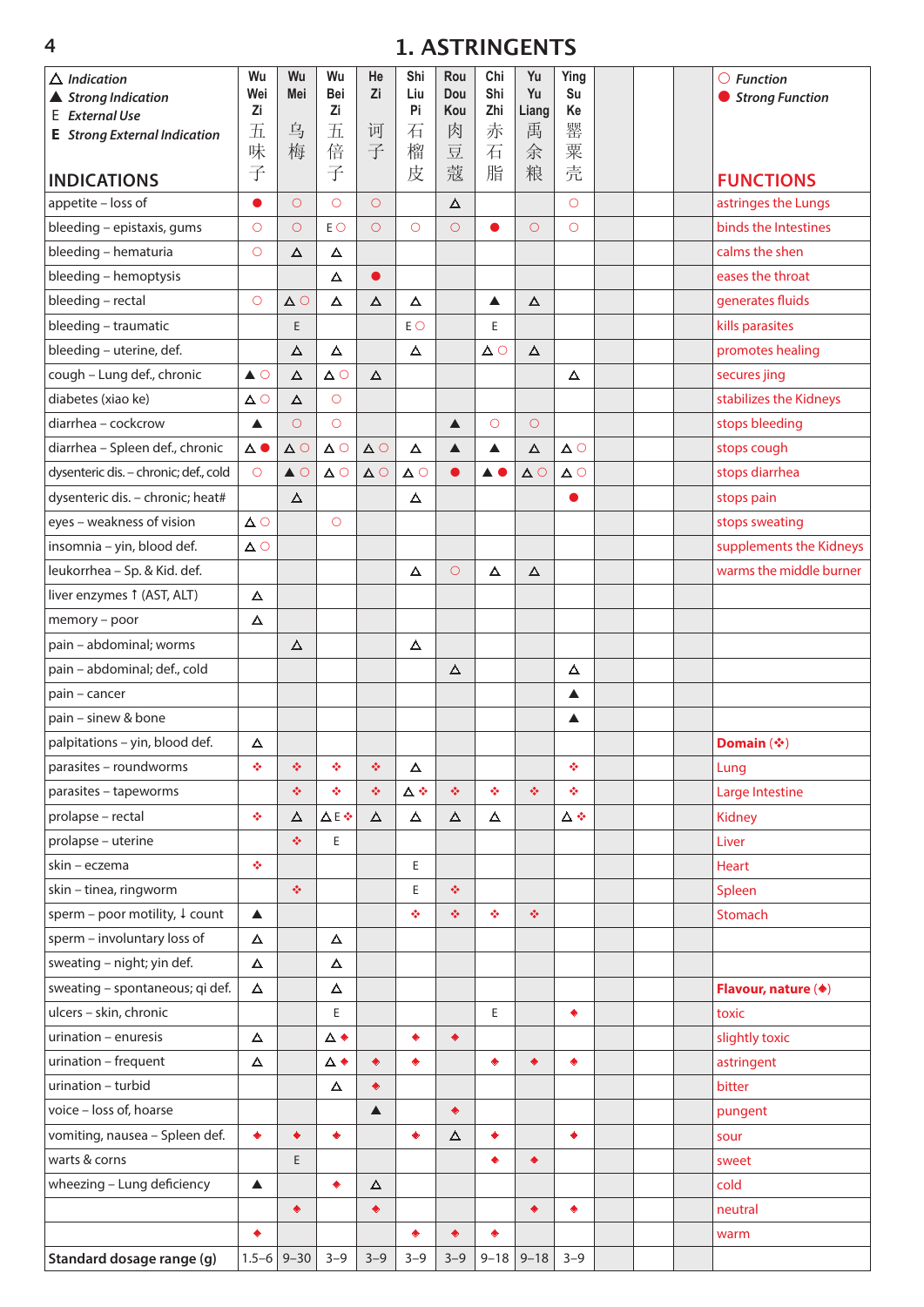#### Wǔ Wèi Zǐ (Schisandrae Fructus) schisandra fruit

**Preparation and usage** When used to restrain leakage of fluids and stop cough, either the unprocessed or vinegar processed herb (*cu wu wei zi* 醋五味子) is preferred; when used to supplement the Kidneys, the wine processed herb (*jiu wu wei zi* 酒五味子) is used. To highlight the astringent qualities, a small dose, 1.5–3 grams, is used; to supplement yin and generate fluids, a larger dose, 3–6 grams is required. When taken directly as powder the dose is 1–3 grams per day.

**Contraindications** Acute and heat type wheezing and cough, externally contracted cough, internal excess heat conditions, and the early stages of measles or other infectious rashes.

**Formulae** *Wu Wei Zi San* (chronic cough from Lung qi deficiency); *Mai Wei Di Huang Wan* (chronic cough from Lung yin deficiency); *Du Qi Wan* (chronic wheezing from Kidney not grasping qi); *Xiao Qing Long Tang* (wind cold with copious thin phlegm in the Lungs); *Sheng Mai San* (post febrile qi and yin deficiency); *Yu Ye Tang* (diabetes from yin deficiency); *Si Shen Wan* (chronic diarrhea from Spleen and Kidney yang deficiency); *Tian Wang Bu Xin Dan* (insomnia and shen disturbance from Heart and Kidney yin deficiency); *Wu Zi Yan Zong Wan* (sperm disorders from Kidney deficiency); *Fu Tu Dan* (leukorrhea and seminal emission from Kidney deficiency)

#### Wū Méi (Mume Fructus) mume plum

**Preparation and usage** To stop bleeding, diarrhea and dysenteric disorder, the charred fruit (*wu mei tan* 乌梅炭) is used. When applied externally to warts and corns, the fruit is softened in hot water, mashed, and applied on a sterile gauze to the debrided lesion. Change the dressing every day. When applied to wounds to stop bleeding, the charred and powdered herb is applied topically.

**Contraindications** Acute gan mao patterns, acute diarrhea and in internal excess heat and stagnation patterns.

**Formulae** *Wu Mei Wan* (jueyin syndrome; chronic diarrhea; abdominal pain from roundworms); *Gu Chang Wan*† (chronic diarrhea from Spleen and Kidney yang deficiency); *Di Yu Wan* (incessant bloody dysentery from heat); *Yu Quan Wan* (diabetes from yin deficiency); *Yi Fu San*† (chronic cough from Lung deficiency); *Ru Sheng San* (uterine bleeding from yang deficiency); *Qin Jiao Bie Jia Tang* (bone steaming fever and night sweats from yin deficiency)

#### Wǔ Bèi Zǐ (Galla Chinensis) gallnut of Chinese sumac

**Preparation and usage** When taken directly in pills and powders, the dose is  $1-1.5$  grams.

**Contraindications** Acute gan mao patterns, externally contracted cough, and in acute, or predominantly excess patterns of damp heat diarrhea and dysenteric disorder.

**Formulae** *Yu Guan Wan* (chronic diarrhea with bleeding); *Gu Chong Tang* (uterine bleeding from Spleen qi deficiency); *Han Hua Wan* (phlegm type benign thyroid nodules and cervical lymphadenopathy); *Sheng Ji Gan Nong San*† (chronic superficial suppuration)

#### Hē Zǐ (Chebulae Fructus) terminalia fruit

**Preparation and usage** To bind the Intestines and stop diarrhea, use roasted he zi (*wei he zi* 煨诃子); for chronic cough and to ease the throat and voice, unprocessed he zi is preferred.

**Contraindications** Acute damp heat patterns, and when there is any pathogen on the surface. Caution in patients with significant qi deficiency, as the bitter descending component of the herb is quite strong relative to its astringency, and prolonged or excessive use can damage qi.

**Formulae** *He Zi Pi San*† (chronic diarrhea and rectal prolapse from Spleen yang deficiency); *He Zi San* (chronic dysenteric disorder from damp heat); *He Zi Qing Yin Tang* (chronic wheezing and loss of voice from Lung deficiency); *Qing Yin Wan*† (hoarse voice, loss of voice and sore throat from Lung fire); *Ke Xue Fang* (hemoptysis from fire)

#### Shí Liú Pí (Granati Pericarpium) pomegranate husk

**Preparation and usage** When used in decoction for diarrhea and parasites, the unprocessed herb is used; when used for diarrhea with bleeding the charred form (*shi liu tan* 石榴炭) is preferred; when used in pills or powders, the dry fried form (*chao liu pi* 炒榴皮) is used.

**Contraindications** Acute damp heat diarrhea patterns, and in the early stages of any pattern of diarrhea and dysenteric disorder.

**Formulae** *Huang Lian Tang* (chronic diarrhea and dysenteric disorder)

#### Ròu Dòu Kòu (Myristicae Semen) nutmeg

**Preparation and usage** When taken directly as powder or in pills, the daily dose is 1.5–3 grams. In general, the roasted form (*wei rou dou kou* 煨肉豆蔻) is used therapeutically, as roasting reduces its mild toxicity, and enhances its ability to warm the middle burner and stop diarrhea and vomiting.

**Contraindications** Damp heat or chronic yin deficiency type diarrhea, and Stomach heat patterns. The unprocessed herb is mildly toxic. This herb should be not be used in therapeutic doses during pregnancy (the culinary use of small quantities as spice is safe), or in patients with liver damage.

**Formulae** *Si Shen Wan* (chronic diarrhea from Spleen and Kidney yang deficiency); *Yang Zang Tang*† (chronic dysenteric disorder from Spleen and Kidney yang deficiency)

#### Chì Shí Zhī (Halloysitum rubrum) kaolin, a mineral clay with the chemical composition  $\text{Al}_4(\text{Si}_4\text{O}_{10})(\text{OH})_8 \cdot (4\text{H}_2\text{O})$

**Preparation and usage** When used internally, the calcined form (*duan chi shi zhi* 煅赤石脂) is used. When decocted it should be cooked in a cloth bag<sup>1</sup>. When used externally, the unprocessed mineral is finely ground and applied topically.

**Contraindications** Acute damp heat or other excess patterns of diarrhea and dysenteric disorder, and when any pathogen remains in chronic cases. Caution during pregnancy. Antagonistic<sup>2</sup> to rou gui (p.88).

**Formulae** *Tao Hua Tang* (chronic dysenteric disorder from Spleen and Kidney yang deficiency); *Chi Shi Zhi Yu Yu Liang Tang* (chronic dysenteric disorder, fecal incontinence and rectal prolapse from yang deficiency); *Zhen Ling Dan*† (persistent uterine bleeding from yang deficiency and blood stasis); *Sheng Ji San*† (chronic non healing ulcers and sores)

#### Yǔ Yú Liáng (Limonitum) limonite, an iron containing compound with the chemical composition FeO·(OH)

**Preparation and usage** Calcining with vinegar (*cu duan yu yu liang* 醋 煅禹余粮) enhances its ability to stop diarrhea and bleeding, and is the form most commonly prescribed.

**Contraindications** Acute damp heat or other excess patterns of diarrhea and dysenteric disorder, and when any pathogen remains in chronic cases. Caution during pregnancy.

**Formulae** *Chi Shi Zhi Yu Yu Liang Tang* (chronic dysenteric disorder, fecal incontinence and rectal prolapse from yang deficiency); *Zhen Ling Dan*† (persistent uterine bleeding from yang deficiency and blood stasis)

#### Yīng Sù Ké (Papaveris Pericarpium) opium poppy husk

This substance is addictive when abused. It is the raw material for morphine and heroin production, and is illegal in most countries and therefore obsolete<sup>3</sup>.

**Preparation and usage** When processed with honey (*zhi ying su ke* 炙罂粟壳) its ability to stop cough is enhanced; when processed with vinegar (*cu ying su ke* 醋罂粟壳) its ability to stop diarrhea and pain is enhanced.

**Contraindications** Pregnancy, lactation, in small children, acute diarrhea or dysenteric disorder and acute cough.

**Formulae** *Jiu Xian San*† (chronic cough); *Yang Zang Tang*† (chronic dysenteric disorder from Spleen and Kidney yang deficiency)

#### Endnotes

# Chronic damp heat or heat in the blood with underlying deficiency. The deficiency component is the dominant pathology.

† These formulae traditionally contain items from endangered animal species and/or obsolete toxic substances, and are unavailable in their original form.

<sup>1</sup> Appendix 6, p.109

<sup>2</sup> Appendix 2, p.100

<sup>3</sup> Appendix 5, p.107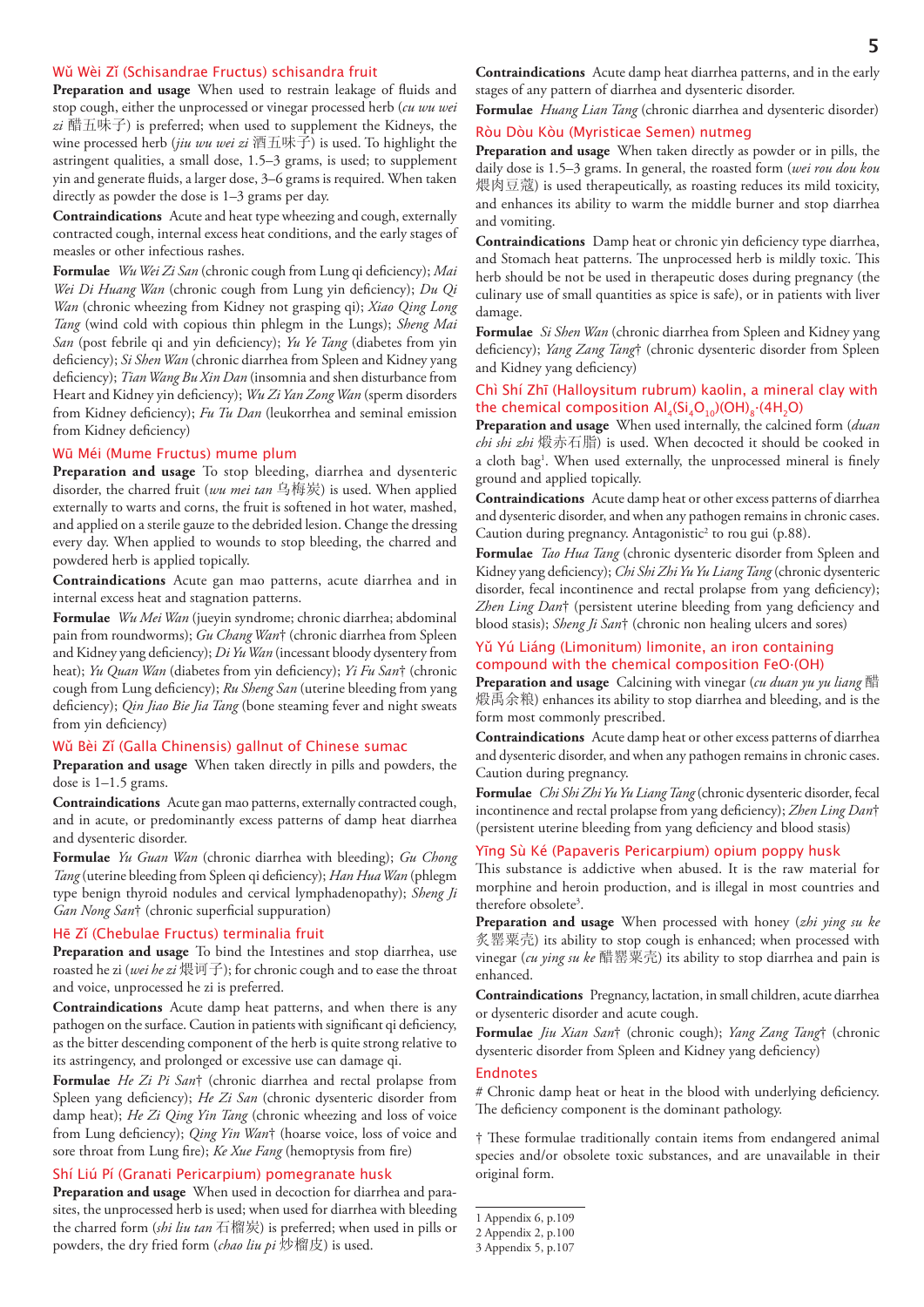## **2.1 BLOOD – ACTIVATING, STASIS DISPERSING**

**6**

| $\Delta$ Indication<br>▲ Strong Indication            | Chuan<br>Xiong      | Dan<br>Shen            | Ji<br>Xue<br>Teng | Huai<br><b>Niu</b><br>Xi | Yi<br>Mu<br>Cao                 | Ze<br>Lan            | Tao<br>Ren                  | Hong<br>Hua     | Yan<br>Hu<br>Suo                | Wu<br>Ling<br>Zhi | Ru<br>Xiang      | Mo<br>Yao              | $\bigcirc$ Function<br><b>Strong Function</b> |
|-------------------------------------------------------|---------------------|------------------------|-------------------|--------------------------|---------------------------------|----------------------|-----------------------------|-----------------|---------------------------------|-------------------|------------------|------------------------|-----------------------------------------------|
| E External Use<br><b>E</b> Strong External Indication | ЛI<br>芎             | 丹<br>参                 | 鸡<br>血            | 怀<br>牛                   | 益<br>母                          | 泽<br>兰               | 桃<br>仁                      | 红<br>花          | 延<br>胡                          | 五<br>灵            | 乳<br>香           | 没<br>药                 |                                               |
| <b>INDICATIONS</b>                                    |                     |                        | 藤                 | 膝                        | 草                               |                      |                             |                 | 索                               | 脂                 |                  |                        | <b>FUNCTIONS</b>                              |
| abscess - breast, mastitis                            | O                   | $\triangle$ $\bullet$  | $\circ$           | $\circ$                  | $\triangle$ EO                  | $\triangle E$        |                             |                 |                                 |                   |                  |                        | activates blood                               |
| abscess - Lung & Intestine                            |                     | $\circ$                |                   |                          |                                 |                      | ▲                           |                 |                                 |                   | Δ                | Δ                      | calms the shen                                |
| abscesses & sores - skin                              |                     | Δ                      |                   |                          | $\triangle$ E $\bigcirc$        | Δ                    |                             | $\Delta$        |                                 |                   | Δ                | Δ                      | clears toxic heat                             |
| amenorrhea                                            | Δ                   | $\triangle$ O          | Δ                 | ▲                        | Δ                               | Δ                    | $\Delta$                    | ▲               |                                 | Δ                 | Δ                | Δ                      | cools the blood                               |
| atrophy & weakness (wei synd.)                        | △                   | $\Delta$               | Δ                 | $\triangle$ O            |                                 |                      |                             |                 |                                 |                   |                  |                        | directs blood & fire down                     |
| bi syndrome - blood stasis                            | ◬◉                  | Δ                      | $\blacktriangle$  | Δ                        |                                 |                      |                             |                 | ▲                               |                   | ▲                | ▲                      | dispels wind                                  |
| bi syndrome - damp heat                               |                     | $\Delta$               |                   | $\Delta$                 |                                 |                      |                             | $\bullet$       | $\circ$                         | $\circ$           | $\circ$          | $\circ$                | disperses blood stasis                        |
| bi syndrome - wind damp                               | Δ                   |                        | ▲                 | Δ                        |                                 |                      | $\triangle$ O               |                 | ▲                               |                   | ▲                | ▲                      | moistens the intestines                       |
| bleeding - hematemesis, nose                          | $\bullet$           |                        |                   | △                        |                                 |                      |                             |                 | $\circ$                         |                   |                  |                        | moves qi                                      |
| bleeding - uterine; blood stasis                      |                     |                        |                   |                          | Δ                               |                      |                             |                 |                                 | Δ                 | $\circ$          | $\circ$                | promotes healing                              |
| bleeding - hematuria                                  |                     |                        |                   | $\triangle$ O            | Δ                               |                      |                             | $\circ$         |                                 |                   |                  |                        | promotes menstruation                         |
| cardiovascular disease                                | ▲                   | ▲                      |                   |                          | $\circ$                         | $\circ$              |                             | Δ               | Δ                               |                   |                  |                        | promotes urination                            |
| cirrhosis of the liver - early                        | $\bullet$           | ▲                      |                   |                          | 0                               |                      |                             |                 |                                 |                   |                  |                        | regulates menstruation                        |
| constipation - dryness                                |                     | $\circ$                | $\circ$           |                          |                                 |                      | Δ                           |                 |                                 |                   |                  |                        | supplements blood                             |
| depression                                            |                     | Δ                      |                   | $\circ$                  |                                 |                      |                             |                 |                                 |                   |                  |                        | supplements Liv. & Kid.                       |
| dysmenorrhea                                          | $\triangle$ $\circ$ | $\Delta$ O             | Δ                 | Δ                        | ▲                               | Δ                    | ▲                           | $\triangle$     | A O                             | $\triangle$ O     | $\triangle$ O    | $\triangle$ O          | stops pain                                    |
| edema - menstrual, nephritic                          |                     |                        | $\circ$           |                          | Δ                               | Δ                    |                             |                 |                                 |                   |                  |                        | unblocks network vessels                      |
| headache - qi & bld. st.; cold, wind                  | ▲                   |                        |                   | $\Delta$                 |                                 |                      |                             |                 | Δ                               |                   |                  |                        |                                               |
| headache - Liver fire; yang t                         | Δ                   |                        |                   | ▲                        |                                 |                      |                             |                 | Δ                               |                   |                  |                        |                                               |
| hemiplegia                                            | $\Delta$            | Δ                      | $\blacktriangle$  | Δ                        |                                 |                      | $\Delta$                    | $\Delta$        |                                 |                   |                  |                        |                                               |
| hepatitis - chronic                                   |                     | Δ                      |                   |                          |                                 |                      |                             |                 |                                 |                   |                  |                        |                                               |
| hypertension - ascendant yang                         |                     |                        |                   | ▲                        |                                 |                      |                             |                 |                                 |                   |                  |                        | Domain $(*)$                                  |
| insomnia - heat, blood stasis                         |                     | ▲                      |                   |                          |                                 |                      | ÷                           |                 |                                 |                   |                  |                        | Lung                                          |
| labour - difficult                                    | Δ                   |                        |                   | Δ                        | △                               |                      | $\mathcal{L}_{\mathcal{C}}$ |                 |                                 |                   |                  |                        | Large Intestine                               |
| leukopenia after radiotherapy                         |                     |                        | ▲                 | Ą.                       |                                 |                      |                             |                 |                                 |                   |                  |                        | <b>Kidney</b>                                 |
| lin syndrome - damp heat, bld.                        |                     |                        |                   | $\Delta$                 | ÷                               |                      |                             |                 |                                 |                   |                  |                        | <b>Urinary Bladder</b>                        |
| masses - abdominal                                    | ٠                   | △◆                     | ÷                 | △◆                       | △◆                              | △◆                   | ▲※                          | △◆              | ÷                               | ٠                 | ٠                | △◆                     | Liver                                         |
| menstruation - irregular                              | ▲ ※                 | Δ                      | $\triangle$       | $\Delta$                 | $\blacktriangle$                | Δ                    | $\Delta$                    |                 |                                 |                   |                  |                        | Gallbladder                                   |
| numbness - extremities                                |                     | ÷                      | ▲※                |                          | ٠                               |                      | ÷                           | Ą.              | ÷                               |                   | ٠                | ÷                      | <b>Heart</b>                                  |
| oral cavity - inflammation of                         | ٠                   | ٠                      |                   | $\blacktriangle$         |                                 |                      |                             |                 |                                 |                   | Ε                |                        | Pericardium                                   |
| pain - & injury, trauma                               | Δ                   | ▲                      | ٠                 | $\Delta$                 | $\Delta$ E                      | $\triangle E$ $\div$ | $\Delta$                    | $\Delta$ E      | △◆                              | Δ                 | ▲E❖              | ▲日幸                    | Spleen                                        |
| pain - abdominal, blood stasis                        | $\Delta$            | Δ                      | Δ                 | △                        | $\Delta$                        | $\Delta$             | $\blacktriangle$            | $\Delta$        | ▲                               | $\Delta$          | Δ                | Δ                      |                                               |
| pain - abdominal, qi stagnation                       | Δ                   |                        |                   |                          |                                 |                      |                             |                 | ▲                               |                   |                  |                        |                                               |
| pain - chest, angina                                  | ▲                   | ▲                      |                   |                          |                                 |                      |                             | $\Delta$        | ▲                               | $\Delta$          | $\blacktriangle$ | ▲                      | Flavour, nature $($ $\blacklozenge)$          |
| pain - epigastric                                     |                     | ▲                      |                   |                          |                                 |                      | ٠                           |                 | ▲                               | ▲                 | Δ                | Δ                      | slightly toxic                                |
| pain - hypochondriac                                  | Δ                   | $\Delta \bullet$       | ٠                 | ۰                        | ۰                               | ▵◆                   | $\Delta \bullet$            | $\Delta$        | $\blacktriangle \blacktriangle$ | $\Delta \bullet$  | △◆               | $\Delta \blacklozenge$ | bitter                                        |
| pain - lower back, leg, knee                          | ٠                   |                        | Δ                 | $\blacktriangle$         | ٠                               | $\blacklozenge$      |                             | $\blacklozenge$ | ٠                               |                   | ٠                |                        | pungent                                       |
| pain - postpartum abdominal                           | $\blacktriangle$    | $\Delta$               |                   | $\Delta \bullet$         | ▲                               | $\Delta$             | ▲                           | $\Delta$        | Δ                               | $\Delta$          |                  |                        | sour                                          |
| pain - testicular                                     |                     |                        | ٠                 |                          |                                 |                      | ٠                           |                 | Δ                               | △◆                |                  |                        | sweet                                         |
| palpitations - heat, blood stasis                     |                     | $\Delta$               |                   | ۰                        |                                 |                      | ٠                           |                 |                                 |                   |                  | $\bullet$              | neutral                                       |
| placenta, lochia - retention of                       | Δ                   | $\Delta \blacklozenge$ |                   | $\Delta$                 | $\blacktriangle \blacktriangle$ |                      | $\blacktriangle$            | $\Delta$        |                                 | Δ                 |                  |                        | cool                                          |
| skin - rash, heat & bld. stasis                       | ۰                   |                        | ۰                 |                          |                                 |                      |                             | △◆              | ۰                               | $\ddot{\bullet}$  | ۰                |                        | warm                                          |
| ulcers, wounds - non-healing                          |                     |                        |                   |                          |                                 | ۰                    |                             |                 |                                 |                   | $\triangle$ E    | $\triangle E$          | slightly warm                                 |
| Standard dosage range (g)                             | $3 - 9$             | $6 - 15$               | $9 - 15$          |                          | $9 - 15$ 9 - 15                 | $9 - 15$             | $6 - 9$                     | $1 - 9$         | $3 - 9$                         | $3 - 9$           | $3 - 9$          | $3 - 9$                |                                               |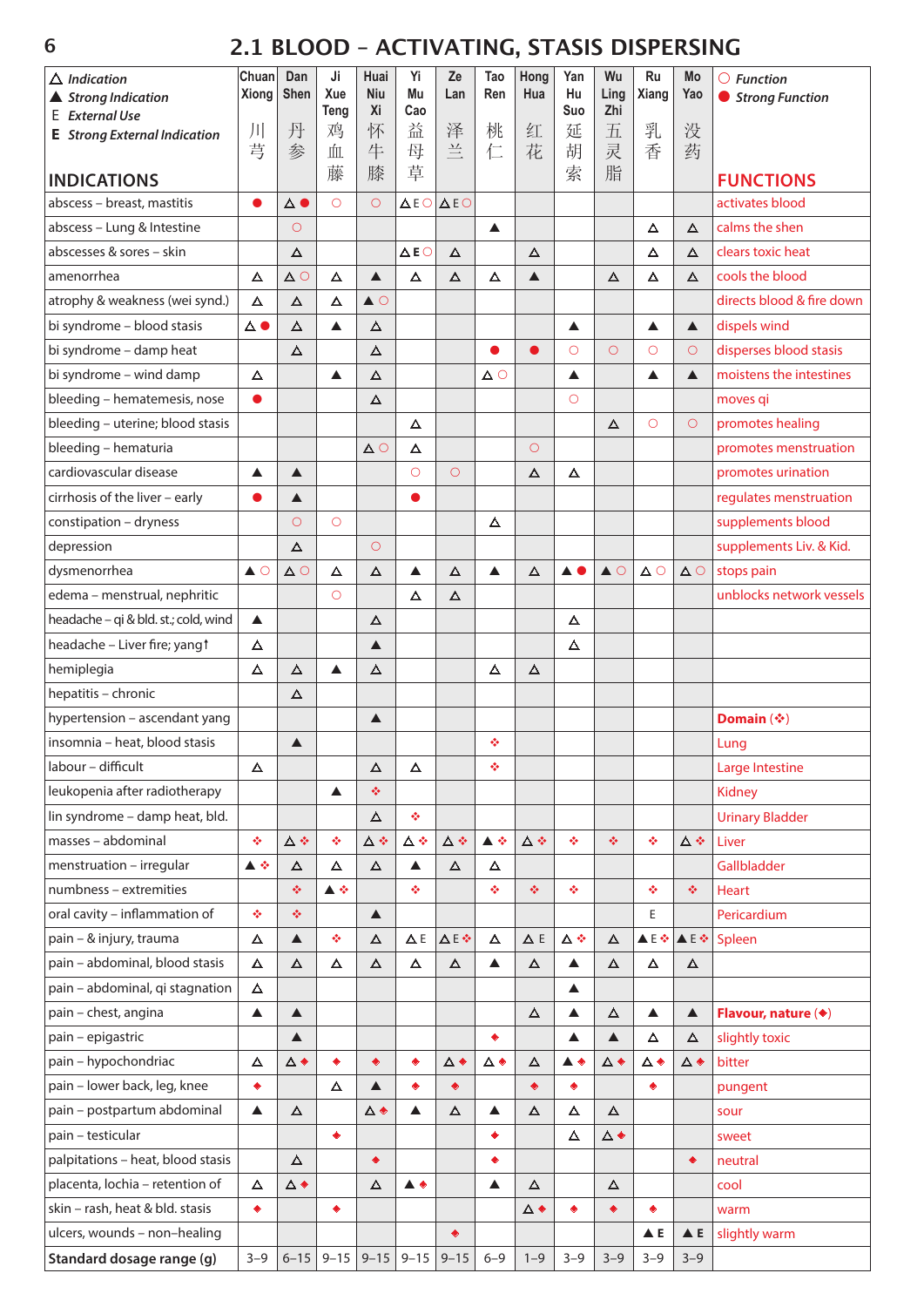The degrees of strength in moving the blood and getting rid of stagnant blood are denoted by different technical terms in Chinese medicine. Herbs that activate blood (*huo xue* 活血) are the mildest, with a gentle yet reliable blood stasis resolving action, and some mild supplementing effect. They are generally well tolerated, and can be used for long periods without damaging zheng qi and blood. The mid range group are those that disperse stagnant blood (*qu yu* 祛血). These are stronger than the activating group, and have little or no supplementing effect. They can be used for relatively long periods as long as the patient is monitored. They may disperse zheng qi and blood in some patients. The strongest are those that break up stagnant blood (*po xue* 破血). These are powerful substances, with the potential to damage zheng qi and blood. They are only suitable for relatively short term use in cases of stubborn or severe blood stasis, and should be phased out in favor of dispersing or activating herbs as the stasis resolves, for continuing treatment. There are grades of strength within the blood breaking group, with the insect drugs the strongest. The herbs are roughly arranged here in ascending order of strength.

The classification of strength varies between texts. Different sources emphasise different aspects of a herb's activity. The rating used here is based on the consensus of several sources and clinical experience.

#### Chuān Xiōng (Chuanxiong Rhizoma) Sichuan lovage root

**Preparation and usage** When decocted, cook no longer than 5–15 minutes<sup>1</sup>. When taken directly as a powder the dose is 1–1.5 grams. For severe, recalcitrant and migrainous headaches, up to 50 grams in decoction may be used for a few days. Dry frying (*chao chuan xiong* 炒 川芎) moderates its dispersing nature and makes it more suitable for weak and deficient patients; processing with wine (*jiu chuan xiong* 酒川 芎) enhances its analgesic effect.

**Contraindications** Yin deficiency with internal heat, excessive sweating from qi deficiency, vomiting due to counterflow qi, menorrhagia and bleeding disorders. Caution during pregnancy, and alone in headache from ascendant Liver yang or blood deficiency.

**Formulae** *Chuan Xiong Cha Tiao San* (wind cold headache); *Qiang Huo Sheng Shi Tang* (wind damp headache); *Tong Qiao Huo Xue Tang*† (headache, tinnitus and hearing loss from blood stasis); *Bu Yang Huan Wu Tang* (hemiplegia from qi deficiency with blood stasis); *Wen Jing Tang* (infertility and dysmenorrhea from cold and deficient chongmai and renmai); *Sheng Hua Tang* (postpartum pain from blood stasis); *Xue Fu Zhu Yu Tang* (qi and blood stasis); *Juan Bi Tang* (wind damp joint pain)

#### Dān Shēn (Salviae miltiorrhizae Radix) salvia root

**Preparation and usage** Processing with wine (*jiu dan shen* 酒丹参) enhances its ability to activate blood; dry frying (*chao dan shen* 炒丹参) warms it up a little and makes it more suitable for blood stasis patterns without heat. For severe heat in the blood and damp heat bi syndrome, up to 30 grams of dan shen may be used for a few weeks. Large doses must not be used where there is bleeding.

**Contraindications** Pregnancy<sup>2</sup>. Caution in yang deficiency, and in the absence of stagnant blood. Incompatible<sup>3</sup> with li lu (p.22). Avoid concurrent use with the anticoagulant drug Warfarin.

**Formulae** *Dan Shen Yin* (chest and epigastric pain from blood stasis); *Huo Luo Xiao Ling Dan* (acute and chronic pain from blood stasis); *Tian Wang Bu Xin Dan* (insomnia and shen disturbance from Heart and Kidney yin deficiency); *Xiao Ru Tang*† (early stage of breast abscess and mastitis)

#### Jī Xuè Téng (Spatholobi Caulis) chicken blood vine

Preparation and usage In severe cases up to 30 grams may be used. Contraindications Pregnancy<sup>4</sup>, menorrhagia, bleeding disorders.

**Formulae** *Gu Zhi Zeng Sheng Wan* (bony proliferation, osteophytes); *Lao Guan Cao Gao* (syrup for wind damp bi syndrome)

3 Appendix 2, p.100

#### Huái Niú Xī (Achyranthis bidentatae Radix) achyranthes root

**7**

**Preparation and usage** The downwards directing action is strongest in the unprocessed herb, and it is used for amenorrhea, retained placenta and postpartum pain, painful urination syndrome and oral pathology from fire. Processing with wine (*jiu niu xi* 酒牛膝) enhances its ability to activate blood and stop pain and it is preferred for abdominal masses and joint pain; processing with salt (*yan niu xi* 盐牛膝) enhances its ability to supplement the Liver and Kidneys and strengthen sinews and bones, and is preferred for lower back and leg weakness and pain.

**Contraindications** Pregnancy, menorrhagia and bleeding disorders. Caution in the unprocessed form for patients with sinking Spleen qi, diarrhea, leukorrhea, and frequent wet dreams.

**Formulae** *Shen Tong Zhu Yu Tang* (chronic musculoskeletal pain from blood stasis); *Zhen Gan Xi Feng Tang* (headache and hypertension from ascendant Liver yang); *Shou Wu He Ji* (dizziness and numb extremities from Liver blood deficiency with ascendant yang); *Si Miao Wan* (weakness and numbness in the legs from damp heat); *Yu Nü Jian* (toothache and oral pathology from Stomach heat and yin deficiency); *Ji Sheng Shen Qi Wan* (edema from Kidney yang deficiency); *Du Huo Ji Sheng Tang* (wind damp bi syndrome with Liver and Kidney deficiency)

#### Yì Mǔ Cǎo (Leonurus Herba) Chinese motherwort

Preparation and usage In severe cases up to 30 grams may be used. Commonly prepared as a syrup with honey (*yi mu cao gao* 益母草膏) for postpartum blood stasis. The fresh herb or the dregs left from decoction can be applied topically for trauma, skin lesions and mastitis.

**Contraindications** Pregnancy, and in patients with yin and blood deficiency without blood stasis.

**Formulae** *Yi Mu Sheng Jin Dan* (irregular menses and dysmenorrhea from blood deficiency with blood stasis); *Tian Ma Gou Teng Yin* (dizziness and headache from ascendant Liver yang)

#### Zé Lán (Lycopi Herba) bugleweed

**Preparation and usage** The fresh herb or the dregs left from decoction can be applied topically for traumatic injuries and mastitis.

**Contraindications** Caution during pregnancy, and in patients with blood deficiency and no blood stasis.

**Formulae** *Ze Lan Tang* (amenorrhea, dysmenorrhea, gynecological masses and postpartum pain from blood stasis)

#### Táo Rén (Persicae Semen) peach seed

**Preparation and usage** The unprocessed seeds are better for dispersing blood stasis; dry frying (*chao tao ren* 炒桃仁) enhances its ability to moisten the Intestines and treat constipation. Should be pulverized before decoction. When used in pills or powder the skin around the seed should be removed by blanching. Peeled seeds are less toxic than un–peeled seeds, and decoction is safer than direct ingestion. The dosage range should not be exceeded to avoid possible toxicity<sup>5</sup>.

**Contraindications** Pregnancy, and alone in blood deficiency. Caution in patients with loose stools and diarrhea.

**Formulae** *Tao Hong Si Wu Tang* (blood deficiency with mild blood stasis); *Tao He Cheng Qi Tang* (heat and blood stasis in the lower burner); *Sheng Hua Tang* (postpartum blood stasis); *Gui Zhi Fu Ling Wan* (blood stasis masses in the lower burner); *Da Huang Mu Dan Tang* (Intestinal abscess); *Wei Jing Tang* (Lung abscess); *Run Chang Wan* (chronic constipation from blood dryness); *Wa Leng Zi Wan* (abdominal masses from blood and phlegm stasis)

#### Hóng Huā (Carthami Flos) safflower

Preparation and usage Large doses (6-9 grams) activate blood and disperse blood stasis; small doses (1–3 grams) are used to supplement and harmonize the blood.

**Contraindications** Pregnancy, menorrhagia and bleeding disorders.

**Formulae** *Tao Hong Si Wu Tang* (blood deficiency with mild blood stasis); *Fu Yuan Huo Xue Tang*† (blood stasis from trauma); *Xue Fu Zhu Yu Tang* (qi and blood stasis); *Dang Gui Hong Hua Yin* (skin rash from heat and blood stasis); *Jing Wan Hong* (ointment for burns and non healing sores)

<sup>1</sup> Appendix 6, p.108

<sup>2</sup> Bensky et al (2004) 3rd ed. is the only source to assert a contraindication during pregnancy. None of the Chinese sources consulted make any statement regarding pregnancy usage. See Appendix 1.1, p.98.

<sup>4</sup> Chen (2004) is the only source to assert a contraindication during pregnancy. None of the Chinese sources consulted make any statement regarding pregnancy usage. See Appendix 1.1, p.98.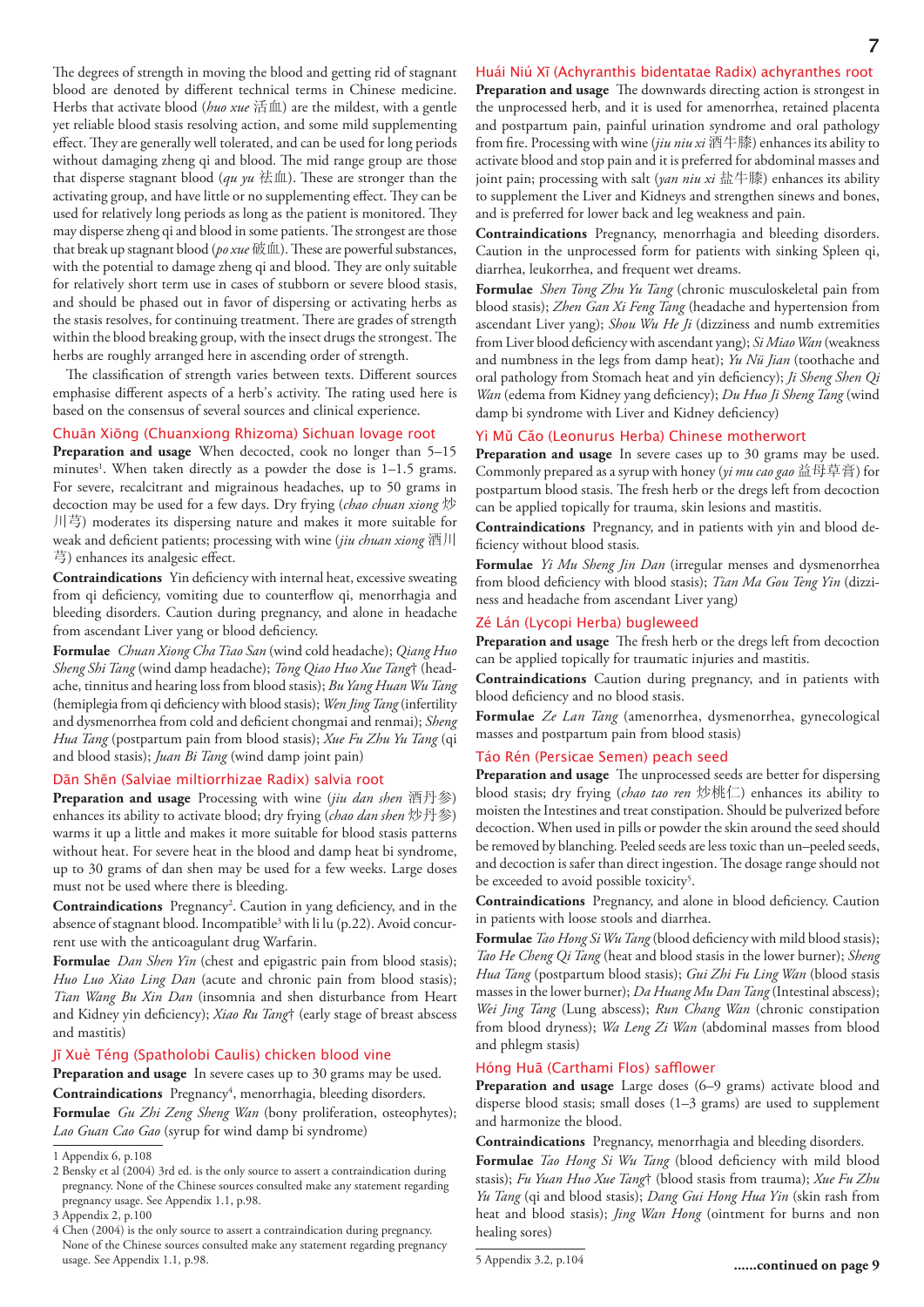## **2.1 BLOOD – ACTIVATING, STASIS DISPERSING**

| $\Delta$ Indication<br>▲ Strong Indication | Pu<br>Huang      | Yu<br>Jin                   | Hu<br>Zhang                 | Luo<br>De        | Lu<br>Lu      | Mao<br>Dong        | Jiang<br>Xiang   | Chuan<br><b>Niu</b> | Jiang<br>Huang              | Wang<br>Bu       | Liu<br>Ji | Su<br>Mu         | $\bigcirc$ Function<br><b>Strong Function</b> |
|--------------------------------------------|------------------|-----------------------------|-----------------------------|------------------|---------------|--------------------|------------------|---------------------|-----------------------------|------------------|-----------|------------------|-----------------------------------------------|
| E External Use                             |                  |                             |                             | Da               | Tong          | Qing               |                  | Xi                  |                             | Liu              | Nu        |                  |                                               |
| <b>E</b> Strong External Indication        | 蒲                | 郁                           | 虎                           | 落                | 路             | 毛                  | 降                | J <sub>1</sub>      | 姜                           | Xing             | 刘         | 苏                |                                               |
|                                            | 黄                | 金                           | 杖                           | 得                | 路             | 冬                  | 香                | 牛                   | 黄                           | 王不               | 寄         | 木                |                                               |
| <b>INDICATIONS</b>                         |                  |                             |                             | 大                | 通             | 青                  |                  | 膝                   |                             | 留行               | 奴         |                  | <b>FUNCTIONS</b>                              |
| abscess - breast                           |                  | $\circ$                     | $\Delta$                    |                  |               |                    |                  |                     |                             | $\blacktriangle$ |           |                  | aids Gallbladder function                     |
| abscesses & sores - skin                   |                  |                             | $\triangle$ E               | $\Delta$         |               |                    |                  |                     | Δ                           |                  | $\circ$   |                  | breaks up blood stasis                        |
| amenorrhea                                 |                  | $\circ$                     | $\triangle$ O               |                  |               |                    |                  | ▲                   | Δ                           | ▲                | ▲         | Δ                | clears damp heat                              |
| atrophy & weakness (wei synd.)             |                  |                             | ●                           | $\circ$          | Δ             | Δ                  |                  | ▲                   |                             |                  |           |                  | clears toxic heat                             |
| bi synd. - wind damp, bld. stasis          |                  |                             | Δ                           |                  | Δ             |                    |                  | $\triangle$ O       | $\blacktriangle$            |                  |           |                  | directs blood & fire down                     |
| bleeding - hematemesis, nose               |                  | Δ                           | $\circ$                     |                  |               |                    |                  | Δ                   |                             |                  |           |                  | dispels wind damp                             |
| bleeding - hematuria                       | △●               | $\triangle$ O               | $\circ$                     | $\circ$          | $\circ$       | $\circ$            | $\circ$          | A O                 | $\circ$                     | $\circ$          | Δ         | $\circ$          | disperses blood stasis                        |
| breast - distension & pain                 |                  | $\circ$                     |                             |                  | Δ             |                    |                  |                     |                             | Δ                |           |                  | dredges the Liver                             |
| burns & scalds                             |                  | $\circ$                     | Ε                           |                  | $\circ$       | E                  |                  |                     | $\circ$                     |                  | E         |                  | moves qi                                      |
| cardiovascular disease                     |                  |                             |                             |                  |               | ▲                  | Δ                |                     |                             | $\circ$          |           |                  | promotes lactation                            |
| cirrhosis of the liver - early             |                  | Δ                           |                             |                  |               |                    |                  |                     |                             | $\circ$          | $\circ$   |                  | promotes menstruation                         |
| cough - Lung heat                          | $\circ$          |                             | $\triangle$ O               | $\circ$          | $\circ$       | Δ                  |                  | $\circ$             |                             |                  |           |                  | promotes urination                            |
| delirium - in high fever                   | $\circ$          | Δ                           |                             |                  |               |                    | $\circ$          |                     |                             |                  |           |                  | stops bleeding                                |
| depression - phlegm, qi const.             |                  | $\triangle$ O               | $\circ$                     |                  |               |                    |                  |                     | $\circ$                     |                  | $\circ$   | $\circ$          | stops pain                                    |
| dysmenorrhea                               | ▲                | Δ                           |                             |                  |               |                    |                  | $\triangle$ O       | $\Delta$                    | $\Delta$         | Δ         | Δ                | strengthens sinew, bone                       |
| edema                                      |                  | $\circ$                     | $\circ$                     |                  | Δ             |                    |                  |                     |                             |                  |           |                  | transforms phlegm heat                        |
| fallopian tubes - blockage of              |                  |                             |                             |                  | $\triangle$ O | $\circ$            |                  |                     | $\circ$                     |                  |           |                  | unblocks network vessels                      |
| gallstones, cholecystitis                  |                  | ▲                           | Δ                           |                  |               |                    |                  |                     |                             |                  |           |                  |                                               |
| hemiplegia                                 |                  |                             |                             |                  |               | Δ                  |                  | Δ                   |                             |                  |           |                  |                                               |
| hypertension                               |                  |                             |                             |                  |               | Δ                  |                  | ▲                   |                             |                  |           |                  |                                               |
| jaundice - damp heat, bld. stasis          |                  | ▲                           | Δ                           |                  |               |                    |                  |                     |                             |                  | Δ         |                  |                                               |
| lactation - insufficient                   |                  |                             |                             |                  |               |                    |                  |                     |                             | ▲                |           |                  | Domain $(*)$                                  |
| leukorrhea - damp heat                     |                  |                             | △◆                          |                  |               |                    |                  |                     |                             |                  |           |                  | Lung                                          |
| lin syndrome - blood                       | Δ                |                             |                             | ٠                |               |                    |                  | ▲※                  |                             |                  | Δ         |                  | <b>Kidney</b>                                 |
| lin syndrome - damp heat                   | △◆               | $\sigma_{\rm eff}^{\rm th}$ | △◆                          | △◆               | ŵ.            |                    | ÷                | ÷                   | ÷                           | ÷                | Δ         | ÷                | Liver                                         |
| mania depression (dian kuang)              |                  | ▲※                          | $\sigma_{\rm eff}^{\rm th}$ |                  |               |                    |                  |                     |                             |                  |           |                  | Gallbladder                                   |
| masses - abdominal                         |                  | △◆                          |                             |                  |               | ÷                  | ÷                |                     | $\Delta$                    |                  | △◆        | ÷                | Heart                                         |
| menstruation - irregular                   | ÷                | $\Delta$                    |                             |                  | Δ             |                    |                  | $\Delta$            |                             |                  |           |                  | Pericardium                                   |
| nasosinusitis (bi yuan)                    |                  |                             |                             | ٠                | Δ             |                    | ÷                |                     | $\sigma_{\rm eff}^{\rm th}$ |                  | Ą.        | ÷                | Spleen                                        |
| numbness - extremities                     |                  |                             |                             |                  | △◆            | △                  |                  | $\triangle$         |                             | ٠                |           |                  | Stomach                                       |
| pain - & injury, trauma                    | Δ                | Δ                           | $\Delta$                    | $\blacktriangle$ |               |                    | $\blacktriangle$ | $\Delta$            | Δ                           |                  | ▲         | Δ                |                                               |
| pain - abdominal, blood stasis             | $\blacktriangle$ | Δ                           |                             |                  |               |                    |                  | $\Delta$            | Δ                           |                  | Δ         | $\Delta$         |                                               |
| pain - abdominal, qi stagnation            |                  | Δ                           |                             |                  |               |                    | Δ                |                     | Δ                           |                  |           |                  | Flavour, nature $($ $\blacklozenge)$          |
| pain - arm & shoulder                      |                  |                             |                             |                  |               | ٠                  |                  |                     | ▲                           |                  |           |                  | astringent                                    |
| pain - chest, angina                       | Δ                | $\Delta \bullet$            | ٠                           | ٠                | ٠             | $\blacktriangle$ + | Δ                | $\blacklozenge$     | ∆ ◆                         | ٠                | ٠         |                  | bitter                                        |
| pain - epigastric                          | ▲                | $\Delta \bullet$            |                             | ٠                | △             |                    | ۰                |                     | △◆                          |                  |           | ٠                | pungent                                       |
| pain - hypochondriac                       |                  | $\blacktriangle$            |                             |                  |               |                    | $\Delta$         |                     | $\Delta$                    |                  |           | ٠                | salty                                         |
| pain - lower back, leg, knee               |                  |                             |                             |                  | Δ             |                    |                  | $\blacktriangle$ +  |                             |                  |           |                  | sour                                          |
| pain - postpartum abdominal                | Δ♦               |                             | Δ                           |                  |               |                    |                  | Δ                   | Δ                           |                  | Δ         | $\Delta \bullet$ | sweet                                         |
| pain - testicular                          |                  | ٠                           | ٠                           |                  |               |                    |                  |                     |                             | $\Delta$         |           |                  | cold                                          |
| placenta, lochia - retention of            | ▲                |                             |                             | ۰                |               | ۰                  |                  | Δ                   |                             |                  | Δ         |                  | cool                                          |
| seizures, epilepsy - phlegm heat           | ٠                | $\Delta$                    |                             |                  | ٠             |                    |                  | $\blacklozenge$     |                             | ۰                |           | $\blacklozenge$  | neutral                                       |
| thrombophlebitis, Buerger's dis.           |                  |                             |                             |                  |               | $\blacktriangle$   | ٠                |                     | ۰                           |                  | ٠         |                  | warm                                          |
| Standard dosage range (g)                  | $3 - 9$          | $6 - 12$                    | $9 - 30$                    | $9 - 30$         | $3 - 9$       | $30 - 60$          | $3 - 6$          | $9 - 15$            | $3 - 9$                     | $6 - 9$          | $3 - 9$   | $3 - 9$          |                                               |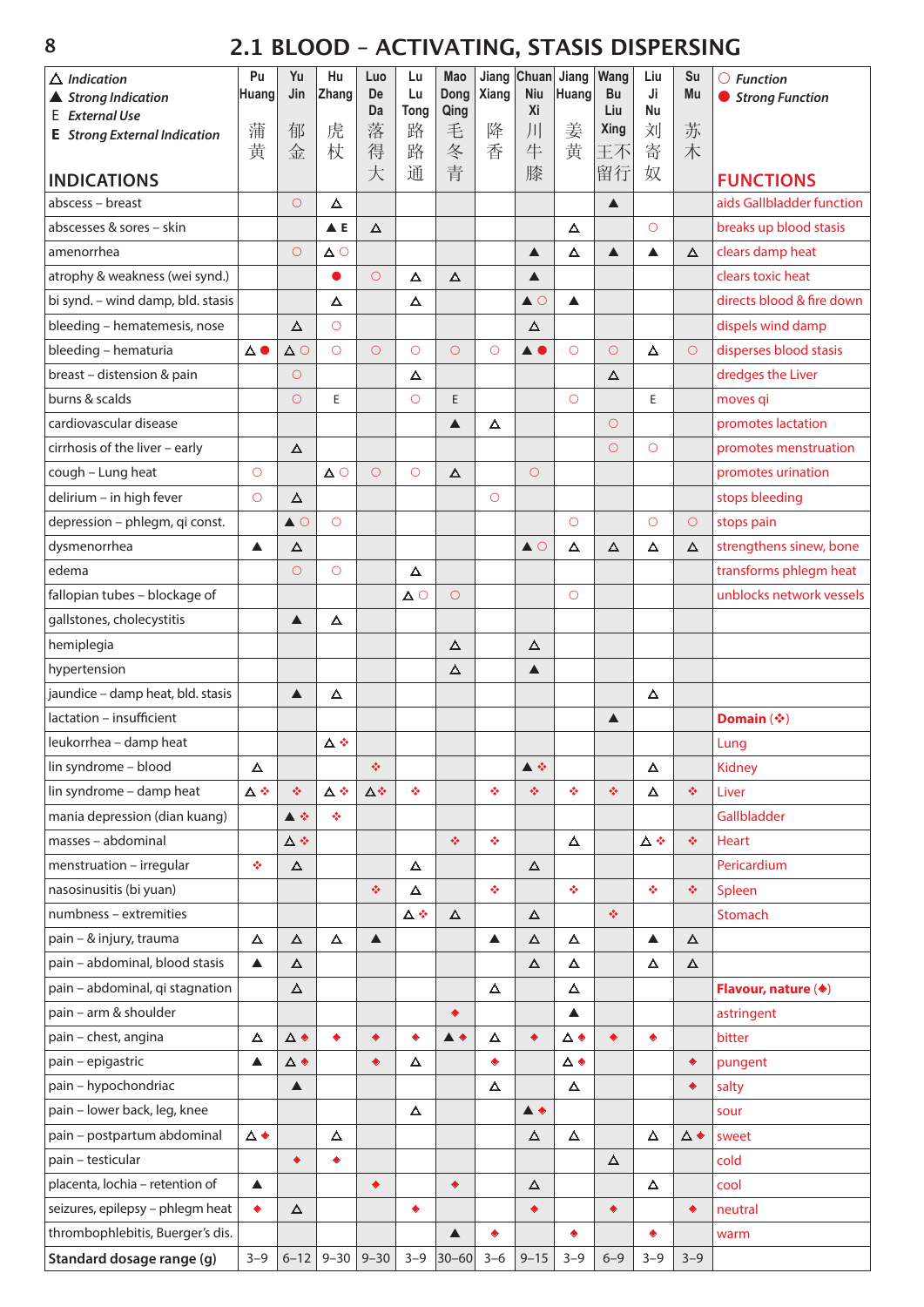#### Yán Hú Suǒ (Corydalis Rhizoma) corydalis rhizome ~ p.6

**Preparation and usage** Processing with vinegar (*cu yan hu suo* 醋延胡 索) enhances its analgesic property. Often taken by itself as a powder with warm water, in doses of 1.5–3 grams.

**Contraindications** Pregnancy. Caution in pain from deficiency.

**Formulae** *Jin Ling Zi San* (abdominal pain from qi and blood stasis); *An Zhong San* (epigastric pain from cold); *Jiang Huang San* (chest and abdominal pain from qi and blood stasis); *Ju He Wan* (testicular swelling and pain from cold damp)

#### Wǔ Líng Zhī (Trogopterori Faeces) flying squirrel feces ~ p.6

Preparation and usage Should be decocted in a cloth bag<sup>1</sup>. Generally best used in powder or pill form. Processing with vinegar (*cu wu ling zhi* 醋五灵脂) enhances its analgesic effect; charred wu ling zhi (*wu ling zhi tan* 五灵脂炭) is used to stop bleeding.

**Contraindications** Pregnancy, and pain from deficiency. This substance has a rather unpleasant and often nauseating smell and taste when decocted, and should be used cautiously in patients with Stomach qi deficiency patterns. Antagonistic<sup>2</sup> to ren shen (p.74) and dang shen (p.74).

**Formulae** *Shi Xiao San* (chest and epigastric pain from blood stasis); *Shou Nian San* (abdominal pain from qi and blood stasis)

#### Rǔ Xiāng (Olibanum) frankincense, mastic ~ p.6

**Preparation and usage** The raw resin can irritate the stomach and cause nausea and vomiting; processing with vinegar (*cu ru xiang* 醋乳香, also written as *zhi ru xiang* 炙乳香) reduces this tendency, and is preferred for internal use. The processed resin is often used in alcohol extract. Not suitable for long term use.

**Contraindications** Pregnancy, and in the absence of blood stasis. Caution in patients with sensitive digestion and Spleen qi deficiency.

**Formulae** *Huo Luo Xiao Ling Dan* (acute and chronic pain from blood stasis); *Juan Bi Tang* (wind damp bi pain); *Qi Li San*† (traumatic injury); *Xian Fang Huo Ming Yin*† (toxic heat boils and sores); *Jing Wan Hong* (ointment for burns and non–healing sores); *Hong Teng Jian* (Intestinal abscess); *Jie Gu Dan* (slow healing broken bones)

#### Mò Yaò (Myrrha) myrrh ~ p.6

**Preparation and usage** The raw resin can irritate the stomach and cause nausea and vomiting; processing with vinegar (*cu mo yao* 醋没药, also written as *zhi mo yao* 炙没药) reduces this tendency, and is preferred for internal use. The processed resin is often used in alcohol extract. Not suitable for long term use.

**Contraindications** Pregnancy, and in the absence of blood stasis. Caution in patients with sensitive digestion and Spleen qi deficiency.

**Formulae** *Huo Luo Xiao Ling Dan* (acute and chronic pain from blood stasis); *Shou Nian San* (abdominal pain from qi and blood stasis); *Shao Fu Zhu Yu Tang* (dysmenorrhea from cold and blood stasis in the lower burner); *Zi Ran Tong San* (slow healing broken bones); *Xiao Huo Luo Dan* (stubborn bi syndrome, loss of function and numbness from cold, phlegm and blood stasis); *Sheng Ji San*† (chronic non healing ulcers and sores)

#### Pú Húang (Typhae Pollen) raw bulrush pollen

Raw pu huang is quite different in action from the dry fried product (p.12) and is thus distinguished here.

**Preparation and usage** Should be decocted in a cloth bag<sup>3</sup> to prevent the tiny spores from irritating the throat.

**Contraindications** Pregnancy, and in the absence of blood stasis.

**Formulae** *Shi Xiao San* (chest and epigastric pain from blood stasis); *Hei Shen San* (postpartum blood stasis); *Shao Fu Zhu Yu Tang* (dysmenorrhea from cold and blood stasis in the lower burner)

#### Yù Jīn (Curcumae Radix) curcuma root tuber

**Preparation and usage** When taken directly as powder, the dose is 2–5 grams per day.

**Contraindications** Pregnancy<sup>4</sup>. Antagonistic<sup>5</sup> to ding xiang (p.88).

4 Xu & Wang (2002) is the only source asserting a contraindication. See p.99. 5 Appendix 2, p.100

**Formulae** *Xuan Yu Tong Jing Tang* (premenstrual fever, short cycle and dysmenorrhea from qi constraint with heat in the blood); *Chang Pu Yu Jin Tang* (disturbance of consciousness in a damp warm febrile disease); *Bai Jin Wan* (seizures or mania from phlegm blocking the Heart); *Dan Dao Pai Shi Tang* (gallstones from damp heat)

#### Hǔ Zhàng (Polygoni cuspidati Rhizoma) bushy knotweed

Other texts place this herb in the damp draining<sup>6</sup> or wind damp group7 .

**Preparation and usage** For topical use, fresh or powdered hu zhang is steeped in sesame oil for a week or so, and the strained oil applied to the affected area.

#### **Contraindications** Pregnancy.

**Formulae** *Sang Zhi Hu Zhang Tang* (wind damp bi syndrome)

Luò De Dà (Centella asiatica Herba) gotu kola

**Contraindications** Yang deficiency patterns.

#### Lù Lù Tōng (Liquidambaris Fructus) liquidamber fruit

Other texts place this herb in the wind damp<sup>8</sup> or qi regulating group<sup>9</sup>. **Contraindications** Pregnancy and in menorrhagia.

Máo Dōng Qīng (Ilicis pubescentis Radix) hairy holly root **Contraindications** Yang deficiency patterns.

#### Jiàng Xiāng (Dalbergiae odoriferae Lignum) rosewood

**Preparation and usage** Should be shaved or powdered before decoction. When taken directly as powder, the dose is  $1-2$  grams. Can be applied topically as a powder mixed with lanoline or sorbolene for injuries, fractures and sprains, or as a powder alone for traumatic bleeding.

**Contraindications** Bleeding from heat in the blood, and in the absence of blood stasis.

#### Chuān Niú Xī (Cyathulae Radix) cyathula root

**Preparation and usage** This form of niu xi is used instead of huai niu xi (p.6) when greater blood stasis dispersing action is desired.

**Contraindications** Pregnancy, menorrhagia and bleeding disorders.

**Formulae** *Shu Jin Huo Xue Tang* (hemiplegia and wind damp bi syndrome with blood stasis); *Tong Jing Wan* (amenorrhea and dysmenorrhea from blood stasis); *Xue Fu Zhu Yu Tang* (qi and blood stasis); *San Leng Wan* (abdominal masses); *Bai Ling Tiao Gan Tang* (infertility from blocked fallopian tubes or endometriosis)

#### Jiāng Huáng (Curcumae longae Rhizoma) turmeric

**Contraindications** Pregnancy, and pain from deficiency.

**Formulae** *Jiang Huang San* (chest and abdominal pain from qi and blood stasis); *Juan Bi Tang* (wind damp joint pain); *Shu Jin Tang* (arm and shoulder pain from wind damp)

#### Wáng Bù Liú Xíng (Vaccariae Semen) vaccaria seeds

**Preparation and usage** Can be dry fried (*chao liu xing zi* 炒留行子) to enhance its ability to activate blood and promote menstruation. Used instead of the scales of the endangered pangolin<sup>10</sup> (chuan shan jia 穿山 甲) for blood stasis and lactation problems.

#### **Contraindications** Pregnancy.

**Formulae** *Bai Ling Tiao Gan Tang* (infertility from blocked fallopian tubes or endometriosis)

Liú Jì Nú (Artemesiae anomalae Herba) anomalous artemesia **Preparation and usage** Can be powdered and applied topically to bleeding wounds.

**Contraindications** Pregnancy.

**Formulae** *Bi Huo Dan* (topical ointment for burns and scalds)

#### Sū Mù (Sappan Lignum) sappan wood

**Contraindications** Pregnancy, and in cases of menorrhagia. **Formulae** *Tong Jing Wan* (amenorrhea and dysmenorrhea from blood stasis); *Ba Li San* (pain and injury from trauma)

<sup>1</sup> Appendix 6, p.109

<sup>2</sup> Appendix 2, p.100

<sup>3</sup> Appendix 6, p.109

<sup>6</sup> *Zhong Yao Xue* (2000)

<sup>7</sup> *Shi Yong Zhong Yao Xue* (1985)

<sup>8</sup> *Zhong Yao Xue* (2000)

<sup>9</sup> *Shi Yong Zhong Yao Xue* (1985)

<sup>10</sup> Appendix 5, p.106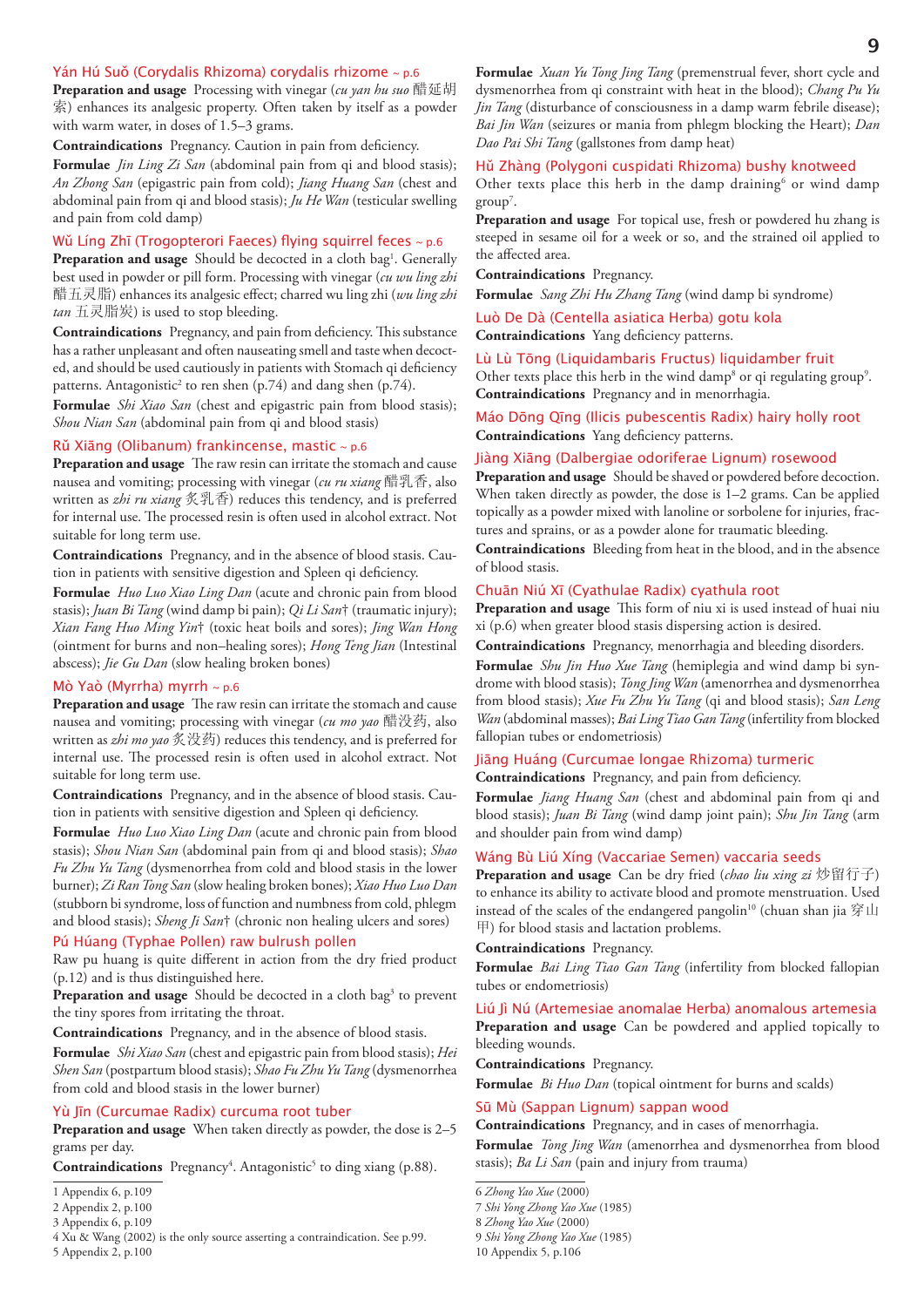## **2.1 BLOOD – ACTIVATING, STASIS DISPERSING**

**10**

| $\Delta$ Indication                   | Zi<br>Ran       | Jiu<br>Cai                  | Ji<br>Xing      | Ma<br><b>Bian</b>   | Gan<br>Qi                   | Wa<br>Leng            | Shui<br>Hong               | San<br>Leng           | E<br>Zhu           | Shui<br>Zhi     | Di<br><b>Bie</b>      | Meng<br>Chong               | $O$ Function                         |
|---------------------------------------|-----------------|-----------------------------|-----------------|---------------------|-----------------------------|-----------------------|----------------------------|-----------------------|--------------------|-----------------|-----------------------|-----------------------------|--------------------------------------|
| ▲ Strong Indication<br>E External Use | <b>Tong</b>     |                             | Zi              | Cao                 |                             | Ζi                    | Hua                        |                       |                    |                 | Chong                 |                             | Strong Function                      |
| <b>E</b> Strong External Indication   | 自               | 韭                           | 急               | 马                   | 干                           | 瓦                     | Zi                         | $\equiv$              | 莪                  | 水               | 地                     | 虻                           |                                      |
|                                       | 然               | 菜                           | 性               | 鞭                   | 漆                           | 楞                     | 水红                         | 棱                     | 术                  | 蛭               | 鳖                     | 虫                           |                                      |
| <b>INDICATIONS</b>                    | 铜               |                             | 子               | 草                   |                             | 子                     | 花子                         |                       |                    |                 | 虫                     |                             | <b>FUNCTIONS</b>                     |
| abscesses & sores - skin              |                 |                             |                 | $\Delta E$          |                             |                       | $\circ$                    | $\bigcirc$            | $\circ$            |                 |                       |                             | alleviates food stagnation           |
| abscess - breast, mastitis            |                 |                             |                 | $\triangle E$       |                             | $\circ$               |                            |                       |                    |                 |                       |                             | alleviates gastric acidity           |
| acid reflux, heartburn                |                 |                             | $\circ$         | $\circ$             | $\circ$                     | $\triangle$ O         | $\circ$                    | $\triangle$ $\bullet$ | $\Delta$ $\bullet$ | ●               |                       | $\bullet$                   | breaks up blood stasis               |
| amenorrhea                            |                 |                             | Δ               | $\triangle$ O       | Δ                           |                       |                            | $\Delta$              | Δ                  | $\Delta$        | Δ                     | Δ                           | checks malarial disorder             |
| ascites - from cirrhosis              |                 |                             |                 | $\triangle$ O       |                             |                       |                            |                       |                    |                 |                       |                             | clears toxic heat                    |
| bones - poor healing of broken        | $\triangle$ E   |                             | $\circ$         |                     |                             | $\circ$               | $\circ$                    | $\bullet$             |                    | $\circ$         | $\triangle$ E $\circ$ | $\circ$                     | dissipates masses                    |
| cancer - cervical                     | $\circ$         | $\circ$                     |                 |                     |                             |                       |                            |                       | Δ                  |                 |                       |                             | disperses blood stasis               |
| cancer - esophagus, digestive tract   |                 |                             | Δ               |                     | $\circ$                     | Δ                     |                            | $\Delta$              | Δ                  |                 |                       |                             | kills parasites                      |
| cancer - tumors in general            |                 |                             |                 |                     |                             |                       | $\Delta$                   | $\triangle$ O         | $\triangle$ O      | $\Delta$        | Δ                     |                             | moves qi                             |
| cancer - liver                        | $\circ$         |                             |                 |                     |                             | Δ                     | $\Delta$                   |                       | Δ                  |                 | ●                     |                             | promotes healing of bones            |
| cervical lymphadenitis (luo li)       |                 |                             | $\circ$         |                     | $\circ$                     | ▲                     |                            |                       |                    |                 |                       |                             | promotes menstruation                |
| cirrhosis of the liver - early        |                 |                             |                 | $\triangle$ $\circ$ |                             | Δ                     | Δ                          | $\Delta$              | Δ                  |                 | Δ                     |                             | promotes urination                   |
| cough - stubborn phlegm               |                 |                             |                 |                     |                             | $\triangle$ $\bullet$ |                            |                       |                    |                 |                       |                             | softens hardness                     |
| dysenteric disorder - damp heat       | $\circ$         |                             |                 | Δ                   |                             | $\circ$               | $\circ$                    | $\bigcirc$            | $\circ$            |                 |                       |                             | stops pain                           |
| dysmenorrhea                          |                 |                             |                 | $\Delta$            |                             | $\Delta$ O            |                            | Δ                     | $\Delta$           |                 |                       |                             | transforms phlegm                    |
| dysphagia (esophageal mass)           |                 | ▲                           |                 |                     |                             | △                     |                            |                       |                    | $\Delta$        |                       |                             |                                      |
| ears - insects in                     |                 | E                           |                 |                     |                             |                       |                            |                       |                    |                 |                       |                             |                                      |
| edema                                 |                 |                             |                 | $\Delta$            |                             |                       |                            |                       |                    |                 |                       |                             |                                      |
| fibroids, endometriosis               |                 |                             |                 |                     |                             | Δ                     |                            | ▲                     | ▲                  | Δ               | Δ                     |                             |                                      |
| food stagnation                       |                 |                             |                 |                     |                             |                       |                            | Δ                     | Δ                  |                 |                       |                             |                                      |
| gingivitis                            |                 |                             |                 | Δ                   |                             |                       |                            |                       |                    |                 |                       |                             |                                      |
| hemorrhoids                           |                 | E                           |                 |                     |                             |                       |                            |                       |                    |                 |                       |                             |                                      |
| hepatitis - chronic                   |                 |                             |                 | Δ                   |                             |                       |                            |                       |                    |                 | Δ                     |                             |                                      |
| hepatosplenomegaly                    |                 |                             | Δ               |                     |                             | Δ                     | Δ                          | ▲                     | ▲                  |                 | Δ                     |                             |                                      |
| lin syndrome - damp heat              |                 |                             |                 | Δ                   |                             |                       |                            |                       |                    |                 |                       |                             |                                      |
| malarial disorder - chronic           |                 |                             |                 |                     |                             |                       |                            |                       |                    |                 | Δ                     |                             | Domain $(*)$                         |
| masses - abdominal, uterine           |                 |                             | Δ               | Δ                   | Δ                           | △◆                    | $\Delta E$                 | ▲                     | ▲                  | Δ               | Δ                     | Δ                           | Lung                                 |
| masses - tumors, cancer               | ٠               | ÷                           | ٠               | Ą.                  | ٠                           | ÷                     | △◆                         | △◆                    | ▲※                 | △◆              | △◆                    | $\mathcal{L}_{\mathcal{C}}$ | Liver                                |
| pain - & injury, trauma               | $\Delta$ E      | E                           | ٠               | $\triangle E$       |                             |                       |                            |                       |                    | Δ               | $\triangle$           | Δ                           | Heart                                |
| pain - abdominal, blood stasis        |                 |                             |                 | ÷                   |                             |                       |                            | △◆                    | △◆                 | $\Delta$        | Δ                     |                             | Spleen                               |
| pain - abdominal, food stag.          |                 | $\sigma_{\rm eff}^{\rm th}$ |                 |                     | ٠                           | ÷                     | △◆                         | $\Delta$              | Δ                  |                 |                       |                             | Stomach                              |
| pain - abdominal, from worms          |                 |                             |                 | $\Delta$            | Δ                           |                       |                            |                       |                    |                 |                       |                             |                                      |
| pain - abdominal, qi stag.            |                 |                             |                 |                     |                             |                       |                            | $\Delta$              | Δ                  |                 |                       |                             | Flavour, nature $($ $\blacklozenge)$ |
| pain - chest, angina                  |                 | $\Delta$                    | Δ♦              |                     | ٠                           |                       |                            |                       |                    | $\blacklozenge$ |                       | $\color{blue}\blacklozenge$ | slightly toxic                       |
| pain - epigastric                     |                 | $\Delta \blacklozenge$      |                 |                     |                             |                       |                            | $\Delta$              | Δ                  |                 |                       |                             | astringent                           |
| pain - epigastric, & hyperacidity     |                 |                             | $\blacklozenge$ | ۰                   | $\ddot{\bullet}$            | Δ                     |                            | $\ddot{\bullet}$      | ٠                  | $\bullet$       |                       | $\blacklozenge$             | bitter                               |
| pain - joint; qi & blood stasis       | $\blacklozenge$ | $\ddot{\bullet}$            |                 | $\Delta$            | $\color{blue}\blacklozenge$ |                       |                            |                       | ٠                  |                 |                       |                             | pungent                              |
| pain - postpartum abdominal           |                 |                             |                 |                     |                             | $\ddot{\phantom{1}}$  | ٠                          | $\Delta$              | Δ                  | ۰               | △◆                    | Δ                           | salty                                |
| pregnancy - ectopic                   |                 | $\bullet$                   |                 |                     |                             |                       |                            | Δ                     | Δ                  |                 | Δ                     |                             | sour                                 |
| throat - sore, acute                  |                 |                             |                 | Δ                   |                             |                       |                            |                       |                    |                 | ٠                     |                             | cold                                 |
| thyroid - benign nodules, goitre      |                 |                             |                 | ۰                   |                             | ▲                     | $\Delta \blacklozenge$     |                       |                    |                 |                       | $\bullet$                   | cool                                 |
| tongue - numbness of                  | ٠               |                             |                 |                     |                             | ۰                     |                            | $\blacklozenge$       |                    | ۰               | Ε                     |                             | neutral                              |
| ulcers - gastric                      |                 |                             |                 |                     | ٠                           | $\triangle$           |                            |                       | ٠                  |                 |                       |                             | warm                                 |
| Standard dosage range (g)             |                 | $9 - 15$ 30-60              | $3 - 9$         | $15 - 30$           | see<br>p.11                 |                       | $9 - 30$   15 - 30   3 - 9 |                       | $3 - 9$            | $3 - 6$         | $3 - 9$               | $1 - 1.5$                   |                                      |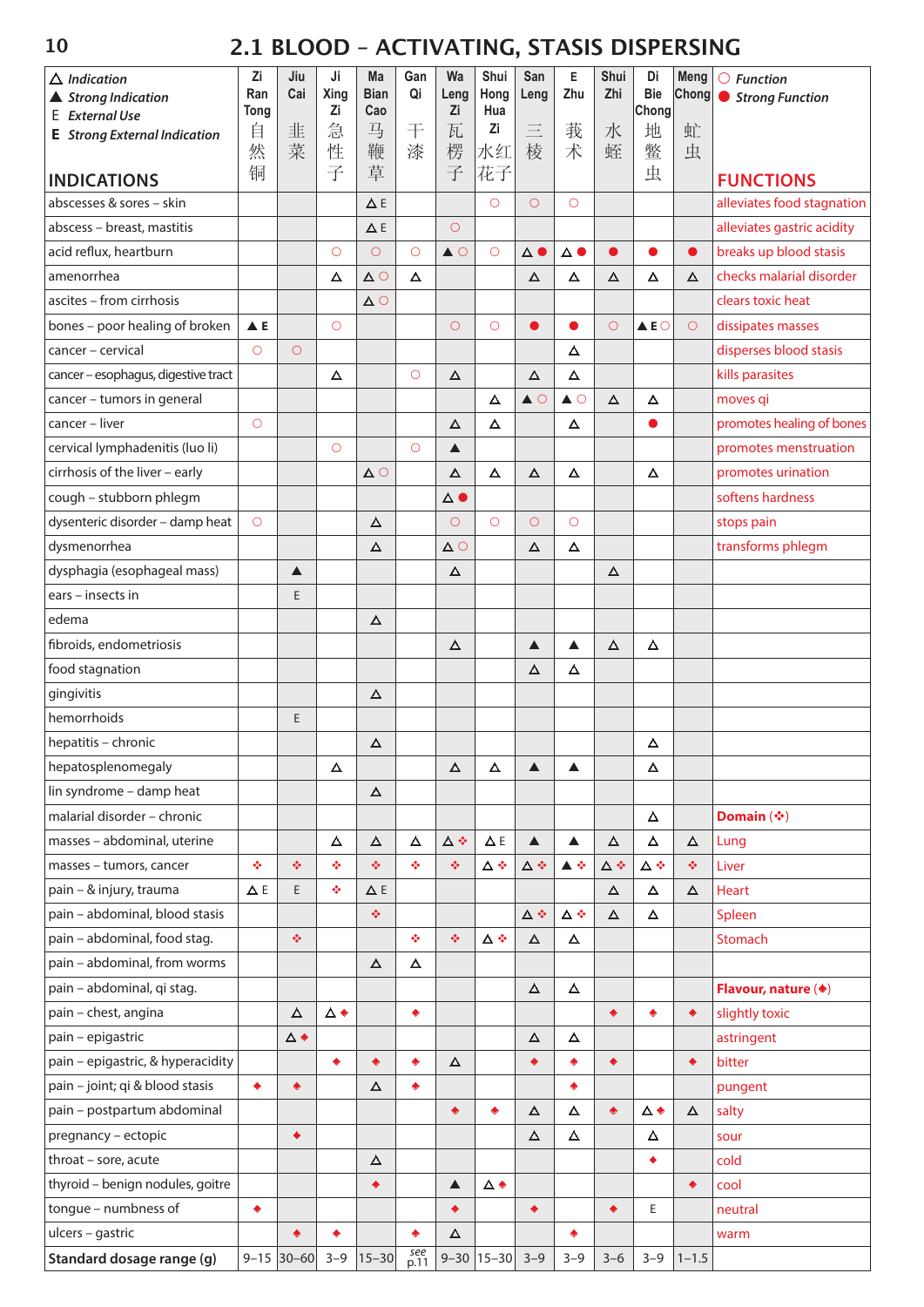#### Zì Rán Tóng (Pyritum) pyrite, ferrous disulphide FeS.

**Preparation and usage** When used in decoction the dose is 9–15 grams and the calcined version is used (*duan zi ran tong* 煅自然铜). In pills and powder (the preferred option) the dose is 0.3–1 grams of the calcined and pulverized substance, once or twice daily.

**Contraindications** Not suitable in the absence of blood stasis and for prolonged use. Caution in patients with heat from yin and blood deficiency.

**Formulae** *Zi Ran Tong San* (slow healing broken bones); *Ba Li San* (pain and injury from trauma)

#### Jiǔ Cài (Allium tuberosum Stamen) fragrant flowered garlic

**Preparation and usage** The fresh juice extracted from jiu cai is pungent, sour, astringent and very warm, and disperses blood stasis in the upper digestive tract. It is an important herb for regurgitation and dysphagia caused by blood stasis in the esophagus. When cooked, it becomes sweet and warm, and is used to warm Spleen and Stomach yang, and correct the qi dynamic. To treat insects in the ear, jiu cai juice is dripped into the ear. For hemorrhoids, a brief decoction of jiu cai can be used to wash the rectal area.

**Contraindications** Patients with indeterminate gnawing hunger.

**Formulae** *Wu Zhi An Zhong Yin* (dysphagia from qi and blood stasis); *San Zhi Yin* (regurgitation from Spleen and Stomach yang deficiency)

Jí Xìng Zǐ (Impatiens balsamina Semen) garden balsam seed **Contraindications** Pregnancy; blood deficiency without blood stasis.

#### Mă Biān Căo (Verbenae Herba) verbena

**Preparation and usage** For abscesses, the fresh herb can be applied topically; for sore throat the extracted juice can be used as a gargle. For malaria, a decoction of ma bian cao (alone or with other suitable herbs) is given 2–3 hours before expected onset of fever.

**Contraindications** Caution during pregnancy.

**Formulae** *Zi Xue Tang* (blood stasis type amenorrhea and dysmenorrhea)

#### Gān Qī (Toxicodendri Resina) Japanese lacquer tree resin

**Preparation and usage** Not suitable for decoction. Only used in powder or pill form in doses of 0.06–0.1 grams. Always used in processed form, usually dry fried or calcined.

**Contraindications** Pregnancy, in the absence of blood stasis and in patients with Spleen qi deficiency.

**Formulae** *Da Huang Zhe Chong Wan* (lower abdominal masses and amenorrhea from blood stasis)

#### Wǎ Léng Zǐ (Arcae Concha) cockle shell

This substance also appears in the phlegm heat clearing group in some  $text{texts}^1$ .

**Preparation and usage** When decocted, the dose is 9–30 grams and it should be cooked for 30–60 minutes<sup>2</sup> before the other herbs. When taken directly in powder or in pills, the dose is 1–3 grams per day. To break up blood stasis, transform phlegm and dissipate masses, wa leng zi is untreated or processed with vinegar (*cu wa leng zi* 醋瓦楞子); to alleviate gastric hyperacidity and stop epigastric pain, it should be calcined (*duan wa leng zi* 煅瓦楞子).

#### **Contraindications** None noted.

**Formulae** *Wa Leng Zi Wan* (abdominal masses from blood and phlegm stasis); *Han Hua Wan* (phlegm type benign thyroid nodules and cervical lymphadenopathy); *Bie Jia Wan* (abdominal masses)

#### Shuǐ Hóng Huā Zǐ (Polygonum orientale Fructus) princes feather fruit

**Contraindications** Absence of blood stasis and middle burner yang deficiency.

2 Appendix 6, p.108

#### Sān Léng (Sparganii Rhizoma) burr reed rhizome

**Preparation and usage** Processing with wine (*jiu san leng* 酒三棱) enhances its ability to break up blood stasis and dissipate masses; processing with vinegar (*cu san leng* 醋三棱)enhances its analgesic effect; dry frying (*chao san leng* 炒三棱) enhances its ability to alleviate food stagnation.

**Contraindications** Pregnancy, and in women with menorrhagia and patients with bleeding disorders. Caution in weak patients with mild to moderate blood stasis.

**Formulae** *San Leng Wan* (abdominal masses)

#### É Zhú (Curcumae Rhizoma) curcuma rhizome

**Preparation and usage** Used unprocessed for food stagnation; processing with vinegar (*cu e zhu* 醋莪术) enhances its ability to disperse blood stasis and stop pain.

**Contraindications** Pregnancy, and in women with menorrhagia and patients with bleeding disorders. Caution in weak patients with mild to moderate blood stasis.

**Formulae** *Bie Jia Wan* (abdominal masses); *E Wei Hua Pi Gao*† (topical plaster for masses); *Jiang Huang San* (chest and abdominal pain from qi and blood stasis)

#### Shuǐ Zhì (Hirudo) leech

**Preparation and usage** In decoction the dose is 3–6 grams; when taken separately as powder (the preferred option) the dose is 0.3–0.6 grams once or twice daily. When destined for pills or powder, the leech should be processed with talcum powder (*hua shi chao shi zhi* 滑石炒水蛭), as this makes it crispy and more easily powdered.

**Contraindications** Pregnancy, in the absence of blood stasis, in women with menorrhagia and patients with bleeding disorders.

**Formulae** *Di Dang Tang* (severe blood stasis); *Da Huang Zhe Chong Wan* (lower abdominal masses and amenorrhea from blood stasis)

#### Dì Biē Chóng (Eupolyphaga/Steleophaga) wingless cockroach

Also known as zhè chóng 䗪虫 and tŭ biē chóng 土鳖虫.

**Preparation and usage** In decoction the dose is 3–9 grams, crushed up; when taken separately as powder or in pills (the preferred option) the dose is 1–1.5 grams once or twice daily.

**Contraindications** Pregnancy, in the absence of blood stasis, in women with menorrhagia and patients with bleeding disorders.

**Formulae** *Da Huang Zhe Chong Wan* (lower abdominal masses and amenorrhea from blood stasis); *Xia Yu Xue Tang* (severe dysmenorrhea from blood stasis); *Bie Jia Wan* (abdominal masses); *Can She Tang* (stubborn wind damp bi syndrome)

#### Méng Chóng (Tabanus) horse fly

**Preparation and usage** In decoction the dose is 1–1.5 grams, crushed up; when taken separately as powder or in pills (the preferred option) the dose is 0.3 grams once or twice daily.

**Contraindications** Pregnancy, in the absence of blood stasis, in women with menorrhagia and patients with bleeding disorders.

**Formulae** *Da Huang Zhe Chong Wan* (lower abdominal masses and amenorrhea from blood stasis); *Di Dang Tang* (severe blood stasis)

#### Substances from other groups

Substances from different categories with some blood stasis resolving action include pu huang (p.8), qian cao gen (p.12), san qi (p.12), xue yu tan (p.14), xue jie (p.24), shan zha (p.30), chi shao (p.40), mu dan pi (p.40), da huang (p.60), dang gui (p.78) and gu sui bu (p.84).

#### Endnotes

† These formulae traditionally contain items from endangered animal species and/or obsolete toxic substances, and are unavailable in their original form.

<sup>1</sup> *Zhong Yao Xue* (2000), *Shi Yong Zhong Yao Xue* (1985)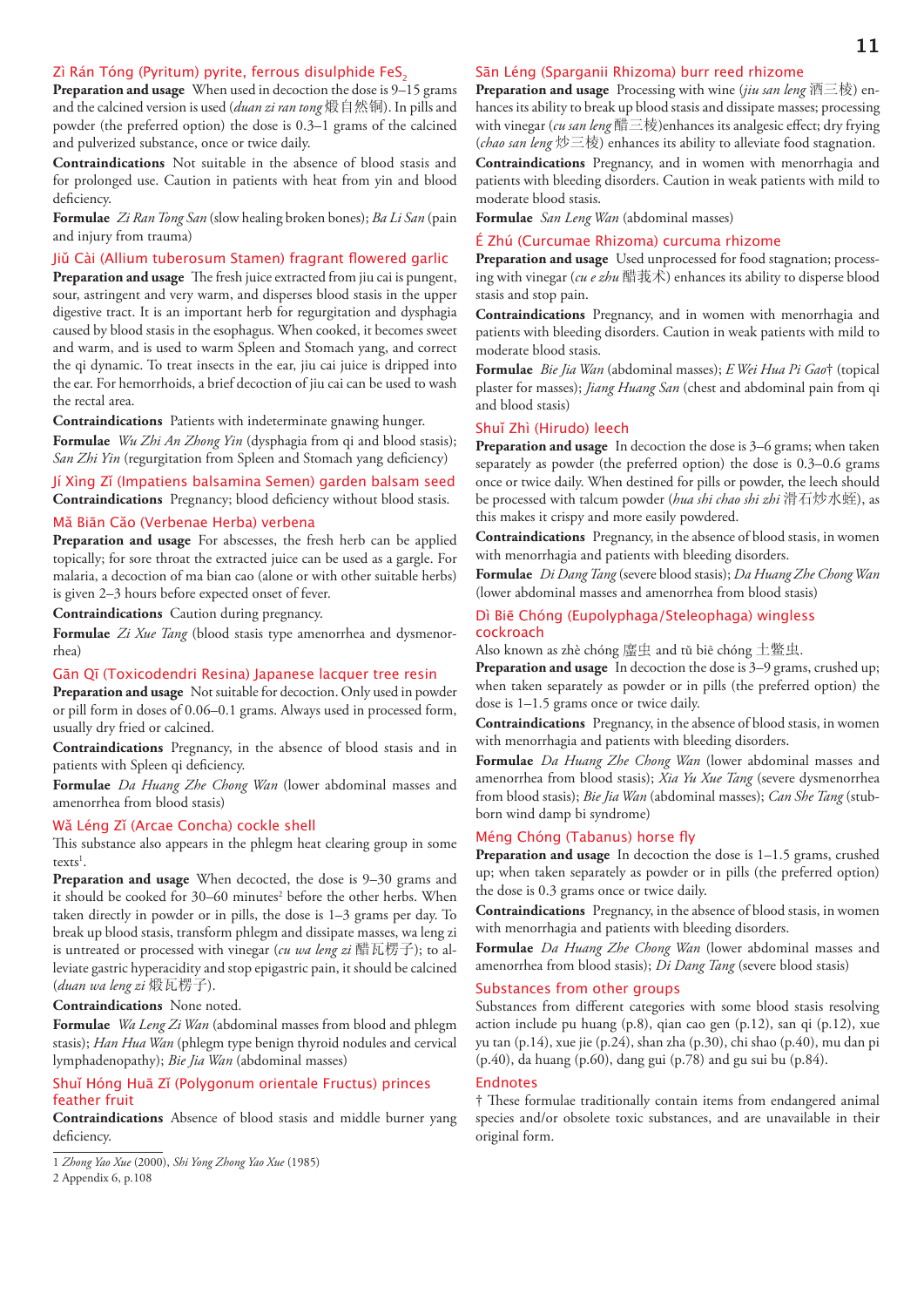## **2.2 BLOOD – HEMOSTATICS**

| $\Delta$ Indication<br>▲ Strong Indication<br>E External Use<br><b>E</b> Strong External Indication | Chao<br>Pu<br>Huang<br>炒<br>蒲 | San<br>Qi<br>三<br>七 | Qian<br>Cao<br>Gen<br>茜<br>草 | Hua<br>Rui<br>Shi<br>花<br>蕊 | Xiao<br>Ji<br>小<br>蓟 | Da<br>Ji<br>大<br>蓟          | Di<br>Yu<br>地<br>榆    | Huai<br>Hua<br>Mi<br>槐<br>花 | Ce<br>Bai<br>Ye<br>侧<br>柏   | Bai<br>Mao<br>Gen<br>白<br>茅 | Zhu<br>Ma<br>Gen<br>苎<br>麻 | Yang<br>Ti<br>Gen<br>羊<br>蹄 | $\bigcirc$ Function<br>Strong Function |
|-----------------------------------------------------------------------------------------------------|-------------------------------|---------------------|------------------------------|-----------------------------|----------------------|-----------------------------|-----------------------|-----------------------------|-----------------------------|-----------------------------|----------------------------|-----------------------------|----------------------------------------|
| <b>INDICATIONS</b>                                                                                  | 黄                             |                     | 根                            | 石                           |                      |                             |                       | 米                           | 叶                           | 根                           | 根                          | 根                           | <b>FUNCTIONS</b>                       |
| abscess - breast, mastitis                                                                          | $\circ$                       |                     |                              |                             |                      | Δ                           |                       |                             | $\circ$                     |                             | $\triangle E$              |                             | astringes bleeding                     |
| abscess - Intestinal                                                                                |                               |                     |                              |                             |                      | $\triangle$                 | $\circ$               | $\circ$                     |                             |                             |                            |                             | clears damp heat                       |
| abscess - Lung                                                                                      |                               |                     |                              |                             | $\circ$              | $\triangle$ $\bullet$       |                       |                             |                             |                             | $\circ$                    |                             | clears toxic heat                      |
| abscesses & sores - skin                                                                            |                               | Δ                   | $\bullet$                    |                             | $\triangle$ EO       | $\triangle$ EO              | E O                   | $\circ$                     | $\circ$                     | $\circ$                     | $\triangle$ EO             | $\circ$                     | cools the blood                        |
| alopecia - bld. def.; heat in bld.                                                                  |                               |                     |                              |                             | $\circ$              | $\circ$                     |                       | $\circ$                     | $\triangle$ E               |                             |                            |                             | cools the Liver                        |
| amenorrhea - blood stasis                                                                           |                               | $\Delta$            | $\Delta$                     |                             |                      |                             |                       |                             |                             | $\bullet$                   |                            |                             | cools the Lu. & St.                    |
| bi syndrome - wind damp                                                                             | $\circ$                       | O                   | $\triangle$ O                | $\circ$                     |                      |                             |                       |                             |                             |                             |                            |                             | disperses blood stasis                 |
| bleeding - epistaxis                                                                                | $\triangle E$                 | $\Delta$            | ▲                            | Δ                           | $\Delta$             | $\Delta$                    | $\Delta$              | $\Delta$                    | $\Delta$ E                  | ▲                           | $\Delta$                   | $\Delta$ O                  | kills parasites                        |
| bleeding - gums                                                                                     | $\triangle E$                 | Δ                   |                              |                             | Δ                    | Δ                           |                       |                             | $\triangle$ O               | ▲                           |                            |                             | promotes hair growth                   |
| bleeding - hematemesis                                                                              | Δ                             | Δ                   | Δ                            | Δ                           | $\Delta$             | ▲                           | $\triangle$ $\bullet$ |                             | $\Delta$                    | $\blacktriangle$            | $\Delta$                   | $\Delta$                    | promotes healing                       |
| bleeding - hematuria                                                                                | $\triangle$ O                 | Δ                   | Δ                            |                             | ▲                    | $\Delta$                    | Δ                     | $\Delta$                    | Δ                           | $\triangle$ O               | $\Delta$ O                 |                             | promotes urination                     |
| bleeding - hemoptysis                                                                               | $\triangle$ $\bullet$         | ◬◉                  | $\triangle$ $\circ$          | $\triangle$ O               | $\triangle$ O        | $\triangle$ O               | $\triangle$ O         | $\Delta$ O                  | $\triangle$ $\bullet$       | $\triangle$ O               | $\Delta$ O                 | $\triangle$ O               | stops bleeding                         |
| bleeding - hemorrhoids                                                                              | Δ                             | Δ                   |                              |                             | E                    |                             | ▲                     | $\blacktriangle$            | $\circ$                     |                             |                            | Δ                           | stops cough                            |
| bleeding - postpartum                                                                               | $\blacktriangle$              | $\triangle$ O       | Δ                            |                             |                      |                             |                       |                             |                             |                             |                            |                             | stops pain                             |
| bleeding - pregnancy; heat                                                                          |                               |                     |                              |                             |                      |                             |                       |                             |                             |                             | ▲                          |                             |                                        |
| bleeding - rectal; blood stasis                                                                     | Δ                             | $\Delta$            | Δ                            |                             |                      |                             |                       |                             |                             |                             |                            |                             |                                        |
| bleeding - rectal; damp heat                                                                        |                               |                     | Δ                            |                             | Δ                    | $\Delta$                    | ▲                     | $\blacktriangle$            | Δ                           | Δ                           | Δ                          | Δ                           |                                        |
| bleeding - skin, purpura                                                                            | Δ                             | Δ                   | Δ                            |                             |                      |                             |                       |                             |                             |                             | Δ                          | $\blacktriangle$            |                                        |
| bleeding - traumatic                                                                                | E                             | $\triangle E$       | Δ                            | E                           |                      | E                           |                       |                             | Δ                           |                             |                            |                             |                                        |
| bleeding - uterine                                                                                  | $\blacktriangle$              | $\blacktriangle$    | ▲                            |                             | Δ                    | Δ                           | Δ                     | $\Delta$                    | ▲                           |                             | Δ                          | Δ                           |                                        |
| burns & scalds                                                                                      |                               |                     |                              |                             |                      |                             | Е                     |                             | E                           |                             |                            |                             |                                        |
| cough - Lung heat                                                                                   |                               |                     | Δ                            |                             |                      |                             |                       |                             | Δ                           | ▲                           |                            |                             |                                        |
| dysenteric dis. - damp heat                                                                         |                               |                     | Δ                            |                             |                      |                             |                       |                             | Δ                           |                             |                            |                             |                                        |
| dysmenorrhea - blood stasis                                                                         | Δ                             | Δ                   | Δ                            |                             |                      |                             |                       |                             |                             |                             |                            |                             | Domain $(*)$                           |
| edema - nephritic, acute; heat                                                                      |                               |                     |                              |                             |                      |                             |                       |                             | $\mathcal{L}_{\mathcal{P}}$ | △◆                          |                            |                             | Lung                                   |
| headache, dizziness - Liver fire                                                                    |                               |                     |                              |                             |                      |                             | ٠                     | △◆                          | Ą.                          |                             |                            | ٠                           | Large Intestine                        |
| hypercholesterolemia                                                                                |                               | $\Delta$            |                              |                             |                      |                             |                       |                             |                             | ÷                           |                            |                             | <b>Urinary Bladder</b>                 |
| hypertension - Liver fire                                                                           | ÷                             | ÷                   | ٠                            | ÷                           | △◆                   | ▲※                          | ÷                     | ▲※                          | ÷                           |                             | ٠                          | ÷                           | Liver                                  |
| jaundice - damp heat                                                                                |                               |                     |                              |                             | △◆                   | ▲※                          |                       |                             |                             | Δ                           | ٠                          | ٠                           | Heart                                  |
| leukorrhea - damp heat                                                                              | ٠                             |                     |                              |                             |                      |                             | Δ                     |                             | Δ                           |                             |                            |                             | Pericardium                            |
| lin syndrome - blood                                                                                | ▲                             | △◆                  | Δ                            |                             | ▲                    | $\Delta$                    | △◆                    | $\Delta$                    | $\Delta$                    | △◆                          | Δ                          |                             | Stomach                                |
| lin syndrome - damp heat                                                                            | $\Delta$                      |                     |                              |                             |                      |                             |                       |                             |                             | ▲                           | Δ                          |                             |                                        |
| miscarriage - threatened; heat                                                                      |                               |                     |                              |                             |                      |                             |                       |                             |                             |                             | $\blacktriangle$           |                             |                                        |
| nausea, vomiting - St. heat                                                                         |                               |                     |                              |                             |                      |                             |                       |                             |                             | ▲                           |                            |                             | Flavour, nature (*)                    |
| pain - & injury, trauma                                                                             | $\Delta \bullet$              | ▲                   | Δ                            | $\bullet$                   |                      |                             |                       |                             | ۰                           |                             |                            | ۰                           | astringent                             |
| pain - chest, angina; bld. stasis                                                                   |                               | $\blacktriangle$    | △◆                           |                             |                      | $\color{blue}\blacklozenge$ |                       | ۰                           | ٠                           |                             |                            | ٠                           | bitter                                 |
| pain - epigastric, blood stasis                                                                     | Δ                             | $\Delta \bullet$    |                              |                             |                      |                             |                       |                             |                             |                             |                            |                             | slightly bitter                        |
| pain - postpartum abdominal                                                                         | Δ                             | ▲                   |                              | $\ddot{\bullet}$            |                      |                             | ٠                     |                             |                             |                             |                            |                             | sour                                   |
| placenta, lochia - retention of                                                                     | △◆                            | $\blacktriangle$ +  | Δ                            | Δ                           | ٠                    | $\bullet$                   |                       |                             |                             | $\bullet$                   | ٠                          |                             | sweet                                  |
| skin - eczema, psoriasis                                                                            |                               |                     |                              |                             | ٠                    | $\ddot{\bullet}$            | E +                   | $\ddot{\bullet}$            | ٠                           |                             |                            | $\Delta$ E                  | cool                                   |
|                                                                                                     |                               |                     | ٠                            |                             |                      |                             |                       |                             |                             | ۰                           | ۰                          | E +                         |                                        |
| skin - tinea, ringworm; scabies                                                                     | ٠                             |                     |                              | ۰                           |                      |                             |                       |                             |                             |                             |                            |                             | cold                                   |
| thrombocytopenia<br>ulcers, wounds - non healing                                                    |                               | A E                 |                              |                             |                      |                             | Е                     |                             |                             |                             |                            | △                           | neutral                                |
|                                                                                                     | $3 - 9$                       | $1 - 3$             | $9 - 15$                     | $9 - 15$                    | $9 - 30$             | $9 - 15$                    | $9 - 15$              |                             | $9-15$ 9-15 15-30 9-30      |                             |                            | $9 - 15$                    | warm                                   |
| Standard dosage range (g)                                                                           |                               |                     |                              |                             |                      |                             |                       |                             |                             |                             |                            |                             |                                        |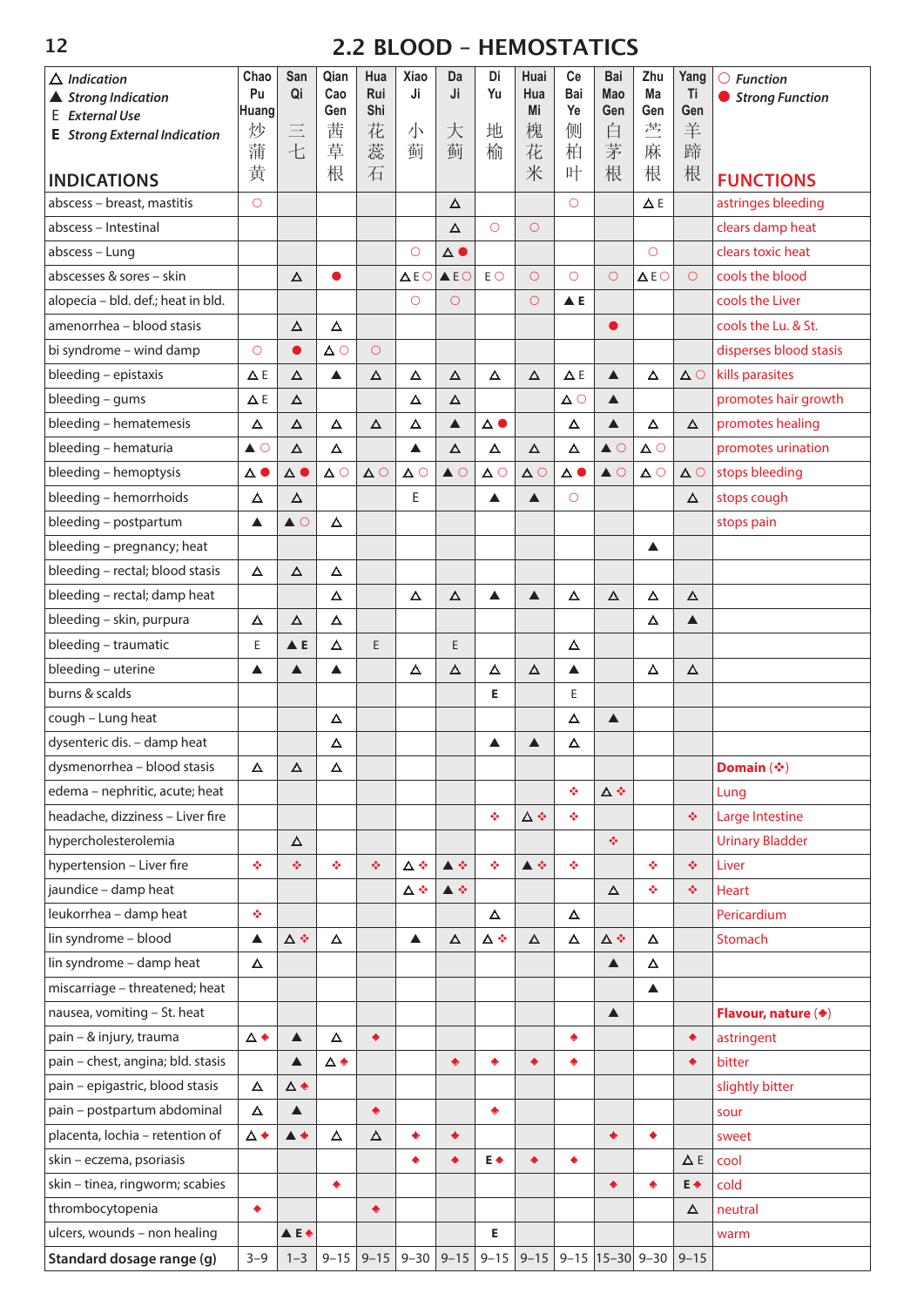Hemostatic herbs stop bleeding. In general, using these herbs alone to treat bleeding is inadequate and the underlying pathology should also be addressed. When bleeding is severe however, the main principle is to stop the bleeding, and appropriate herbs that focus solely on that can be employed until the bleeding is controlled.

These herbs have specific characteristics that enable them to stop different types of bleeding. These tables are laid out according to the following four groups. These are not precise distinctions, however, and some herbs possess more than one characteristic.

| Blood stasis dispersing - for<br>bleeding from blood stasis                                                                                              | chao pu huang, san gi, gian<br>cao gen, hua rui shi                                       |
|----------------------------------------------------------------------------------------------------------------------------------------------------------|-------------------------------------------------------------------------------------------|
| Blood cooling - for bleeding<br>due to heat in the blood or<br>organs.                                                                                   | xiao ji, da ji, di yu, huai hua<br>mi, ce bai ye, bai mao gen,<br>zhu ma gen, yang ti gen |
| Astringents - broad acting<br>hemostatics for blood that<br>leaks out (as opposed to<br>being forced out) from causes<br>including trauma and deficiency | bai ji, xian he cao, zi zhu,<br>zong lu pi, xue yu tan, ou<br>jie, tie xian cai, ji mu    |
| Warming - for bleeding from<br>yang deficiency and cold                                                                                                  | ai ye, pao jiang, zao xin tu                                                              |

#### Chǎo Pú Huáng (Typhae Pollen preparata) dry fried bulrush pollen

Preparation and usage Should be decocted in a cloth bag<sup>1</sup> to prevent the tiny spores from irritating the throat. Pu huang has contrasting action depending on how it is processed, so the correct specification is critical. To stop bleeding, pu huang is always dry fried (*chao pu huang* 炒蒲黄). Even when dry fried, however, pu huang retains some blood activating action. When bleeding occurs as a result of blood stasis, a mixture of unprocessed and fried pu huang can be used.

#### **Contraindications** Pregnancy.

**Formulae** *Xiao Ji Yin Zi* (urinary bleeding from heat); *Dai Ge San* (cough and hemoptysis from Lung heat or Liver fire invading the Lungs); *Gu Jing Wan* (uterine bleeding from yin deficiency with heat)

#### Sān Qī (Notoginseng Radix) pseudoginseng root

**Preparation and usage** Taken directly<sup>2</sup> as a powder or pills in doses of 1–3 grams, several times daily for bleeding. In severe cases the dose or frequency can be doubled. Can be decocted with a dosage range of 3–9 grams, but prolonged decoction diminishes its hemostatic effects. Commonly available as pills packaged in blister packs.

#### **Contraindications** Pregnancy.

**Formulae** *Sheng Tian Qi Pian* (prepared medicine for bleeding and cardiovascular disease); *Yun Nan Bai Yao* (famous prepared medicine for traumatic bleeding); *Hua Xue Dan* (bleeding with blood stasis)

#### Qiàn Cǎo Gēn (Rubiae Radix) madder root

**Preparation and usage** In severe cases, up to 30 grams may be used. When used to stop bleeding, the charred herb (*qian cao tan* 茜草炭) is used; when used to disperse static blood, qian cao gen can be used unprocessed, or processed with wine *(jiu qian cao* 酒茜草).

**Contraindications** Caution in patients with middle burner yang deficiency, or blood and yin deficiency with heat. The unprocessed form should not be used in patients without blood stasis.

**Formulae** *Gu Chong Tang* (uterine bleeding from Spleen qi deficiency); *Qian Gen San* (hematemesis from Stomach heat); *Qian Gen Wan*† (rectal bleeding from damp heat); *Shi Hui San* (bleeding from hot blood)

Huā Ruǐ Shí (Ophicalcitum) ophicalcite, a form of limestone **Preparation and usage** For internal use, hua rui shi should be calcined (*duan hua rui shi* 煅花蕊石).When calcined its astringency and ability to stop bleeding, as well as digestibility, are enhanced. When taken directly in pills or powder, the dose is 1–1.5 grams, two or three times daily. Should be broken up into small pieces or powdered before decoction and cooked in a cloth bag for 30 minutes<sup>3</sup> prior to the other herbs in the prescription. For topical application grind to a fine powder.

**13**

**Formulae** *Hua Rui Shi San* (bleeding from trauma); *Hua Rui Shi Bai Ji San* (hemoptysis with blood stasis); *Hua Xue Dan* (bleeding with an element of blood stasis)

#### Xiǎo Jì (Cirsii Herba) small thistle

**Preparation and usage** Do not cook longer than 15 minutes<sup>4</sup>. When the fresh herb is available, 30–60 grams per packet of herbs can be used. The fresh herb can also be juiced, with the juice taken internally or applied topically to suppurative sores and hemorrhoids. To treat bleeding from heat in the blood, hypertension or sores, the unprocessed herb is used; to stop bleeding from causes other than heat, the charred form (*xiao ji tan* 小蓟炭) is used.

**Contraindications** Caution in patients with Spleen qi deficiency, diarrhea and loss of appetite.

**Formulae** *Xiao Ji Yin Zi* (urinary bleeding from heat); *San Xian Yin* (hemoptysis from Lung yin deficiency); *Shi Hui San* (bleeding from heat in the blood)

#### Dà Jì (Cirsii japonici Herba sive Radix) Japanese thistle

**Preparation and usage** When the fresh herb is available, 30–60 grams per packet of herbs can be used. The fresh herb can also be juiced, with the juice taken internally or applied topically to suppurative lesions. When charred (*da ji tan* 大蓟炭), its cooling action is reduced and it can be used for bleeding from causes other that heat.

**Contraindications** Middle burner yang qi deficiency.

**Formulae** *Shi Hui San* (bleeding from heat in the blood)

#### Dì Yú (Sanguisorbae Radix) bloodwort root

**Preparation and usage** In severe cases, up to 30 grams per dose may be used. When taken directly as powder or in pills, the dose is 1.5–3 grams, several times daily. Usually charred to stop bleeding (*di yu tan* 地榆炭). When used topically for skin lesions, burns and chronic ulceration, unprocessed di yu is ground into a fine powder and mixed with a suitable carrier, such as sesame oil (traditional), sorbolene or honey.

**Contraindications** Bleeding or dysenteric disorder from cold and deficiency, or when there is substantial blood stasis. Not suitable for widespread burns, as excessive topical coverage and absorption may be associated with induction of liver damage and hepatitis. Not suitable alone in the early stages of heat type dysenteric disorder due to its sourness.

**Formulae** *Di Yu Gan Cao Tang* (rectal bleeding with abdominal pain); *Di Yu Wan* (incessant bloody dysentery from heat); *Huai Jiao Wan* (bleeding hemorrhoids); *Jing Wan Hong* (ointment for burns and non healing sores); *An Tai Yin* (threatened miscarriage from qi deficiency with heat); *Qin Jiao Bai Zhu Wan* (chronic constipation with bleeding, itchy hemorrhoids)

#### Huái Huā Mǐ (Sophorae Flos immaturus) pagoda tree bud

**Preparation and usage** To stop bleeding the charred herb is used (*huai hua tan* 槐花炭); to clear heat and cool the Liver, the unprocessed herb is used. The fruit of this plant, huái jiăo 槐角 (Sophorae Fructus) is similar and can be used interchangeably.

**Contraindications** Caution in patients with bleeding from middle burner yang deficiency or yin deficiency with heat. Huái jiăo 槐角 is contraindicated during pregnancy.

**Formulae** *Huai Hua San* (rectal bleeding, hemorrhoids from heat); *Hei Sheng San* (bleeding hemorrhoids)

#### Cè Bǎi Yè (Platycladi Cacumen) Chinese arborvitae leaf

Preparation and usage In severe cases, up to 30 grams can be used. When used to stop bleeding in general, the charred herb is used (*ce bai tan* 侧柏炭); to stop bleeding from heat, alleviate cough and promote hair growth, the unprocessed herb is used. When applied topically to stimulate hair growth, the finely powdered herb is mixed with sesame oil and massaged firmly into the target area. A layer can be secured with a night cap or scarf for retention while sleeping.

**Contraindications** Caution in patients with bleeding from blood stasis and those with middle burner yang deficiency.

**Formulae** *Si Sheng Wan* (bleeding from heat); *Bai Ye Tang* (bleeding from yang deficiency); *Wu Fa Wan* (alopecia following illness)

<sup>1</sup> Appendix 6, p.109

<sup>2</sup> Ibid.

<sup>3</sup> Ibid.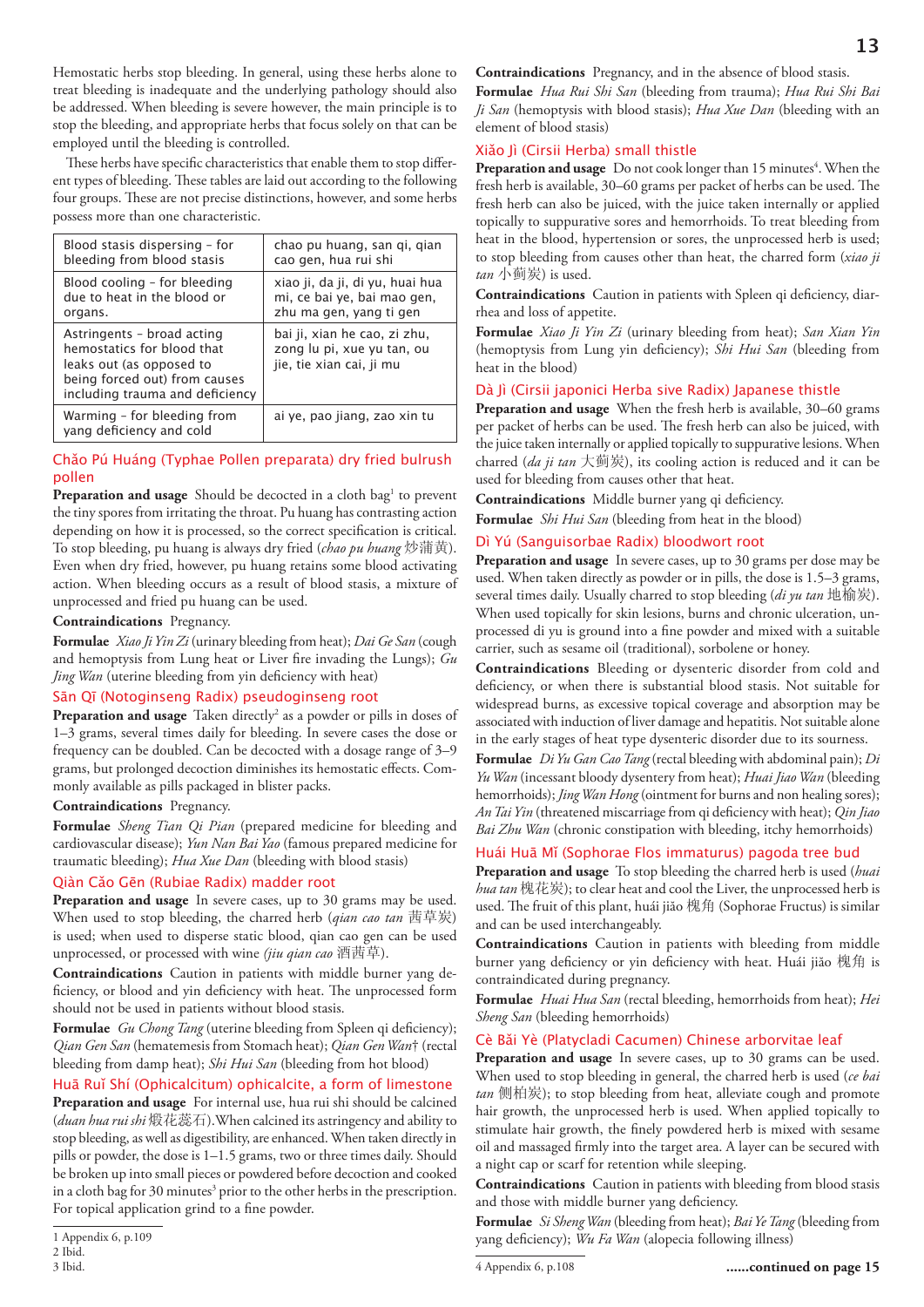## **2.2 BLOOD – HEMOSTATICS**

| $\Delta$ Indication<br>▲ Strong Indication<br>E External use<br><b>E</b> Strong external indication<br>M Moxa | Bai<br>Ji<br>白<br>及 | Xian<br>He<br>Cao<br>仙<br>鹤 | Zi<br>Zhu<br>紫<br>珠 | Zong<br>Lu<br>Pi<br>棕<br>榈 | Xue<br>Yu<br>Tan<br>血<br>余 | Ou<br>Jie<br>藕<br>节 | Tie<br>Xian<br>Cai<br>铁<br>苋 | Ji<br>Hua<br>檵<br>花              | Ai<br>Ye<br>艾<br>叶 | Pao<br>Jiang<br>炮<br>姜 | Zao<br>Xin<br>Tu<br>灶<br>心     | $\bigcirc$ Function<br>Strong Function |
|---------------------------------------------------------------------------------------------------------------|---------------------|-----------------------------|---------------------|----------------------------|----------------------------|---------------------|------------------------------|----------------------------------|--------------------|------------------------|--------------------------------|----------------------------------------|
|                                                                                                               |                     | 草                           |                     | 皮                          | 炭                          |                     | 菜                            |                                  |                    |                        | 土                              |                                        |
| <b>INDICATIONS</b><br>abscess - breast, mastitis                                                              | $\circ$             |                             | $\triangle$ EO      | $\bullet$                  |                            | $\circ$             | $\circ$                      | $\circ$                          |                    |                        |                                | <b>FUNCTIONS</b><br>astringes bleeding |
| abscess - Lung                                                                                                | Δ                   |                             |                     |                            |                            |                     |                              |                                  | $\circ$            |                        |                                | calms a restless fetus                 |
| abscesses & sores - skin                                                                                      | E                   |                             | $\triangle$ EO      |                            | $\Delta$                   |                     | E O                          | $\circ$                          |                    |                        |                                | clears toxic heat                      |
| anal fissure                                                                                                  | E                   |                             |                     |                            |                            |                     |                              |                                  | $\circ$            |                        |                                | disperses cold                         |
| bi syndrome - wind cold damp                                                                                  |                     |                             |                     |                            | $\circ$                    |                     |                              |                                  | M                  |                        |                                | disperses blood stasis                 |
| bleeding - epistaxis                                                                                          | Δ                   | $\triangle$ O               | Δ                   | $\Delta$ E                 | A E                        | $\Delta$            | Δ                            | Δ                                | Δ                  |                        | Δ                              | kills parasites                        |
| bleeding - gums & tongue                                                                                      | $\circ$             | Δ                           |                     | Δ                          |                            |                     |                              |                                  |                    |                        |                                | promotes healing                       |
| bleeding - hematemesis                                                                                        | ▲                   | Δ                           | ▲                   | Δ                          | $\Delta$                   | ▲                   | Δ                            |                                  | $\circ$            | $\Delta$               | Δ                              | regulates menstruation                 |
| bleeding - hematuria                                                                                          | $\bullet$           | $\Delta$ 0                  | $\triangle$ O       | $\Delta$ $\bullet$         | $\triangle$ O              | $\Delta$ O          | $\circ$                      | $\circ$                          | $\circ$            | $\circ$                | $\circ$                        | stops bleeding                         |
| bleeding - hemoptysis                                                                                         |                     | $\Delta$ O                  | ▲                   |                            | $\Delta$                   |                     | $\circ$                      | $\Delta$ O                       |                    |                        | $\circ$                        | stops diarrhea                         |
| bleeding - hemorrhoids                                                                                        | ▲                   |                             |                     | Δ                          |                            | ▲                   |                              |                                  | Δ                  | $\triangle$ O          |                                |                                        |
|                                                                                                               |                     | Δ                           | Δ                   | Δ                          |                            |                     |                              |                                  |                    |                        |                                | stops pain                             |
| bleeding - peptic ulcers                                                                                      | ▲                   | Δ                           | $\Delta$            | Δ                          | Δ                          | Δ                   |                              |                                  |                    |                        | $\circ$                        | stops vomiting                         |
| bleeding - postpartum                                                                                         |                     | ▲                           |                     | $\blacktriangle$           | Δ                          | $\Delta$            |                              |                                  |                    | $\triangle$ O          | $\circ$                        | warms the middle burner                |
| bleeding - pregnancy                                                                                          |                     |                             |                     |                            |                            |                     |                              |                                  | $\triangle$ O      | $\circ$                |                                | warms the uterus                       |
| bleeding - rectal; damp heat                                                                                  |                     |                             | Δ                   |                            |                            |                     | $\Delta$                     |                                  |                    |                        |                                |                                        |
| bleeding - rectal; qi def.                                                                                    |                     | ▲                           |                     | Δ                          | $\Delta$                   | $\Delta$            | $\Delta$                     |                                  |                    |                        |                                |                                        |
| bleeding - rectal; yang def.                                                                                  |                     | $\Delta$                    |                     | $\Delta$                   |                            |                     |                              |                                  |                    | $\Delta$               | $\blacktriangle$               |                                        |
| bleeding - traumatic                                                                                          | Е                   | Δ                           | E                   |                            | E                          |                     | E                            | E                                |                    |                        |                                |                                        |
| bleeding - uterine; heat                                                                                      |                     |                             | Δ                   | Δ                          | Δ                          | $\Delta$            | Δ                            |                                  |                    |                        |                                |                                        |
| bleeding - uterine; yang qi def.                                                                              |                     | $\blacktriangle$            |                     | ▲                          | Δ                          |                     |                              |                                  | ▲                  | Δ                      |                                |                                        |
| burns & scalds                                                                                                | E                   |                             | Ε                   |                            |                            |                     |                              | E                                |                    |                        |                                |                                        |
| diarrhea - chronic, Spleen def.                                                                               |                     | Δ                           |                     |                            |                            |                     |                              | Δ                                |                    | Δ                      | ▲                              |                                        |
| dysentery - amebic, acute                                                                                     |                     |                             |                     |                            |                            |                     | Δ                            |                                  |                    |                        |                                |                                        |
| dysenteric dis. - chronic; cold                                                                               |                     |                             |                     | Δ                          | $\Delta$                   | $\Delta$            |                              | $\triangle$                      |                    |                        | ▲                              | Domain $(*)$                           |
| dysenteric dis. - chronic; heat                                                                               | ٠                   | ÷                           | ٠                   | △◆                         | △                          | △◆                  | ▲※                           | △◆                               |                    |                        |                                | Lung                                   |
| dysmenorrhea - deficient, cold                                                                                |                     |                             |                     | $\Phi_{\mathbf{r}}$        |                            |                     | ٠                            | $\Phi_{\mathbf{p}}^{\mathbf{p}}$ | ΔМ                 |                        |                                | Large Intestine                        |
| infertility - deficient, cold                                                                                 |                     |                             |                     |                            |                            |                     |                              |                                  | ▲M ❖               |                        |                                | Kidney                                 |
| leukorrhea - cold damp; Kid. def.                                                                             | ٠                   | ÷                           | ٠                   | ÷                          | ٠                          | ÷                   | ÷                            |                                  | △M ❖               | ÷                      |                                | Liver                                  |
| lin syndrome - blood                                                                                          |                     | Δ                           | Δ                   | Δ                          | ▲                          | Δ                   | ٠                            |                                  |                    |                        |                                | Heart                                  |
| malarial disorder                                                                                             |                     | △◆                          |                     |                            |                            |                     |                              |                                  | ٠                  | ÷                      | ٠                              | Spleen                                 |
| menses - irregular; yang def.                                                                                 | ٠                   |                             | ٠                   |                            | ٠                          | ٠                   |                              | 壘                                | $\triangle M$      |                        | ٠                              | Stomach                                |
| miscarriage - threatened; cold                                                                                |                     |                             |                     |                            |                            |                     |                              |                                  | ▲                  |                        |                                |                                        |
| morning sickness - cold                                                                                       |                     |                             |                     |                            |                            |                     |                              |                                  |                    |                        | Δ                              |                                        |
| pain - abdominal; def., cold                                                                                  |                     |                             |                     |                            |                            |                     |                              |                                  | $\triangle M$      | $\blacktriangle$       |                                | Flavour, nature (*)                    |
| pain - abdominal postpartum                                                                                   |                     |                             |                     |                            |                            |                     |                              |                                  | △◆                 | $\blacktriangle$       |                                | slightly toxic                         |
| pain - musculoskeletal                                                                                        | ٠                   | ٠                           | ٠                   | ۰                          |                            | $\bullet$           | ٠                            | ۰                                | M                  | ۰                      |                                | astringent                             |
| skin - eczema, dermatitis                                                                                     | ٠                   | ۰                           | ٠                   | ۰                          | ۰                          |                     | $\triangle E$                | $\ddot{\bullet}$                 | E ◆                | ۰                      |                                | bitter                                 |
| skin - psoriasis                                                                                              |                     |                             |                     |                            |                            |                     | $\triangle E \bullet$        |                                  |                    |                        |                                | slightly bitter                        |
| skin - itchy damp rash                                                                                        |                     |                             |                     |                            |                            |                     | $\triangle E$                |                                  | $\triangle E$      |                        | ٠                              | pungent                                |
| trichomonas vaginitis                                                                                         | ٠                   | E                           |                     |                            |                            | ٠                   |                              |                                  | Ε                  |                        |                                | sweet                                  |
| ulcers - gastric                                                                                              | ▵◆                  |                             | ٠                   |                            |                            |                     | ٠                            |                                  |                    |                        |                                | cool                                   |
| ulcers - skin, chronic                                                                                        | Е                   | ۰                           |                     | $\blacklozenge$            | E◆                         | $\bullet$           |                              | ۰                                |                    |                        |                                | neutral                                |
| vomiting, nausea - Spleen def.                                                                                |                     |                             |                     |                            |                            |                     |                              |                                  | ٠                  | ٠                      | $\blacktriangle \blacklozenge$ | warm                                   |
| Standard dosage range (g)                                                                                     | $3 - 9$             |                             | $9 - 15$ 9 - 15     | $3 - 9$                    | $6 - 9$                    |                     | $9-15$ 15-30 6-9             |                                  | $3 - 9$            | $3 - 6$                | $15 - 30$                      |                                        |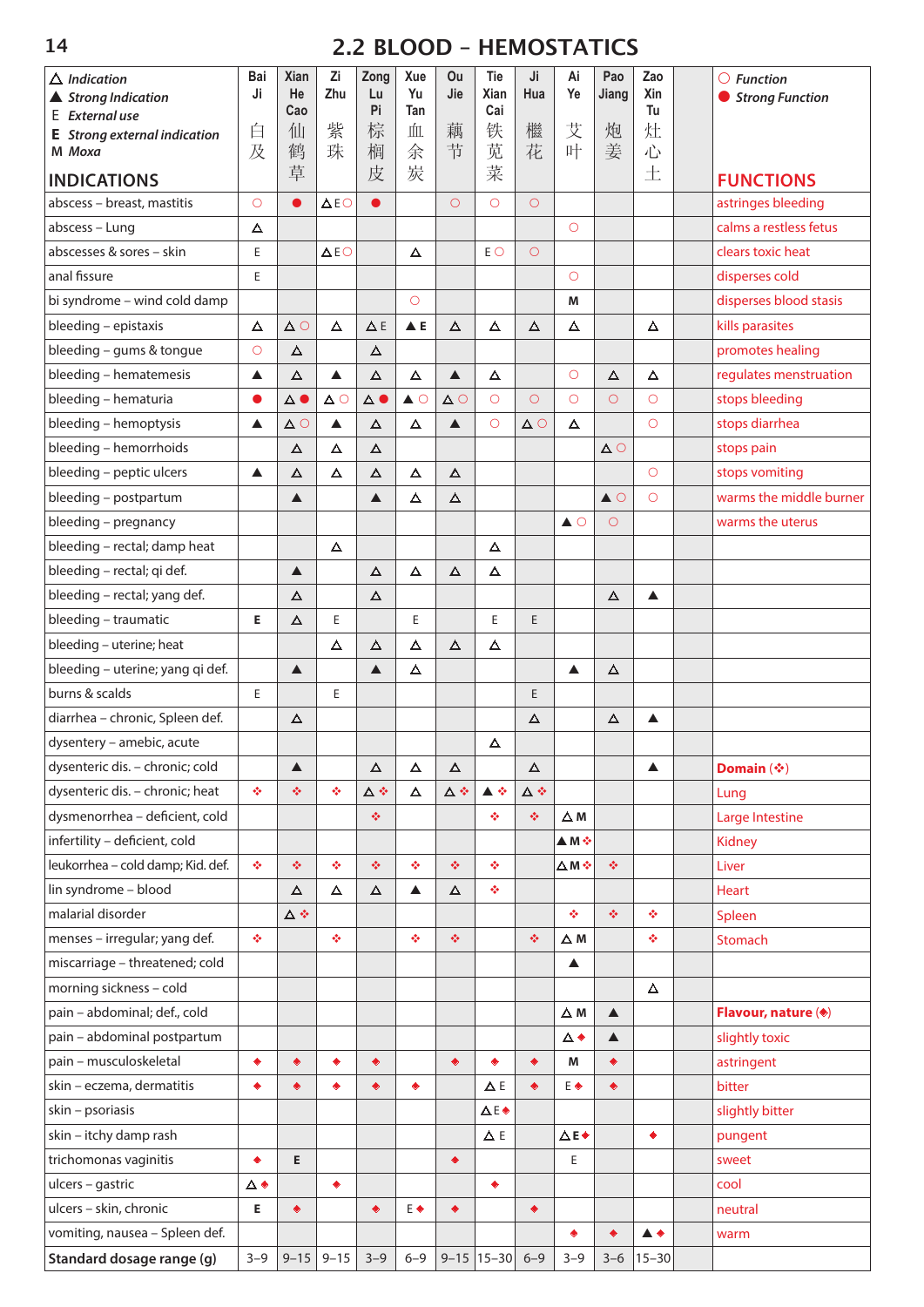#### Bái Máo Gēn (Imperatae Rhizoma) woolly grass rhizome ~ p.12

**Preparation and usage** When the fresh herb is available, up to 60 grams may be used. Used unprocessed for optimum heat clearing action; the charred herb (*bai mao gen tan* 白茅根炭) is not as cool or moistening, but retains its ability to stop bleeding and is better tolerated by deficient patients.

**Contraindications** Bleeding from deficiency or cold. Caution in patients with middle burner yang qi deficiency.

**Formulae** *San Xian Yin* (cough and hemoptysis from Lung heat); *Mao Gen Yin Zi* (hematuria from yin deficiency with heat); *Mao Gen Tang* (vomiting from Stomach heat); *Shi Hui San* (bleeding from hot blood)

#### Zhù Má Gēn (Boehmeriae Radix) ramie root ~ p.12

**Preparation and usage** When the fresh herb is available, 30–60 grams can be used. The juice squeezed from the fresh root can be applied to the skin for boils and infected lesions.

**Contraindications** Not suitable for bleeding or other conditions without heat in the blood or excess heat. Caution in patients with middle burner deficiency.

**Formulae** *Zhu Gen Tang* (threatened miscarriage from heat); *Zhu Gen San* (rectal or uterine bleeding from heat)

#### Yáng Tí Gēn (Rumex japonicus Radix) Japan dock root ~ p.12

**Preparation and usage** When the fresh herb is available use 30–50 grams. The fresh juice is best applied to parasitic skin infection.

**Contraindications** Middle burner yang qi deficiency and patterns with diarrhea.

**Formulae** *Yang Ti Gen San* (topically for damp itchy skin rashes); *Luo Li San* (tuberculous lymphadenitis)

#### Bái Jí (Bletillae Rhizoma) bletilla rhizome

 $\bullet$  This plant is listed in Appendix 2 of CITES<sup>1</sup> which permits limited trade with appropriate documentation.

**Preparation and usage** In severe cases up to 30 grams may be used in decoction, but is considered more effective when taken separately in powder form for gastric and respiratory bleeding, at a dose of 1.5–3 grams in water, several times daily.

**Contraindications** Hemoptysis associated with acute external pathogenic invasion; early stage of Lung abscess; excess heat patterns of the Lungs and gastrointestinal tract with bleeding. Incompatible<sup>2</sup> with zhi fu zi (p.88), zhi chuan wu (p.94) and zhi cao wu (p.94).

**Formulae** *Bai Ji Pi Pa Wan* (hemoptysis from Lung yin deficiency); *Bai Ji San* (bleeding gastric ulcers); *Hua Rui Shi Bai Ji San* (hemoptysis with blood stasis); *Nei Xiao San*† (suppurative skin lesions); *Sheng Ji Gan Nong San*† (chronic superficial suppuration)

#### Xiān Hè Cǎo (Agrimoniae Herba) agrimony

**Preparation and usage** In severe cases, up to 30–60 grams may be used in decoction. The fresh herb can be crushed and applied topically to bleeding wounds. For vaginal trichomonas, a strained decoction (120 grams of herb in one litre of water) cooled to body temperature, can be used as a douche or introduced via a soaked tampon or sponge, for 3–4 hours.

**Contraindications** This herb can cause nausea and vomiting in some patients, therefore should be used cautiously in those with middle burner weakness and phlegm damp patterns.

#### Zǐ Zhū (Callicarpae formosanae Folium) callicarpa leaf

**Preparation and usage** When the fresh herb is available, 30–60 grams can be used in decoction. When taken directly as powder, the dose is 1.5–3 grams, several times daily.

**Contraindications** Caution in patients with bleeding from yang qi deficiency.

#### Zōng Lǘ Pí (Trachycarpi Petiolus) trachycarpus palm fibre

**Preparation and usage** Always used in the charred form (*zong lu tan* 棕榈炭) to stop bleeding. When taken directly as powder the dose is 1–1.5 grams, several times daily.

**Contraindications** Bleeding associated with blood stasis, and in damp heat dysenteric disorder or leukorrhea.

**Formulae** *Shi Hui San* (bleeding from heat in the blood); *Gu Chong Tang* (uterine bleeding from Spleen qi deficiency); *Ru Sheng San* (uterine bleeding from yang deficiency); *Hei Sheng San* (bleeding hemorrhoids)

#### Xuè Yú Tàn (Crinus carbonisatus) charred human hair

**Preparation and usage** When taken directly as powder the dose is 1–1.5 grams, several times daily. Can be powdered and blown into the nose or mouth for epistaxis and bleeding from the oral cavity.

**Contraindications** Caution in patients with weak middle burner qi. Often causes nausea and vomiting.

**Formulae** *Hua Xue Dan* (various sites of bleeding with an element of blood stasis); *Bai Zhi San* (thin watery or bloody leukorrhea)

#### Ǒu Jié (Nelumbinis Nodus rhizomatis) lotus rhizome node

Preparation and usage Up to 30 grams can be used in severe cases; when the fresh herb is available up to 60 grams can be used. The fresh juice squeezed from the root is also effective. When unprocessed or fresh, ou jie is used for bleeding from stasis and heat in the blood. When charred (*ou jie tan* 藕节炭) it becomes slightly warm, its astringency is enhanced and it is better for chronic bleeding associated from yang qi deficiency. **Contraindications** None noted.

**Formulae** *Xiao Ji Yin Zi* (urinary bleeding from heat); *Bai Ji Pi Pa Wan* (hemoptysis from Lung yin deficiency); *Shu Xue Wan* (hemoptysis from Lung heat)

#### Tiě Xiàn Cài (Acalyphae Herba) copperleaf herb

**Preparation and usage** When the fresh herb is available, 30–60 grams can be used in decoction. The liquid from a strong decoction, the juice pressed from the fresh plant or the bruised plant can be applied topically for skin diseases.

**Contraindications** Pregnancy. Caution in the elderly and debilitated.

#### Jì Huā (Loropetalum chinensis Flos) Chinese fringe flower

**Preparation and usage** The flower, stem and roots are all used medically and have similar properties. The flower is used at a dose of 6–9 grams, the stem at 15–30 grams and the root at 30–60 grams. For burns and scalds, ji mu can be powdered, mixed with sesame oil or other suitable carrier and applied topically.

**Contraindications** Acute diarrhea and dysenteric disorder. Caution during pregnancy.

#### Ài Yè (Artemisiae argyi Folium) mugwort leaf, moxa

This herb is placed in the internal warming group in some texts.

**Preparation and use** Unprocessed ai ye is used to warm the uterus, dispel cold and stop pain; when processed with vinegar (*cu chao ai ye* 醋 炒艾叶) its ability to dispel cold, and stop pain and bleeding from cold is enhanced; when charred (*ai ye tan* 艾叶炭) its ability to stop bleeding is further enhanced. **M** refers to the use of moxa.

**Contraindications** Caution in patients with bleeding from yin deficiency. Ai ye is slightly toxic<sup>3</sup> and should not be used in too large a dose or for too long.

**Formulae** *Ai Fu Nuan Gong Wan* (infertility, dysmenorrhea and irregular menses from Kidney deficiency); *Jiao Ai Tang* (abnormal uterine bleeding from yang deficiency and instability of the chongmai and renmai); *Si Sheng Wan* (bleeding from heat); *Bai Ye Tang* (bleeding from yang deficiency)

#### Páo Jiāng (Zingiberis Rhizoma preparata) quick fried ginger **Preparation and usage** Quick fried ginger is prepared by frying dried

ginger at very high temperature until dark brown on the outside.

**Contraindications** Pregnancy, bleeding from yin deficiency and heat in the blood.

**Formulae** *Sheng Hua Tang* (postpartum blood stasis); *Ru Sheng San* (uterine bleeding from yang deficiency); *Xiao Yao San* (Liver qi constraint with blood deficiency); *Yang He Tang* (yin sores); *Hei Shen San* (postpartum blood stasis); *Da Yi Han Wan* (abdominal pain and diarrhea from Spleen yang deficiency)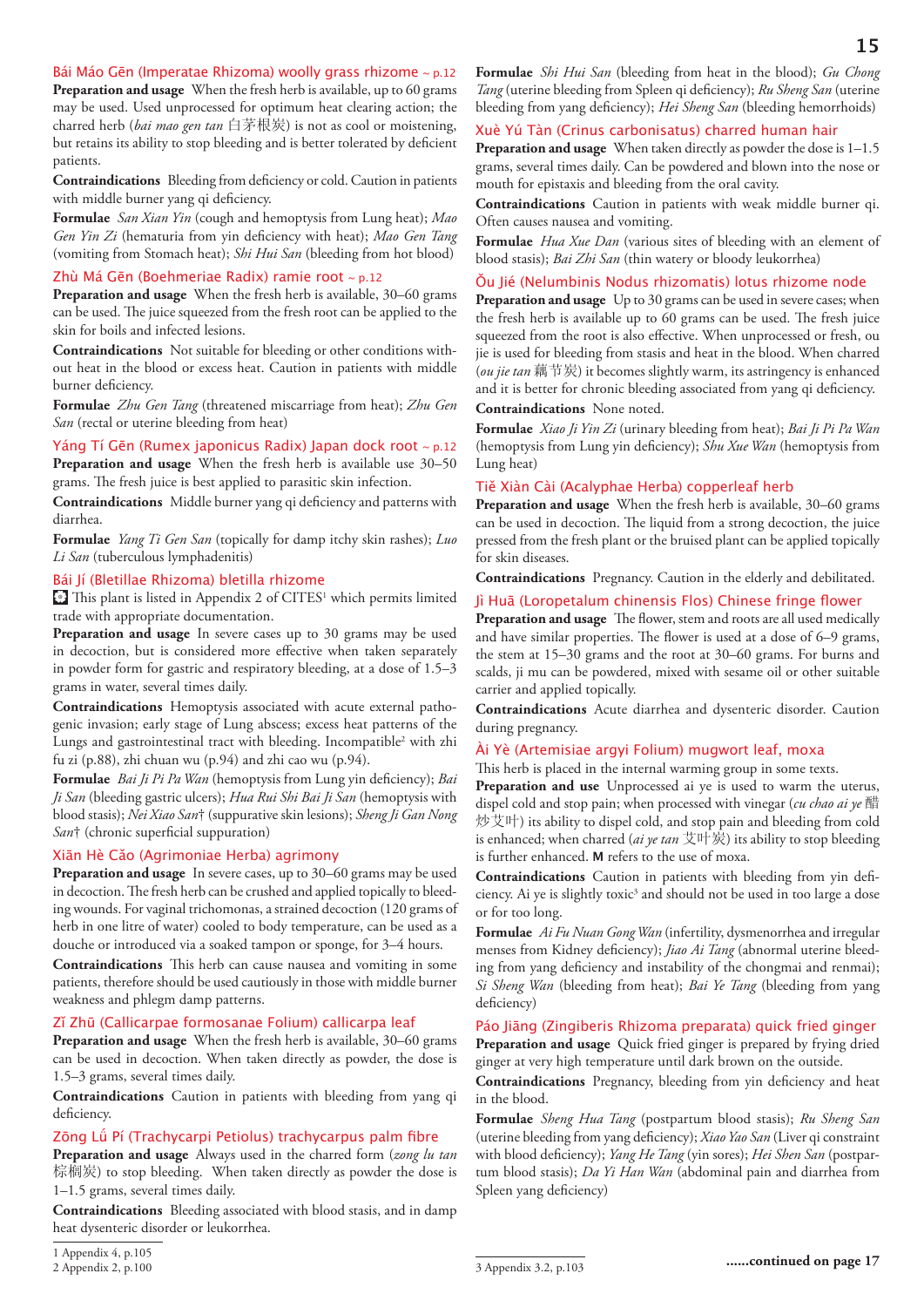#### **1.1 HERBS CONTRAINDICATED DURING PREGNANCY**

The main action of herbs likely to cause problems during pregnancy falls into three groups - 1. Blood stasis dispersing and blood breaking; 2. Bitter, cold purgatives, or those with a descending effect on qi and blood; 3. Herbs that promote urination and potentially diminish amniotic fluid and damage yin. The first trimester is the most sensitive time, and when problems are likely to occur as a result of herb ingestion.

The issue of herbs during pregnancy is complicated. There is a surprising diversity of opinion amongst the main sources, even on the status of some of the more common herbs. Texts asserting a contraindication are footnoted in red; those asserting a caution, in black. When a text is not represented it does not have an opinion one way or the other. Contraindications for herbs without footnotes are derived from secondary sources. The final number is the page reference.

1 *Zhong Yao Xue* (2000)

- 2 *Zhong Yao Xue* (1997)
- 3 *Shi Yong Zhong Yao Xue* (1985)
- 4 Bensky et al. (2004) 3rd ed.

5 Chen (2004)

6 Xu & Wang (2002)

| - Not used in therapeutic doses, but considered safe in the<br>Bái Huā Shé Shé Căo <sup>4, 6</sup> (Hedyotis diffusae Herba) 36<br>quantities used to season food.<br>- None of the Chinese sources consulted note either a caution<br>Hǔ Zhàng <sup>1, 2, 4, 5, 6</sup> (Polygoni cuspidati Rhizoma) 8<br>or contraindication. A caution may be more appropriate.<br>Huā Ruǐ Shí <sup>1, 2, 4, 5, 6</sup> (Ophicalcitum) 12<br><b>Bān Máo</b> <sup>1, 2, 3, 4, 5, 6 (Mylabris) 24</sup> |  |
|------------------------------------------------------------------------------------------------------------------------------------------------------------------------------------------------------------------------------------------------------------------------------------------------------------------------------------------------------------------------------------------------------------------------------------------------------------------------------------------|--|
|                                                                                                                                                                                                                                                                                                                                                                                                                                                                                          |  |
|                                                                                                                                                                                                                                                                                                                                                                                                                                                                                          |  |
|                                                                                                                                                                                                                                                                                                                                                                                                                                                                                          |  |
| Huá Shí <sup>4, 6</sup> (Talcum) 20                                                                                                                                                                                                                                                                                                                                                                                                                                                      |  |
| Bie Jiă <sup>1, 2, 4, 5, 6</sup> (Trionycis Carapax) 80<br>- None of the Chinese sources consulted note either a caution                                                                                                                                                                                                                                                                                                                                                                 |  |
| <b>Bing Piàn</b> <sup>1, 2, 4, 5, 6 (Borneol) 50</sup><br>or contraindication. A caution may be more appropriate.                                                                                                                                                                                                                                                                                                                                                                        |  |
| Chán Sū <sup>1, 2, 3, 4, 5, 6</sup> (Bufonis Venenum) 50<br>Huái Jiăo <sup>1, 2, 4, 5, 6</sup> (Sophorae Fructus) 13                                                                                                                                                                                                                                                                                                                                                                     |  |
| Cháng Shān <sup>1, 4, 6</sup> (Dichroeae Radix) 22<br>Huái Niú Xī <sup>1, 2, 3, 4, 5, 6</sup> (Achyranthis bidentatae Radix) 6                                                                                                                                                                                                                                                                                                                                                           |  |
| Chão Pú Huáng <sup>1, 2, 4, 5, 6</sup> (Typhae Pollen preparata) 12<br>Jí Xìng Zǐ (Impatiens balsamina Semen) 10                                                                                                                                                                                                                                                                                                                                                                         |  |
| Che Qián Zi <sup>4, 6</sup> (Plantaginis Semen) 18<br>Jī Xuè Téng <sup>5</sup> (Spatholobi Caulis) 6                                                                                                                                                                                                                                                                                                                                                                                     |  |
| - None of the Chinese sources consulted note either a caution<br>- The blood activating action of this herb is mild and well                                                                                                                                                                                                                                                                                                                                                             |  |
| or contraindication. A caution may be more appropriate.<br>balanced by its supplementing action, so a caution may be                                                                                                                                                                                                                                                                                                                                                                     |  |
| Chóng Lóu <sup>1, 2, 4, 5, 6</sup> (Paridis Rhizoma) 36<br>more appropriate.                                                                                                                                                                                                                                                                                                                                                                                                             |  |
| Chuān Niú Xī <sup>1, 2, 3, 4, 5, 6</sup> (Cyathulae Radix) 8<br>Jiāng Huáng <sup>4, 5</sup> (Curcumae longae Rhizoma) 8                                                                                                                                                                                                                                                                                                                                                                  |  |
| Cì Jí Lí <sup>1, 2, 4, 5, 6</sup> (Tribuli Fructus) 48<br>Kǔ Liàn Pí <sup>4</sup> (Meliae Cortex) 52                                                                                                                                                                                                                                                                                                                                                                                     |  |
| Dà Fēng Zǐ <sup>1, 4</sup> (Hydnocarpi Semen) 24<br>Lí Lú <sup>1, 2, 3, 4, 5</sup> (Veratri nigri Radix et Rhizoma) 22                                                                                                                                                                                                                                                                                                                                                                   |  |
| Dà Huáng <sup>1, 2, 3, 4, 5, 6</sup> (Rhei Radix et Rhizoma) 60<br>Liú Huáng <sup>1, 2, 3, 4, 5, 6</sup> (Sulphur) 24                                                                                                                                                                                                                                                                                                                                                                    |  |
| Dà Suàn <sup>2, 4, 5</sup> (Alli sativi Bulbus) 52<br>Liú Jì Nú <sup>1, 2, 4, 5, 6</sup> (Artemesiae anomalae Herba) 8                                                                                                                                                                                                                                                                                                                                                                   |  |
| - Contraindicated as a retention enema.<br>Lóng Kuí <sup>4</sup> (Solani nigri Herba) 86                                                                                                                                                                                                                                                                                                                                                                                                 |  |
| Dăn Nán Xīng <sup>5</sup> (Arisaema cum Bile) 58<br>Lòu Lú <sup>1, 3, 4, 6</sup> (Rhapontici Radix) 38                                                                                                                                                                                                                                                                                                                                                                                   |  |
| - Although no source explicitly states a contraindication and<br>Lú Huì <sup>1, 2, 3, 4, 5, 6</sup> (Aloe) 60<br>this substance is not considered toxic, a contraindication                                                                                                                                                                                                                                                                                                              |  |
| Lù Lù Tōng <sup>3, 4, 5, 6</sup> (Liquidambaris Fructus) 8<br>is prudent due to the toxic status of the parent herb (tian                                                                                                                                                                                                                                                                                                                                                                |  |
| Mă Chi Xiàn <sup>4</sup> (Portulacae Herba) 34<br>nan xing).                                                                                                                                                                                                                                                                                                                                                                                                                             |  |
| - This plant is consumed in parts of China as a vegetable. A<br>Dān Shēn <sup>4</sup> (Salviae miltiorrhizae Radix) 6                                                                                                                                                                                                                                                                                                                                                                    |  |
| caution may be more appropriate.<br>- None of the Chinese sources consulted note either a cau-                                                                                                                                                                                                                                                                                                                                                                                           |  |
| Máng Xiāo <sup>1, 2, 4, 5, 6</sup> (Natrii Sulfas) 60<br>tion or contraindication. Large doses should be avoided,                                                                                                                                                                                                                                                                                                                                                                        |  |
| Méng Chóng <sup>1, 2, 3, 4, 5</sup> (Tabanus) 10<br>but a caution may be more appropriate.                                                                                                                                                                                                                                                                                                                                                                                               |  |
| Míng Dăng Shēn <sup>4</sup> (Changii Radix) 58<br>Dì Biē Chóng <sup>1, 2, 3, 4, 5, 6</sup> (Eupolyphaga/Steleophaga) 10                                                                                                                                                                                                                                                                                                                                                                  |  |
| Mò Yaò <sup>1, 2, 4, 5, 6</sup> (Myrrha) 6<br><b>E Wèi<sup>1</sup></b> (Ferulae Resina) 30                                                                                                                                                                                                                                                                                                                                                                                               |  |
| Mù Biē Zǐ <sup>1, 2, 4, 5</sup> (Momordicae Semen) 24<br>$\mathsf{\acute{E}}$ Zhú <sup>1, 2, 4, 5, 6</sup> (Curcumae Rhizoma) 10<br>Mǔ Dān Pí <sup>1, 2, 3, 4, 5, 6</sup> (Moutan Cortex) 40                                                                                                                                                                                                                                                                                             |  |
| Fān Xiè Yè <sup>1, 2, 3, 4, 5, 6</sup> (Senna Folium) 60<br>Niú Huáng <sup>1, 2, 4, 5, 6</sup> (Bovis Calculus) 96                                                                                                                                                                                                                                                                                                                                                                       |  |
| Gān Jiāng <sup>3, 4, 5, 6</sup> (Zingiberis Rhizoma) 88<br>Páo Jiāng (Zingiberis Rhizoma preparata) 14                                                                                                                                                                                                                                                                                                                                                                                   |  |
| Gān Qī <sup>2, 5</sup> (Toxicodendri Resina) 10<br>- Not a traditional contraindication, but included here be-                                                                                                                                                                                                                                                                                                                                                                           |  |
| Gān Suì <sup>1, 2, 3, 4, 5, 6</sup> (Kansui Radix) 62<br>cause the parent herb, gan jiang, is contraindicated.                                                                                                                                                                                                                                                                                                                                                                           |  |
| Gūa Dì <sup>4</sup> (Melo Pedicellus) 22<br>Pú Húang <sup>1, 2, 4, 5, 6</sup> (Typhae Pollen) 8                                                                                                                                                                                                                                                                                                                                                                                          |  |
| Guàn Zhòng <sup>2, 3, 4, 5, 6</sup> (Dryopteridis crassirhizomae Rhizome) 52<br>Qiān Jīn Zǐ <sup>1, 2</sup> (Euphorbia lathyris Semen) 62                                                                                                                                                                                                                                                                                                                                                |  |
| Guī Băn <sup>1, 2, 4, 5, 6</sup> (Testudinis Plastrum) 80<br>Qiān Niú Zǐ <sup>1, 2, 3, 4, 5, 6</sup> (Pharbitidis Semen) 62                                                                                                                                                                                                                                                                                                                                                              |  |
| - The processed resin, gui ban jiao, is not contraindicated.<br>Qīng Méng Shí <sup>1, 2, 3, 4, 5</sup> (Chloriti Lapis) 58                                                                                                                                                                                                                                                                                                                                                               |  |
| Guì Zhī <sup>1, 2, 3, 4, 5, 6</sup> (Cinnamomi Ramulus) 26<br>Qú Mài <sup>1, 2, 3, 4, 5, 6</sup> (Dianthi Herba) 20                                                                                                                                                                                                                                                                                                                                                                      |  |
| Hè Shī <sup>1, 4</sup> (Carpesii abrotanoidis Fructus) 52<br>Quán Xiē <sup>1, 4, 5, 6</sup> (Scorpio) 96                                                                                                                                                                                                                                                                                                                                                                                 |  |
| Hóng Dà Jǐ <sup>1, 2, 3, 5</sup> (Knoxiae Radix) 62<br>Rén Gōng Shè Xiāng <sup>1, 2, 3, 4, 5, 6</sup> (Synthetic muscone) 50                                                                                                                                                                                                                                                                                                                                                             |  |
| Hóng Huā <sup>1, 2, 3, 4, 5, 6</sup> (Carthami Flos) 6<br>Ròu Guì <sup>1, 2, 3, 4, 5, 6</sup> (Cinnamomi Cortex) 88                                                                                                                                                                                                                                                                                                                                                                      |  |